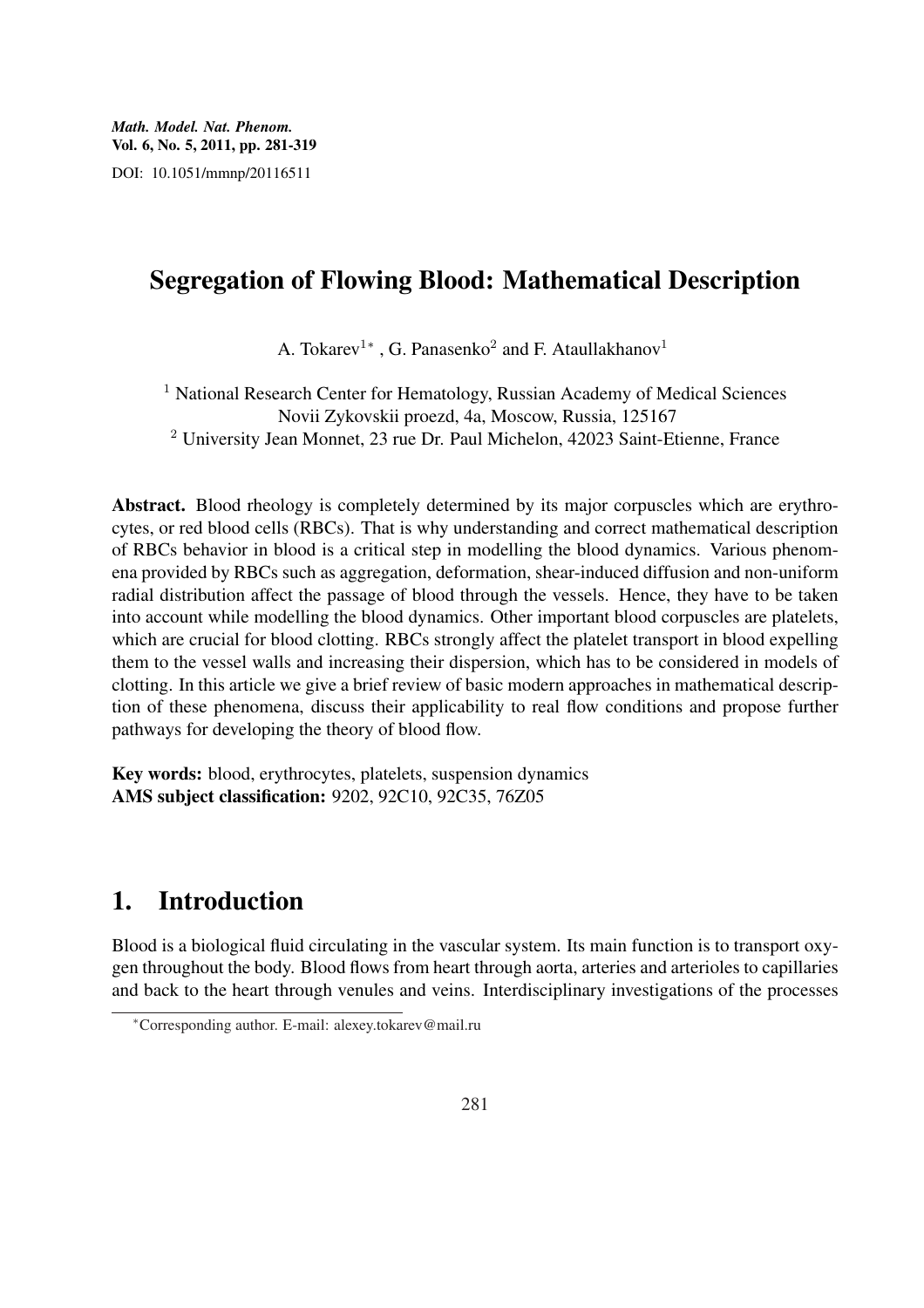responsible for resistance of the vascular bed (or parts of it) to the blood flow are a challenging task of utmost theoretical and practical importance.

Blood is rather a complex mixture, a colloid system composed of a carrier phase or plasma (aqueous solution of salts and proteins) and a dispersed phase or blood cells. These formed elements of blood are erythrocytes (red blood cells, RBCs), leukocytes (white blood cells), and platelets. Erythrocytes transport oxygen and carbon dioxide between lungs and capillaries; in this way, oxygen is delivered to body tissues and exchanged for their carbon dioxide. Erythrocytes comprise 40-45% of the blood volume whereas the remaining cells (platelets, leukocytes) account for approximately 1%. For this reason, these are erythrocytes that almost wholly determine blood rheology [1-7] including its viscosity<sup>†</sup> and non-Newtonian properties. All rheological characteristics of blood are attributable to high concentration, marked deformability, and reversible aggregation of erythrocytes. The non-Newtonian effects are most readily apparent in the so-called microcirculation bed, i.e. blood vessels up to  $\sim$ 100  $\mu$ m in diameter. In the macrocirculatory bed (i.e. larger vessels) they are less essential. Vessels of the microcirculation system (arterioles, capillaries, venules) are responsible for blood supply to all body tissues, and roughly 80% of the total blood pressure drop occurs in them. Erythrocytes traveling in the microcirculatory vessels exhibit a net migration towards the flow axis forming the so-called core of the flow and the cell-free nearwall region. It accounts for segregation of intravascular blood flow [7, 10-15]. The bulk of the core is composed of reversibly aggregated erythrocytes and the near-wall layer of plasma containing solitary erythrocytes, platelets, and other cells. This net displacement of erythrocytes from walls towards the flow axis causes the effective viscosity of blood to decrease, increases average cell velocity relative to that of blood, and diminishes hematocrit level in daughter branches compared with that in the parent vessel. These effects become more pronounced as the vessel diameter decreases. They are referred to as Fåhræus-Lindqvist effect, Fåhræus effect, and plasma skimming respectively [6,8]. In other words, non-uniform distribution of erythrocytes across the blood flow has a complicated influence on overall resistance of the microvasculature and effectiveness of its transport function. It accounts for the importance of its adequate description in mathematical simulations of blood flow.

Another consequence of non-uniform erythrocyte distribution across the bloodstream is the non-uniform distribution of other formed elements, platelets and leukocytes, that are forced by erythrocytes toward the vascular wall [16-18]. This fact is of great importance because both platelets and leukocytes must interact with the wall. Platelets are the main components of the hemostasis system forming protective plugs at sites of vascular damage, while leukocytes are cells of the immune system penetrating through the vascular wall to the sites of inflammation.

The present review is organized as follows. In Section 2, we consider the mechanism govern-

<sup>&</sup>lt;sup>†</sup>There are several definitions of suspension viscosity [8]: *apparent viscosity*  $\eta_a = \frac{\tau}{\gamma}$  is determined in a rotational viscosimeter in which the shear rate  $\dot{\gamma}$  is constant in space due to the linear velocity distribution; *effective viscosity* is measured using a capillary viscosimeter and calculated by the formula  $\eta_{eff} = -\frac{\pi R^4}{8L} \frac{\Delta P}{Q}$ , where  $\Delta P$  is the pressure drop between the two ends of the tube of radius R and length L, and Q is the volume flow rate; *dynamic viscosity*  $\eta$ enters the Navier-Stokes equations or its analogs as a proportionality factor between the double rate-of-strain tensor d and the shear stress tensor  $\Sigma$ , see eq. (4.3). In the simplest case of a shear flow, the shear rate is a derivative of velocity perpendicular to the flow direction. In a general case it is defined by the second invariant of the strain rate velocity perpendicular to the flow direct<br>tensor  $D_{II} = \sum d_{ij}^2$  as  $\dot{\gamma} = \sqrt{2D_{II}}$  [9].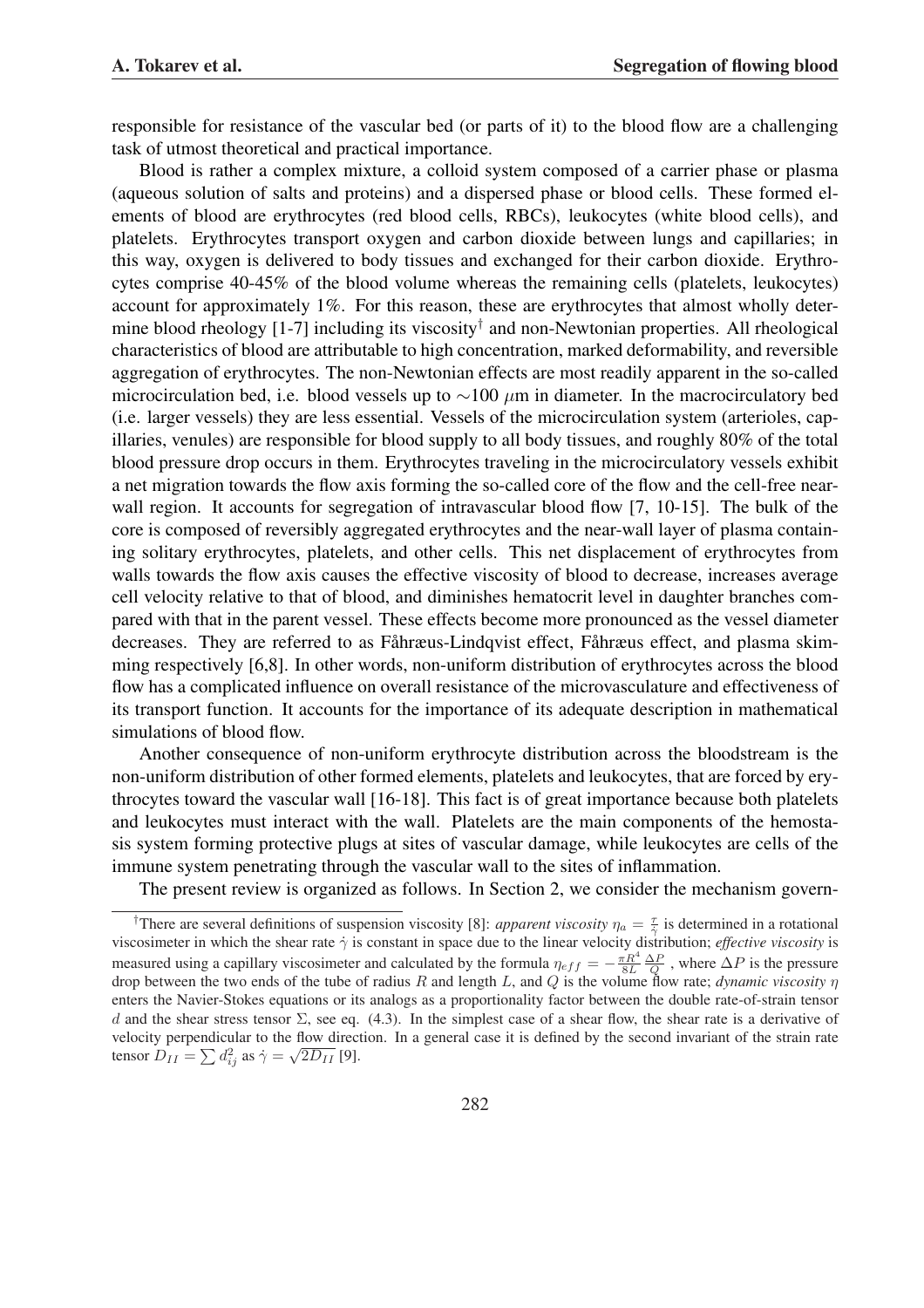ing initiation of migration of individual particles in the flow. It being directly related to particle deformability, the rigid and flexible particles are discussed separately. We then turn our attention to dense suspensions starting from the Lagrangian approach (Section 3) and further on to the Eulerian one (Section 4). In both cases, much attention is given to platelet migration in the presence of erythrocytes. In Section 5 we propose some new approaches to the erythrocyte lateral migration theory. In Section 6, we briefly discuss the main aspects of the mathematical analysis of the equations describing blood motion: the existence and uniqueness of their solution and its stability. Finally, Section 7 contains conclusions.

# 2. Lateral migration of individual particles in the flow

Hydrodynamic properties of platelets allow them to be considered as solids in diluted suspensions: (a) they rotate as solid spheroids and disks [5] and (b) congregate at a distance of 0.6R from the tube axis [19]. Unlike platelets, erythrocytes are readily deformed and exhibit properties of both rigid and deformable particles depending on the shear rate (Section 2.2.1). For this reason, in what follows, we shall consider separately lateral migration of rigid and deformable particles. Everywhere in the paper rigid walls of the fluid conduit will be assumed although flexible wall may reinforce lateral migration due to the non-vanishing transversal fluid velocity.

#### 2.1. Single rigid particles and platelets

2.1.1. The behaviour of rigid particles in a flow Observations have demonstrated that single rigid particles introduced into a flow moving in a long tube tend to an equilibrium position at the distance  $R^* \approx 0.6R$  from the axis, where R is the tube radius. It is the so-called "tubular pinch" effect" of Segre and Silberberg [20-27]. The rate of such lateral migration measured experimentally ´ can be approximated by the equation [20]

$$
\frac{dr}{dt} = 0.15 Re_s U \frac{r}{R} \left[ 1 - \frac{r}{R^*} \right],\tag{2.1}
$$

where *r* is the radial coordinate of the particle's centre,  $Re_s$  is the particle Reynolds number<sup>‡</sup>, and  $U$  is the mean flow velocity. Results of thorough experiments indicate that the very possibility of lateral migration of rigid particles, its rate, and equilibrium position depend on many characteristics and properties of both the particles and the fluid. This phenomenon is observed only when the particle Reynolds number exceeds a certain threshold value ( $Re_s > 10^{-4} \div 10^{-3}$ ) which suggests

<sup>&</sup>lt;sup>‡</sup>The tube Reynolds number is defined as  $Re = \frac{2RU}{\nu}$ , where  $\nu = \frac{\eta}{\rho}$  is a kinematic viscosity. The particle Reynolds number  $Re_s$  (also frequently denoted as  $Re_p$ ) is defined through the substitution of U by the velocity of the particle relative to the undisturbed flow at the position of its centre  $v_s = |v - u|$  (slip velocity) and of the tube radius R by the particle radius a:  $Re_s = \frac{2av_s}{\nu}$ . Because at the flow axis  $v_s = \frac{2}{3} \left(\frac{a}{R}\right)^2 U_m$  [20, 28-30] and in the tube  $U_m = 2U$ ,  $Re_s$ is sometimes found from the formula  $Re_s = \frac{8}{3}a$  $\left(\frac{a}{R}\right)^2 \frac{U}{V}$ . By analogy, the shear and rotational Reynolds numbers are defined as [26, 31, 32]  $Re_G = \frac{4a^2 \dot{\gamma}}{\nu}$ ,  $Re_\Omega = \frac{4a^2 \Omega}{\nu}$ , where  $\dot{\gamma}$  is the shear rate calculated at the centre of the sphere and  $\Omega$  is its angular velocity.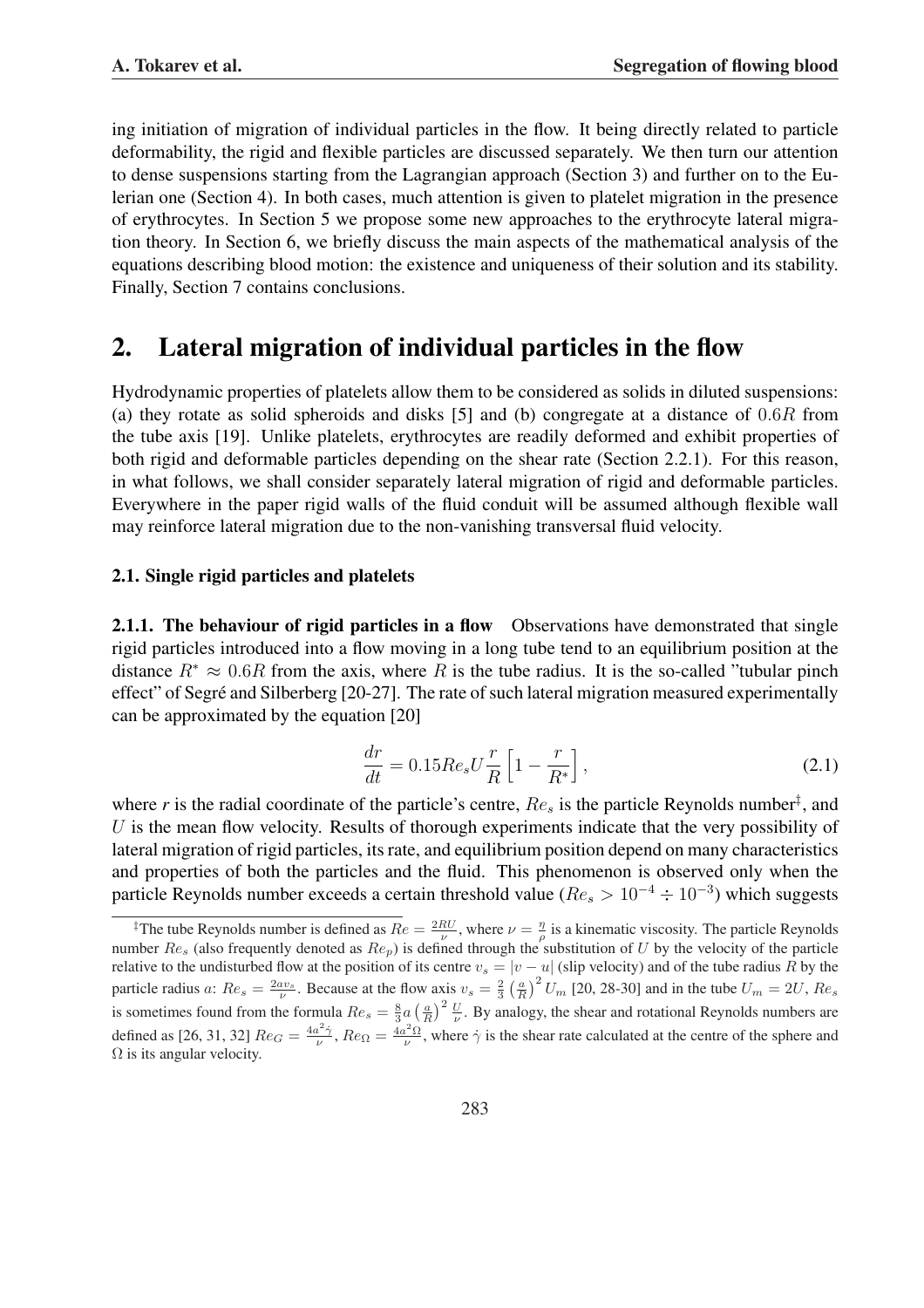involvement of inertia in its development [23]. The equilibrium position shifts to the axis when the size of the particle increases or its rotation is hampered [24, 27] ( $Re_s = 1 \div 13$ ). Experiments with particles of non-zero buoyancy in a vertical flow demonstrated that the relative velocity of the particles also affects the direction of its lateral movement: a particle moving faster than the flow migrates toward the wall while a slower moving one migrates to the axis [27]. At extremely high velocities of the flow ( $Re = 30 \div 2000$ ), the equilibrium position is shifted towards the wall [23, 33]. At such Re as well as in a pulsed flow, a few equilibrium ring zones may arise [25, 33]. In a circular tube, the equilibrium position has a ring shape while four equilibrium positions in a tube of rectangular cross section are located on diagonals at equal distances from the centre [34]; in the Couette flow, the equilibrium position lies in the mid-plane [26].

The foregoing indicates the necessity of thorough consideration of the process of particle-flow interaction for the understanding of causes behind lateral migration. It is therefore opportune to discuss forces acting on a solitary particle in a viscous fluid flow depending on its translational and rotational velocity and on the proximity to the walls.

2.1.2. Lateral migration velocity of rigid particles *Drag force* acting on a rigid particle of radius *a* in a steady state is [31, 35]

$$
\bar{F}_D = -6\pi a \eta \bar{v}_s \cdot (1 + \frac{3}{8} \text{Re}_s + o(\text{Re}_s)),\tag{2.2}
$$

where  $\bar{v}_s = \bar{v} - \bar{u}$  is the relative velocity of the particle,  $\bar{u}$  and  $\bar{v}$  are the fluid and particle velocities, respectively. Given the non-uniform fluid velocity distribution, the Faxen force proportional to  $\nabla^2 \bar{u}$  is added to  $\bar{F}_D$ . Other additional terms are related to fluid acceleration, they are known as virtual mass term and history term (Basset force) [35].

*Lateral forces* acting on a rigid particle in a flow arise due to inertia of the fluid and the presence of the wall. Indeed, the lateral force vanishes upon linearization of the Navier-Stokes equations (cancellation of inertia terms) and in an infinite Poiseuille flow. However, at finite Re, the lateral force acting on the particle emerges. Its components are referred to as Magnus and Saffman forces.

Suppose a particle of radius *a* rotates and has a non-zero speed with respect to the fluid flow. Then, its rotation will cause the fluid to accelerate on the one side and decelerate on the other. The pressure difference between the two sides arising in accordance with the Bernoulli law will create a "lift" force (*Magnus force*) directed normally to the particle relative velocity and axis of rotation. It equals [31, 35, 36]

$$
\bar{F}_{Mag} = \pi a^3 \rho \cdot (\bar{\Omega} \otimes \bar{v}_s) \cdot (1 + O\left(Re_s\right)).
$$
\n(2.3)

The velocity of perpendicular movement due to this force can be found dividing by *6*π*a*η (equation (2.2)). Evidently, the Magnus force is unrelated to Re and fluid viscosity at low velocities; in other words, it describes interaction of the particle with the fluid layer immediately adjacent to its surface. Therefore, the Magnus force is essential only in hydro- and aerodynamic applications where particles and bodies are set in translational and rotational motion with respect to the carrier phase by some external action.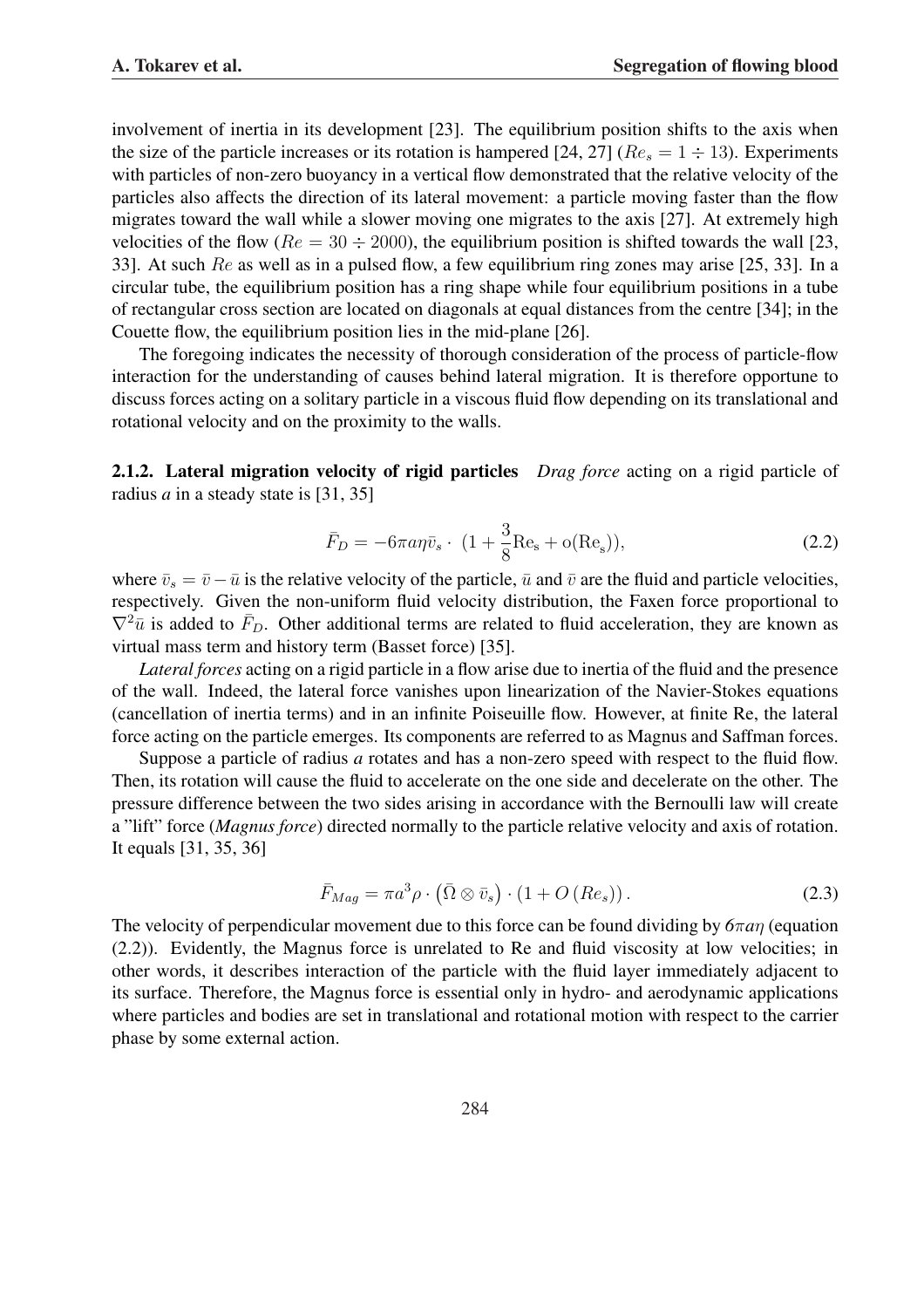If, however, the translational-rotational motion of the particle is caused by the shear movement of the surrounding viscous liquid, as in diluted suspensions, the situation becomes much more complicated [37]. In such a case, the particle affects the flow far apart (many diameters) from its surface, and the lateral force acting on it (*Saffman force*) results from inertia of the fluid in this wide region, unlike the Magnus force which has a local effect. In the simplest case (the linear velocity distribution in an infinite medium), the expression for the Saffman force has the form [31, 35, 38]

$$
F_{Saff} = 3.22a\eta v_s \sqrt{Re_G} = 6.44a^2 v_s \sqrt{\rho \eta \dot{\gamma}}.
$$
\n(2.4)

This formula is constrained by conditions  $Re_s$ ,  $Re_G$  << 1 and  $\varepsilon$  = √ This formula is constrained by conditions  $Re_s$ ,  $Re_G \ll 1$  and  $\varepsilon = \sqrt{Re_G}/Re_s >> 1$  ( $v_s \ll \sqrt{Im_G}/Im_s$ )  $\sqrt{\gamma \nu}$ ), i.e. by the smallness of inertial effects due to particle slipping (translational motion relative to the undisturbed fluid) compared with those produced by the shear (i.e., relative rotational motion). Generalization over the case of small  $\varepsilon$  gives a factor  $J_1(\varepsilon)$  in equation (2.4) that equals 1 at  $\varepsilon \to \infty$ , rapidly vanishes at  $\varepsilon < 1$ , and assumes a weakly negative value at  $\varepsilon < 0.22$  [39]. It suggests a gradual decrease and even a change of direction of the lateral force when the particle's relative rotation slows down and slipping increases. Such dependence  $F_{Saff}(\varepsilon)$  for  $\varepsilon = 0.3 \dots 1.5$ and  $Re<sub>s</sub> < 1$  was confirmed quantitatively in both theory [32] and experiment [40]. However, the change of the sign was not confirmed. Thus, on the whole,  $J_1(\varepsilon)$  gives an S-shaped rise in the Saffman force upon a change of  $\varepsilon$  from 0 to  $\infty$ . The final expression for the lateral force has the form [32]

$$
F_{Lift} = a\eta v_s \left( 3.22 J_1 \left( \frac{\sqrt{Re_G}}{Re_s} \right) \cdot \sqrt{Re_G} - \frac{11\pi}{32} Re_G + \frac{\pi}{4} Re_\Omega \right). \tag{2.5}
$$

Here, the first term is the generalized force (2.4), the second - its correction of the next order, and the last one is the Magnus force (2.3). Numerical experiments [32] gave an idea of the relative contribution of the particle's rotational and sliding velocities to the lateral force: (1) a rise in the shear rate, i.e. increased  $\varepsilon$ , significantly enhances the lateral force, (2) the force is just as well retained in the absence of rotation ( $Re_{\Omega} = 0$ ) while rotation appreciably amplifies it only at small  $Re<sub>G</sub>$ , i.e. under conditions of derivation of the Magnus force equation.

The analysis performed by Saffman made it possible to explain many phenomena with the lateral migration of particles in diluted suspensions. The force (2.4) is directed towards the side where the streamline velocity is opposite to the particle's relative velocity. For a particle traveling in the Poiseuille flow, it means that the force is directed towards the axis when the particle lags behind the flow and toward the wall as it goes ahead of the flow. This situation is quantitatively consistent with the experimental results for particles with zero buoyancy. However, the Segré-Silberberg effect could be explained only if both the walls and the non-uniform shear rate gradient were taken into account. To this end, Cox and Brenner developed a general method for the computation of the force and the moment acting on a spherical particle placed in an arbitrary flow at a large distance d from an isolated infinite flat wall or a cylinder wall ( $Re \ll a/d \ll 1$ ); the particle was regarded as a point source of the force [37]. Application of this method to a particle in the Poiseuille flow [41] revealed the presence of three equilibrium positions of its lateral migration: two of them lying 0.62 of the half-width from the centre were stable whereas the central one was not. It fairly well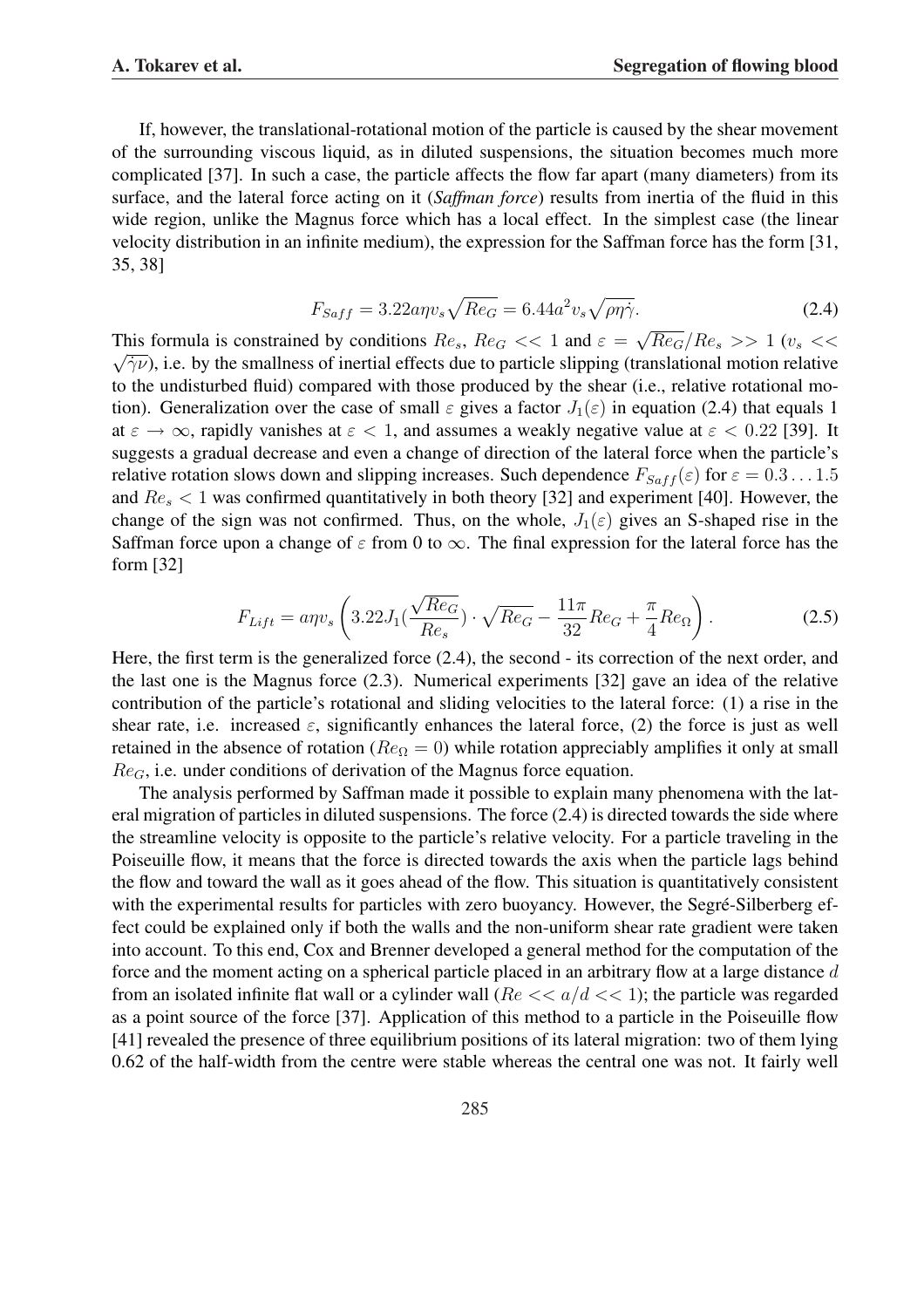explained the Segre-Silberberg effect. In the absence of the particle rotation, the stable equilibrium ´ position proved to lie within 0.48 of the channel half-width from the centre, in agreement with the experimental observations of Oliver [24].

Cox and Hsu [42] used the same method to derive the expression for the lateral force acting on a spherical particle located at distance *d* from the wall [43]:

$$
\bar{F}_{Lift} = a\eta v_s \cdot Re_s \cdot I,\tag{2.6}
$$

where

$$
I \approx \left(0.56 - \Lambda \frac{d}{a} + 0.58\Lambda^2\right)\pi,\tag{2.7}
$$

 $\Lambda = Re_G/Re_p = \dot{\gamma}a/v_s$ . The value of coefficients in front of  $\Lambda^2$  was found to slightly differ for a sphere with free and frozen rotation (0.58 compared with 0.57) which suggests the negligible effect of the particle rotation on the lateral force. The formula (2.7) is inapplicable when the sphere touches the wall  $(d \rightarrow a)$ , and the separate consideration of this case gives  $I = 9.22$ . The results of direct numerical calculations at varied  $d/a$  ratio are in agreement with these estimates of I [43]. Their approximation by polynomial in powers of  $\Lambda$  and  $d/a$  is used in modern Lagrangian models of single particle motion, such as designed to simulate platelet and monocyte motion in the blood flow for calculating the lateral force acting on them [44-45] (see Section 3.3).

#### 2.2. Single deformable particles and erythrocytes

2.2.1. The behaviour of deformable particles in a flow The lateral migration of deformable particles (liquid droplets in emulsions, flexible rods and disks, RBCs and rouleaux), unlike that of rigid ones, occurs even at such low values of  $Re<sub>s</sub>$  (< 10<sup>-6</sup>) where inertia of the fluid is negligibly small and rigid particles fail to migrate [1, 3, 20, 26, 27, 29, 47]. The velocity of this migration grows with increasing relative size and deformability of the particle, viscosity of the medium, and shear rate. The ability of a deformable particle to change its shape substantially complicates the task of determining the force acting on it because the shape of the particle is a part of the solution of the problem of its interaction with the external flow (as opposed to a rigid particle the shape of which remains unaltered). The mechanical properties of the particle are very important in the context of lateral migration because its shape is determined by the resultant of forces deforming it (external forces) and bringing it back to the equilibrium (surface and internal forces). It will be shown in this Section that erythrocytes exhibit properties of both rigid and deformable particles. It is therefore appropriate that their consideration should be preceded by that of a couple of special cases.

*Droplets* in emulsions have a spherical equilibrium shape due to surface tension forces. In a shear flow, their shape changes to an ellipsoid having the main axis directed at an angle to the flow while the droplet contents rotates around the centre of masses [1, 20, 29, 47, 48]. There are two origins of the lateral force acting on the droplet: its hydrodynamic interaction with the shear flow and with the wall [26]. In the absence of inertial effects, these forces vanish when the droplet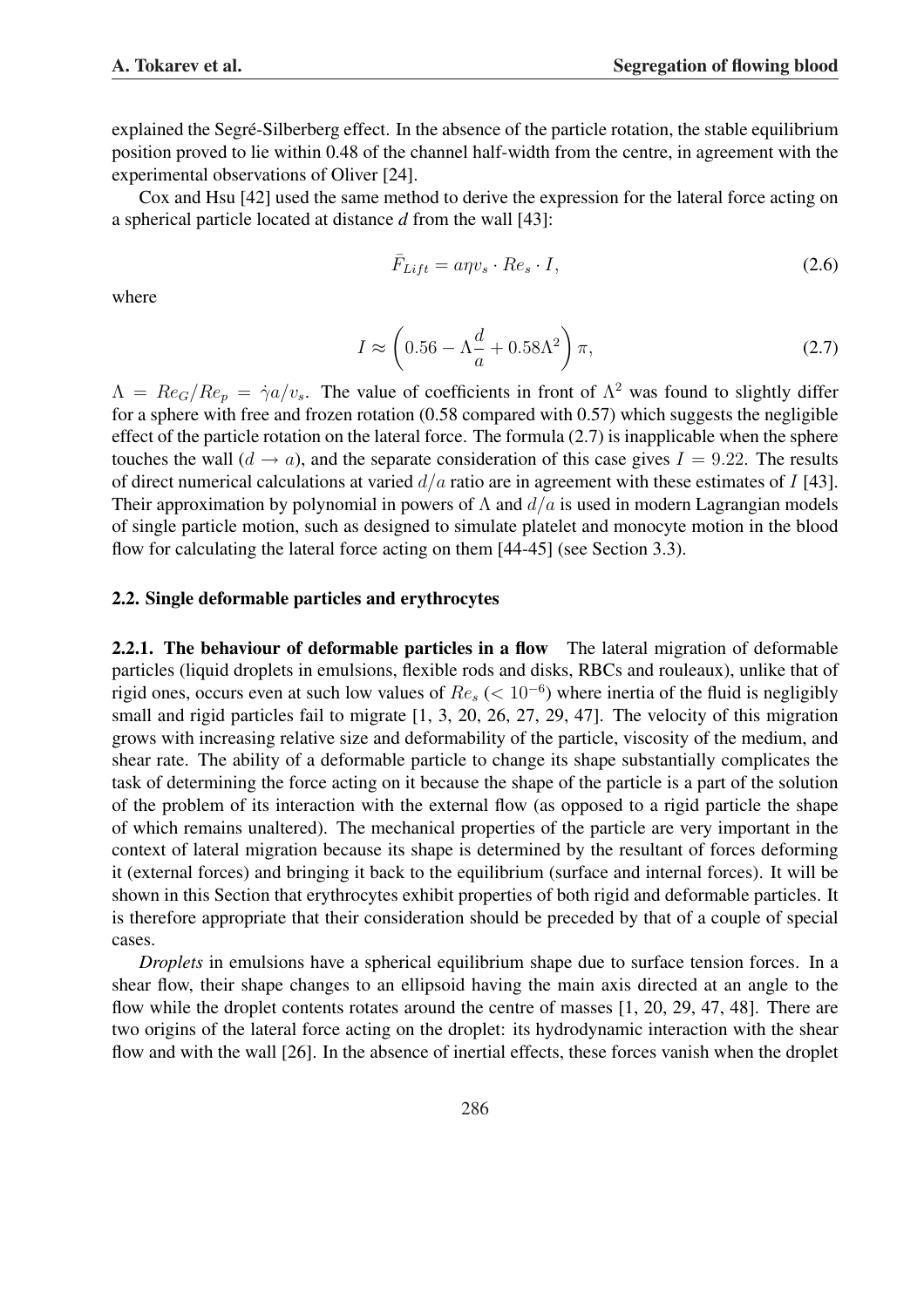resumes its symmetric shape as soon as it reaches the flow axis. In other words, the droplets in the Stokes regime of the Poiseuille flow migrate towards its axis as appears from both early analytical [20, 29, 47] and relatively recent numerical [49] models of droplet migration at equal phase densities. However, some analytical calculations predict droplet migration to the wall in a certain range of relative droplet-to-fluid densities  $(0.5 < \lambda < 10)$  [26]. Numerical calculations for finite Re values predict that droplets should migrate towards the axis only at  $\lambda < 1$  and small  $Re_s$ ; while at  $\lambda > 1$  and small  $Re_s$ , and also at  $Re_s > 0.01$  ( $Re > 5$ ), the droplets must migrate off the axis thus exhibiting inertial effect [50].

As *flexible rods and disks* move in a shear flow they turn over with a periodically changing angular velocity and bend. Most of the time, their longitudinal axis remains parallel to the flow, then a rapid turn over the edge occurs. It is this property of flexibility that ensures their lateral migration towards the flow axis at a small Res whereas rigid particles of the same shape do not migrate under similar conditions [1, 20, 29, 47].

*Vesicles* have viscous contents encapsulated by an elastic inextensible membrane. The membrane prevents vesicle's stretching and imparts its rotation to the internal contents. The important difference of the behaviour of vesicles and droplets is that above a critical value of shear rate or viscosity ratio the tanktreading vesicle motion undergoes transition to the solid-like tumbling motion analogous to the rotation of rods and disks [48].

*Erythrocytes* resemble vesicles but have in addition a submembranous cytoskeleton that markedly enhances elasticity of the membrane and gives these cells a flattened biconcave shape. Thus, the erythrocytes' behaviour in a flow resembles in certain respects that of vesicles, deformable or rigid particles, depending on the conditions [1, 5, 20, 48]. In a very slow flow where fluid inertia is negligibly small ( $\dot{\gamma}$  < 20s<sup>-1</sup>,  $Re_s$  < 5 · 10<sup>-5</sup>), erythrocytes behave like rigid disks tumbling irregularly; their lateral migration is apparent only as movement from the wall, i.e. as depletion of the near-wall layer as thick as 1-2 erythrocyte diameters. Under these conditions, aldehyde-fixed (hardened) erythrocytes (HBCs) fail to migrate laterally thus exhibiting properties of rigid particles. At  $\dot{\gamma} \sim 100s^{-1}$  ( $Re_s \sim 10^{-4}$ ) erythrocytes are oriented with respect to the flow direction and get somewhat extended under its influence. Their membranes move relative to the cell contents like tank threads but retain the biconcave shape. Such behaviour makes erythrocytes similar to vesicles and different from permanently rotating HBCs. In these conditions, the nearwall region is strongly and the axial zone is slightly depleted of erythrocytes; such situation may be interpreted as the onset of manifestation of the Segré-Silberberg effect. At  $\dot{\gamma} \sim (1 \div 5) \cdot 10^3 s^{-1}$  $(Re<sub>s</sub> > 10<sup>-3</sup>)$  erythrocytes behave on the whole as solids; the Segré-Silberberg effect is well apparent as both near-wall and axial regions are depleted. Hardened erythrocytes migrate toward the equilibrium position  $0.6R$  from the axis while the equilibrium position of normal (deformable) erythrocytes is closer to the axis,  $\sim 0.45R$ . The trajectory and the lateral migration velocity of HBCs are fairly well described by the equation (2.1); the velocity of RBCs lateral migration is 1-2 orders of magnitude higher than that of HBCs [20]. Thus, of the two effects (migration from the wall and from the axis) the former one is strongly exhibited by normal erythrocytes regardless of conditions whereas the latter is less apparent and limited to high shear rates. At all shear rates, deformability of erythrocytes significantly promotes their lateral migration although they always retain some rigidity which accounts for the qualitative difference of their behaviour from that of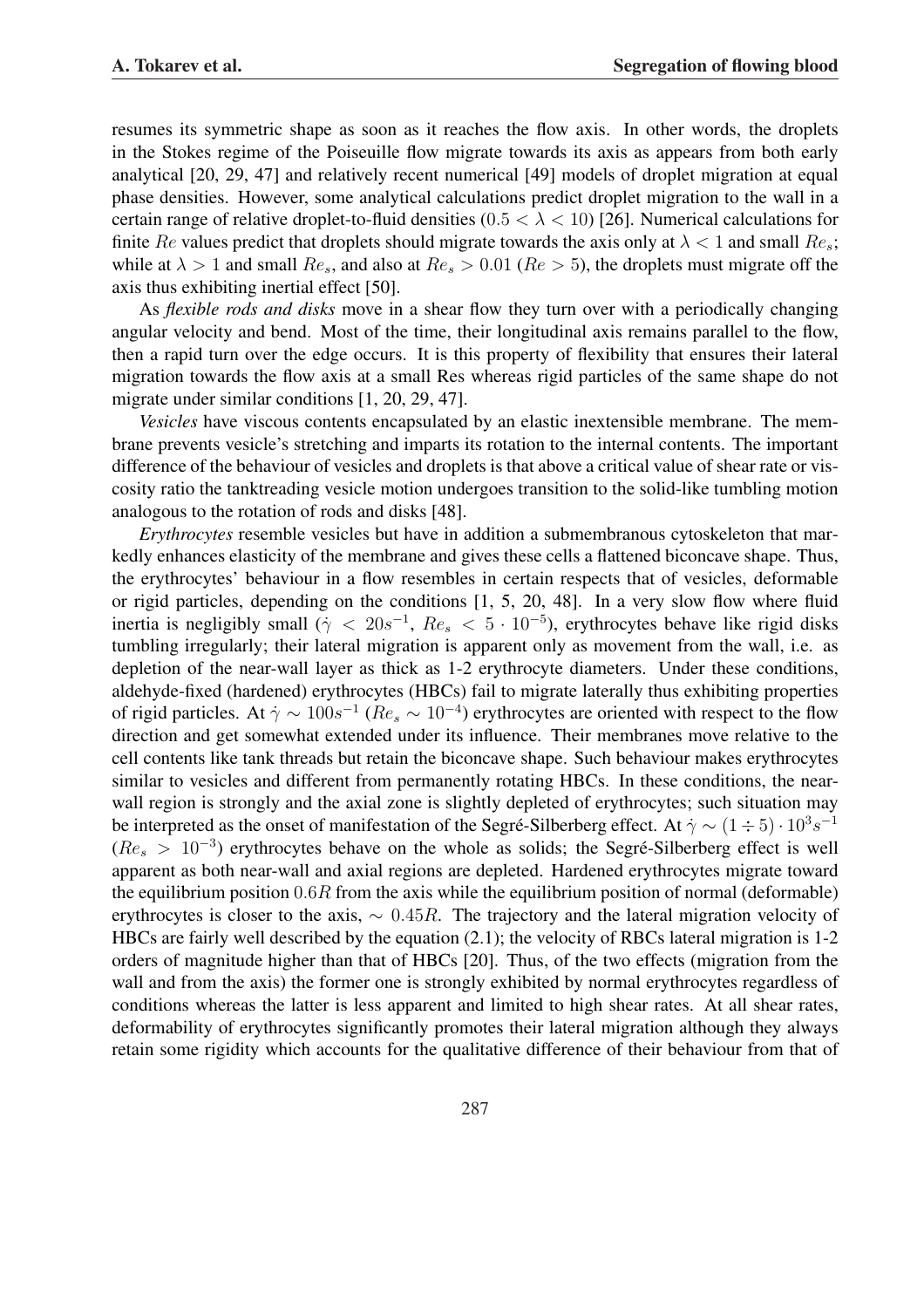droplets.

Analytical and numerical models of individual droplet, vesicle, and erythrocyte dynamics in a tube make it possible to evaluate the role of particle deformation during lateral migration (see, for instance, [51, 52] and review [6]). Specifically, disturbances of near-axial equilibrium of a vesicle or an erythrocyte and the description of their interaction with the wall are debatable issues. The Lagrangian models developed for the description of the behaviour of both single erythrocytes and their suspension are considered in Section 3.2.

2.2.2. Lateral migration velocity of deformable particles Early theoretical works concerning the behaviour of droplets and elastic particles in a flow provided explanation for their experimentally observed migrations off the wall in the bounded flow and toward the axis in the Poiseuille flow [29, 30, 47, 53-55]. The velocity of lateral migration of a liquid droplet far from the wall estimated in [55] after the substitution of the radial coordinate by  $R \cdot \dot{\gamma}/\dot{\gamma}_w$  (R is the tube radius) and simple algebraic transformations can be written in the form

$$
\bar{V}_{drop} = C \cdot a^2 k \cdot \bar{n},\tag{2.8}
$$

where  $C = \eta a \dot{\gamma}/\sigma$  is the capillary number,  $k = \frac{d\dot{\gamma}}{dy}$  is the shear rate gradient (assumed to be constant), and  $\bar{n}$  is the normal to the flow directed toward the axis. The expression for the migration velocity near the wall has the form [26, 56, 57]

$$
\bar{V}_{drop} = a\dot{\gamma} \cdot \left(\frac{a}{h}\right)^2 D \cdot f(\lambda) \cdot \bar{n},\tag{2.9}
$$

where *a* is the radius of an undistorted droplet, *h* is the distance between its centre and the wall,  $D = \frac{L-B}{L+B} = C \cdot \frac{19\lambda+16}{16\lambda+16}$  is the deformation of the droplet (L and B are the lengths of the principal axes if the droplet's shape is approximated by a prolate ellipsoid),  $C = \eta a \dot{\gamma}/\sigma$  is the capillary number,  $\sigma$  is the interfacial tension,  $\lambda = \eta_1/\eta$  is the ratio of droplet to carrier phase viscosities, and the values of function  $f(\lambda)$  for any  $\lambda$  fall within the range from 0.55 to 0.58. These formulas are valid for the Stokesian regime and small deformations.

Although the formula (2.9) was derived to describe the migration of a single droplet, certain authors used it in an attempt to explain the concentration profiles in diluted and concentrated suspensions with low viscosity ratio [58, 59]. To this effect, they considered the balance of flux  $V \cdot \Phi$ (with the explicit dependence  $V_{drop}(y)$  additively taking into account both walls) and shear-induced diffusion (with diffusion coefficient  $D_{eff} \sim \dot{\gamma} a^2 \Phi$ ), analogous to the equation (4.28). A similar approach was employed in [60] for an erythrocyte suspension. However, its applicability to a concentrated suspension (in contrast to diluted one) appears questionable because it ignores screening of the droplet-wall interaction by other (surrounding) droplets.

Vesicles like droplets assume a roughly similar ellipsoid shape in the shear flow. The first estimation of lateral migration velocity of a vesicle was obtained on the assumption that it had an ellipsoid shape with semi-axes  $a_{1,2,3}$  ( $a_3$  being the major semi-axis) of known lengths and that the membrane velocity linearly depended on coordinates (i.e. the condition of incompressibility and inextensibility was not fulfilled). It yielded [61]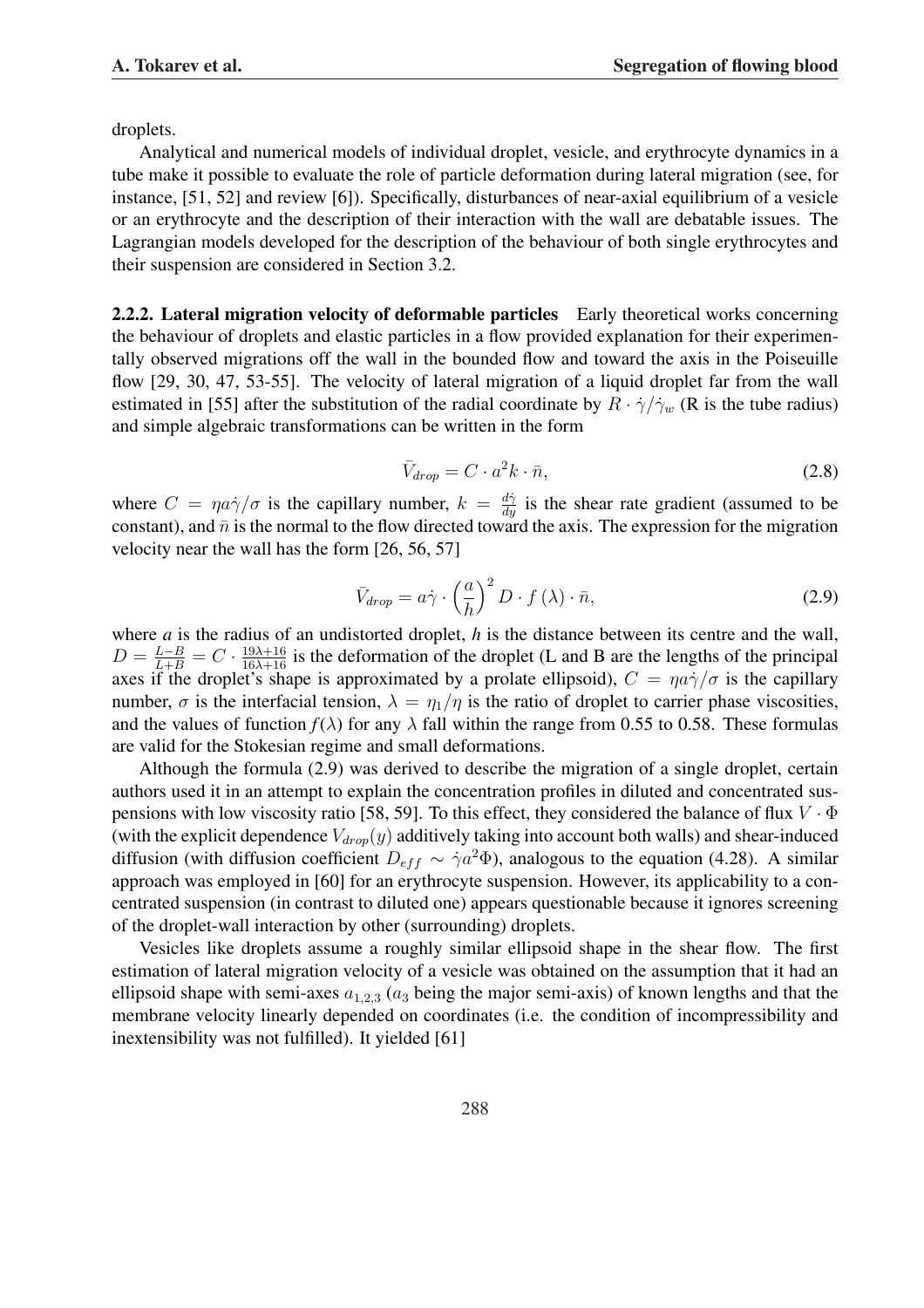$$
V_{ves} = U(\lambda, \frac{a_{1,2}}{a_3}) \cdot a \dot{\gamma} \cdot \left(\frac{a}{h}\right)^2.
$$
 (2.10)

This formula is analogous to (2.9) at *D=const* in that it gives  $V \sim \frac{a^3}{h^2}$  $\frac{a^3}{h^2}$ . The velocity amplitudes are compatible too because the values of function  $U(\lambda, \frac{a_{1,2}}{a_3})$  found numerically by parameter variation fell within a range of  $0\div 0.5$ . However, the formula (2.9) predicts the quadratic dependence  $V_{drop}(\dot{\gamma})$  since  $D \sim C \sim \dot{\gamma}$  whereas the equation (2.10) can not by itself predict the dependence  $V_{ves}(\gamma)$  because the vesicle shape ( $\frac{a_{1,2}}{a_3}$  ratios) is assumed to be already known. Moreover, the dependence of  $U$  on the parameters of ellipsoid shape being rather strong [61], it appears necessary to further develop this theory to be able to evaluate the degree of vesicle and erythrocyte deformation  $D$  depending on the shear rate. Then, it will be possible to obtain the explicit dependence of erythrocyte migration velocity on the shear rate  $V_{RBC}(\dot{\gamma})$ . For the extreme cases of D and U independence of  $\dot{\gamma}$  and their linear dependence on it, the dependence  $V(\dot{\gamma})$  described by these two formulas is linear and quadratic, respectively. Hence, one may expect a final dependence  $V_{RBC}(\dot{\gamma})$ intermediate between  $\dot{\gamma}$  and  $\dot{\gamma}^2$ .

Experimental and numerical data are insufficient to draw the unambiguous conclusion about the character of dependence  $V_{RBC}(\dot{\gamma})$ . For example, the assumption of its linearity (i.e. constant erythrocyte deformation) and the choice of  $U = 0.01$  make it possible to quantitatively describe the degree of thickening of the RBC-free near-wall layer observed in an *in vitro* experiment during the blood passage through stenosis [62]. Estimation of the erythrocyte lateral migration velocity near the wall from the onset of hemolysis during vacuum plasma suction through the porous wall yielded a strictly quadratic dependence [63]. Unfortunately, it was but a preliminary report (only two experimental points) and the paper itself is unavailable. Numerical calculations demonstrate the saturating dependence of vesicle deformation on the local shear stress [64, 65]. This case can be regarded as an intermediate one because the dependence  $V_{RBC}(\dot{\gamma})$  must be quadratic at small  $\dot{\gamma}$ with gradual power reduction parallel to the growth of  $\dot{\gamma}$ .

2.3. Transition from diluted to dense suspensions and blood As shown in the foregoing, the interaction of a single particle with a shear flow may result in its lateral migration that becomes markedly enhanced if the particle is deformable. However, as soon as the volume fraction of the particles amounts to 6%, the mean distance between their surfaces proves to be smaller than the diameter [35] and particle-particle interaction begins to prevail. Studies of concentrated suspensions of rigid particles (see Sections 3.1 and 4.2) have ultimately shown that particle-to-particle collisions in themselves may lead to the strongly non-uniform distribution of particles across the flow. Therefore, we now pass to the consideration of concentrated suspensions, in the first place blood.

A distinctive feature of erythrocytes, apart from their mechanical properties, is the ability to aggregate into "rouleaux". A single rouleau containing several erythrocytes migrates across the flow more efficaciously than an isolated erythrocyte [5, 20] by virtue of its high flexibility due to deformability of erythrocytes and their weak binding to each other. The core of the blood flow at low shear rates is formed by a continuously rearranging conglomerate of such rouleaux. With a rise in the shear rate (within a range of 8.8-123  $s^{-1}$ ) [5] as a result of rouleaux disruption,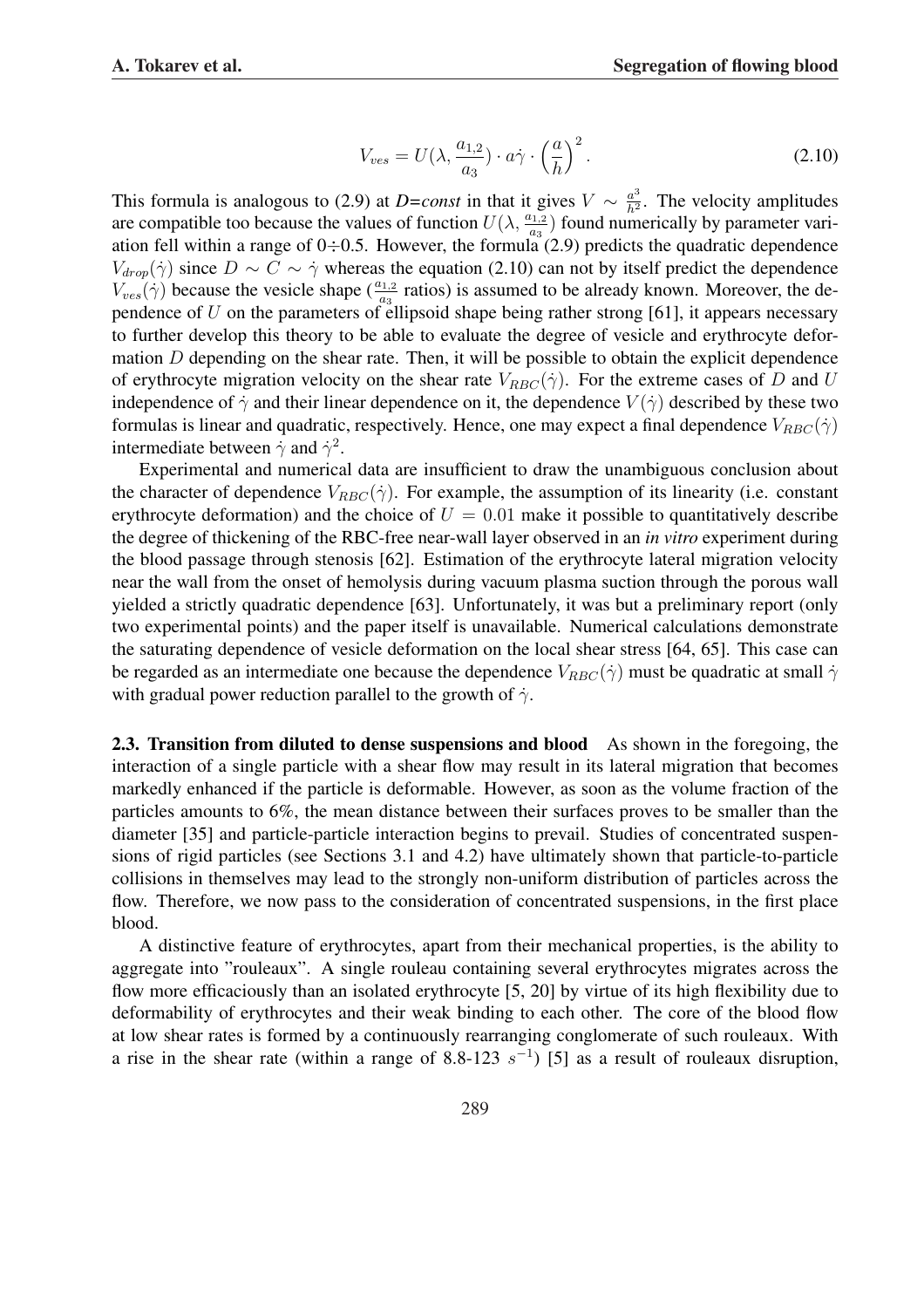the core broadens while the RBC-free near-wall layer accordingly becomes thinner. Inhibition of erythrocyte aggregation has similar effect. As the shear rate increases further (in a range 240-1200  $s^{-1}$ ) [19], the opposite effect takes place; that is, the lateral migration of erythrocytes causes the near-wall layer to broaden. Thus, the aggregation of erythrocytes exerts a strong influence on both blood rheological properties and the displacement of other blood cells toward the walls.

Unlike erythrocytes, platelets are numerically insignificant, fail to aggregate (in the absence of stimulation), and appear to be practically rigid; their linear dimension is 3-4 times smaller than that of erythrocytes. On the other hand, erythrocytes have a very strong effect on the motion of platelets in the blood forcing them to the periphery of the flow, into the near-wall layer. For this reason, the description of the platelet motion in the absence of erythrocytes seems to be a simple task whereas its description in blood requires the erythrocyte-platelet interaction to be somehow taken into consideration. The inverse effect (that of platelets on erythrocytes and the flow) is practically non-existent (in the absence of platelet aggregation); in other words, the one-way coupling takes place. Both Lagrangian and Euler methods are extensively used in theoretical studies of erythrocyte and platelet dynamics.

# 3. Description of suspension Segregation by the Lagrangian methods

Methods of this class are designed to study the dynamics of individual particles in suspensions. They have been developed relatively recently, after large amounts of the computational power became available, but already brought success in the description of non-uniform particle distribution across the flow and related rheological effects.

3.1. Suspensions of rigid particles In Stokesian dynamics [66, 67], the acceleration of each particle is governed by Newton's second law depending on the sum of forces acting on it from the neighboring particles and the walls. The numerical calculations fairly well describe steady-state non-uniform concentration profiles and flattening of velocity profiles observed in experiments. The resulting particle redistribution rate across the flow is consistent with the theoretically and experimentally derived dependence  $D \sim \dot{\gamma} a^2$ . The results of such direct calculations are considered together with the experimental findings and compared with the balance models (see Section 4.2.2). Moreover, they allow for experimentally impracticable assessments, e.g. evaluation of the influence of particle roughness on their lateral migration [66].

3.2. Erythrocytes In the discrete element (or particle) method (DEM, DPD) matter is taken in the form of single particles moving freely and interacting with one another according to some definite rules. The correct choice of these rules ensures the behaviour of the medium in conformity with the Navier-Stokes equations and the behaviour of deformable particles in agreement with flexibility laws. In [68], blood plasma and platelets were regarded as separate particles and erythrocytes as a closed chain of bound particles (in 2D). This model gives the shape of the deformed erythrocyte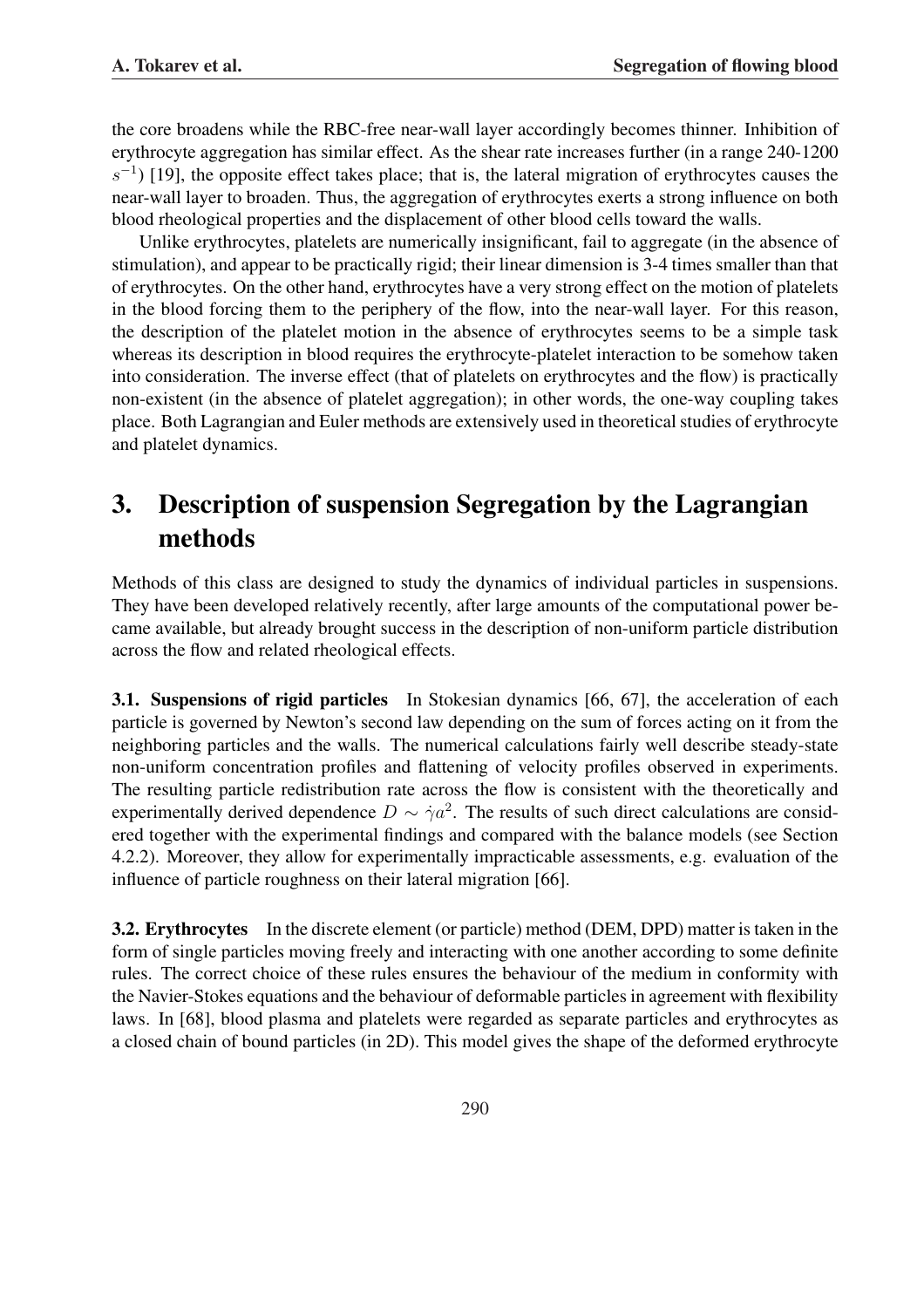for the case of a single cell traveling in a capillary and results in their net migration toward the axis for the case of suspension moving in a larger vessel.

The lattice Boltzmann method (LBM) was introduced into hydrodynamics from gas dynamics and suits well to simulate incompressible media [69]. In this method, matter is given as a lattice, with particles jumping between its nearest-neighbour sites with a certain probability. The adequate choice of the jumping rules ensures a good agreement of the results obtained by LBM with the exact solutions of the Navier-Stokes equations. This method is successfully employed to simulate 2D and 3D blood dynamics and to describe the motion of individual erythrocytes and their concentrated suspensions as well as the influence of erythrocytes on leukocytes and platelets [70-72] (see review [34]). The immersed boundary method (IBM) proved highly efficacious for the simulation of deformable particles, such as erythrocytes [73]. It makes possible simulation of their pair aggregation [74]. The most efficient is a combination of IBM and LBM [71] that was used to simulate even the formation of rouleaux in the flow [75]. The aggregation is introduced phenomenologically through the Morse intermembrane potential. The models with deformable erythrocytes fairly well describe the depletion of erythrocytes in the near-wall layer, the Fåhræus and Fåhræus-Lindqvist effects [71, 73, 76]. The in-depth investigation of erythrocyte aggregation mechanics in the absence of a flow is possible by different methods [77].

3.3. Platelets Classical realization of the Lagrangian method is based on the integration of the motion equations for each single platelet [44-46, 78, 79]. The platelet velocity may be assumed to be equal to the medium velocity (solutions of the Navier-Stokes equations (4.2-4.5)) [78, 79] or computed taking account of the forces (2.2) and (2.5) [44-46]. The discrete element method (DEM, DPD) mentioned in Section 3.2 provides for an essentially different description of the fluid. In this method, both platelets and plasma are simulated by single rigid particles [68, 89- 83]. Most of these studies describe platelet aggregation in the absence of erythrocytes, i.e. on the assumption of the uniform platelet distribution. Studies [80, 82] are the exceptions in that the platelet migration to the near-wall region under effect of erythrocytes was simulated by the application of a phenomenologically given external force. The direct method for the simulation of the non-uniform platelet distribution might consist of taking into account the presence of both erythrocytes and platelets in blood as described in [68], but such studies were never reported. None of the above works was designed to reproduce the Segré-Silberberg effect. As mentioned in Section 3.2, the application of LBM allowed all major platelet-related effects to be described; viz. platelet displacement from the core by erythrocytes and the Segre-Silberberg effect. The Level ´ set method also appeared quite applicable to the description of erythrocyte migration towards the periaxial region with platelet displacement towards the wall [84].

# 4. Continuous approach to the description of suspension segregation

In methods of this class, as opposed to the preceding ones, suspensions are treated as continuous media with the locally-averaged properties. In single-phase models, the suspension behaviour is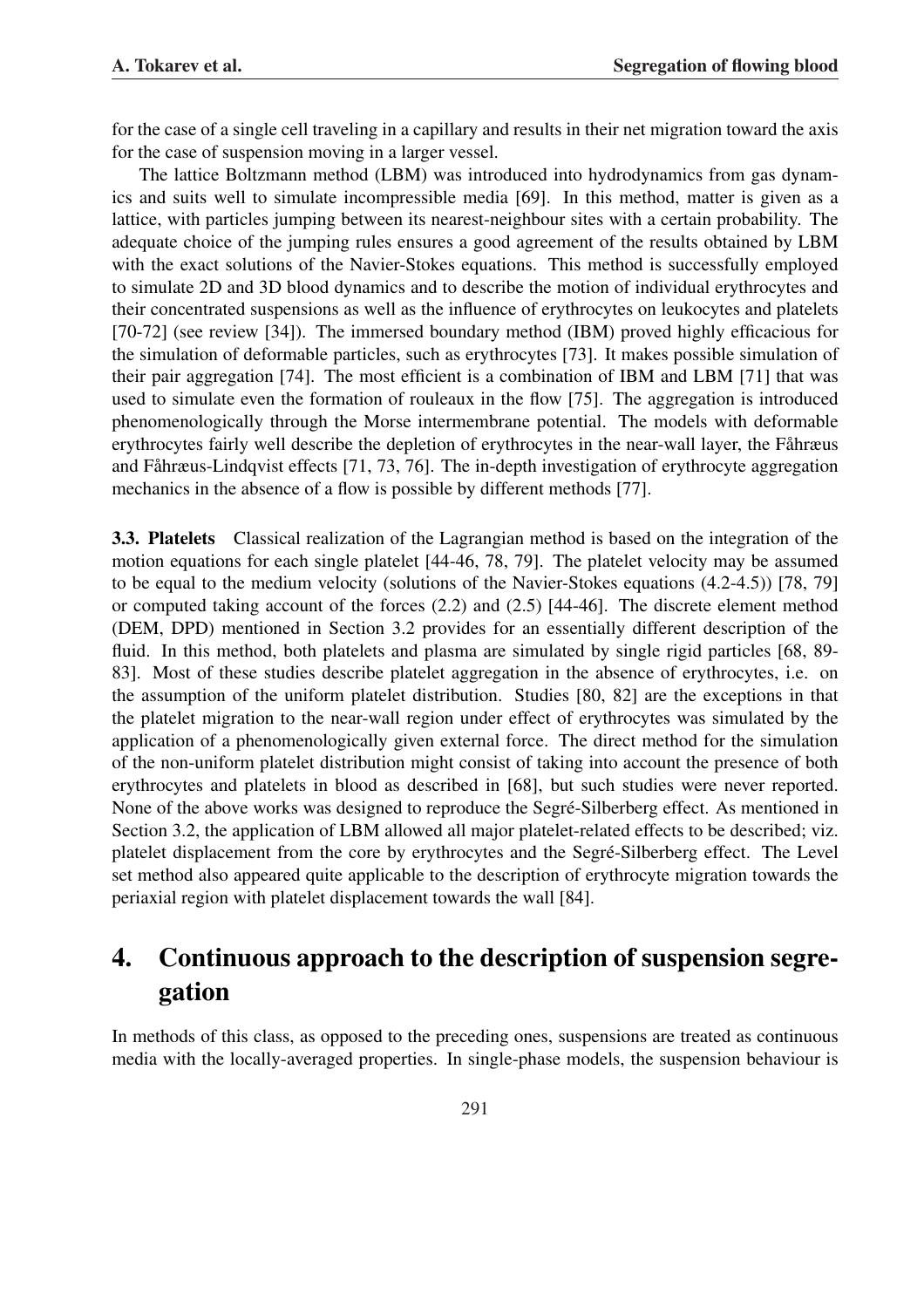given by the equations for 1) the whole suspension and 2) the dispersed phase.

1) The equations for the whole suspension are the continuity equation

$$
\frac{\partial \rho}{\partial t} + \nabla \cdot (\rho \bar{u}) = 0 \tag{4.1}
$$

and the momentum balance equation

$$
\frac{D\bar{u}}{Dt} = -\frac{1}{\rho}\nabla\Sigma + \bar{F}.\tag{4.2}
$$

Here,  $\rho$  is density,  $\bar{u}$  - the fluid velocity vector,  $\Sigma$  – the deformation stress tensor (the Cauchy stress tensor),  $\bar{F}$  - the external volume force (e.g. gravity force), and  $\frac{D}{Dt} = \frac{\partial}{\partial t} + (\bar{u} \cdot \nabla)$  is the material derivative [9, 85, 86]. The constraint equation  $\Sigma = \Sigma(\cdot)$  known as the rheological equation is essentially dependent on the properties of the carrier and disperse phases. In the case of a viscous incompressible medium, the rheological equation is represented by generalized Newton's law

$$
\Sigma = -pI + 2\eta d,\tag{4.3}
$$

where *p* is pressure, *I* – the unit tensor,  $\eta$  - dynamic viscosity, *d* – the rate-of-strain tensor

$$
d = \frac{1}{2} \left( \nabla \bar{u} + (\nabla \bar{u})^T \right).
$$
 (4.4)

The quantity  $2\mu d$  is the so-called extra-stress tensor

$$
S = 2\eta d = \eta \cdot \left(\nabla \bar{u} + (\nabla \bar{u})^T\right).
$$

Incompressibility of the medium and its constant density account for the following form of the continuity equation

$$
\nabla \cdot \bar{u} = 0. \tag{4.5}
$$

The resulting equations (4.2-4.5) are called the Navier-Stokes equations. The boundary conditions are usually the no-slip conditions ( $\bar{u} = 0$ ) and the constant inflow/outflow velocity or the pressure given at different parts of the boundary. Normally, various simplifications of these equations are used as listed below.

First, in the majority of the problems, blood motion under the action of external forces can be neglected assuming that  $\bar{F} = 0$ . Second, it is possible to confine the consideration to a steady-state solution. In this case, the momentum balance takes the form

$$
\nabla \Sigma = 0. \tag{4.6}
$$

Third, in the case of a flow parallel to the *x*-axis, this expression reduces to the equation in the *y*-direction:

$$
\frac{d}{dy}\left(\eta(\Phi)u_y'\right) = p_x',\tag{4.7}
$$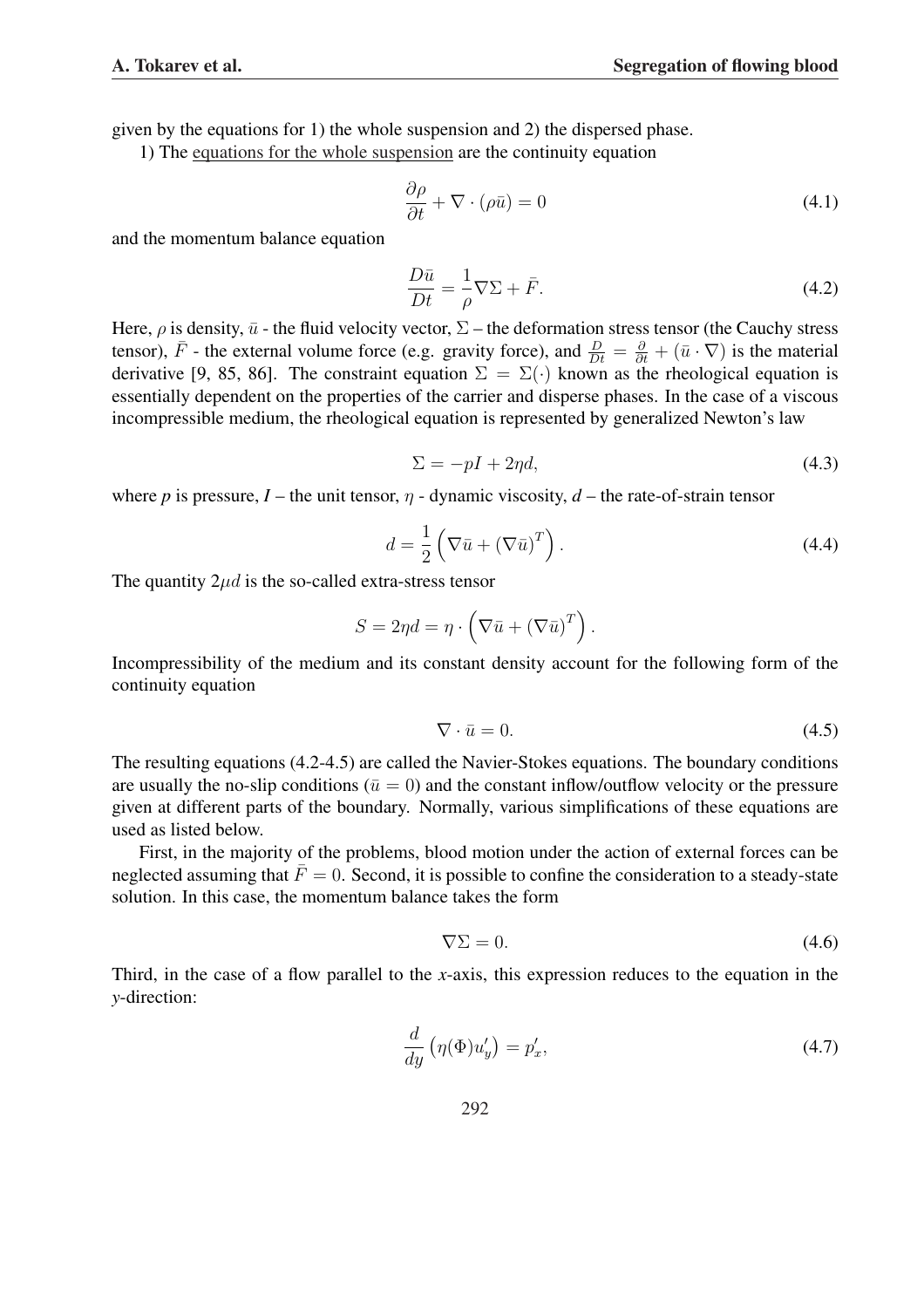where  $p'_x$  is the known pressure gradient.

In the framework of the continuous approach, specific properties of a suspension are determined by its dynamic viscosity. For a Newtonian medium (water, blood plasma), dynamic viscosity is a constant coinciding with apparent and effective viscosity; therefore, the above equations are sufficient to describe all macroscopic properties of the fluid. However, the experimentally measured viscosity of non-Newtonian or rheological media is a complicated function of the shear rate, its time derivatives, etc. and may depend on the measurement method, e.g. the geometry of the viscosimeter. In the case of particles suspended in a Newtonian fluid, it may be a consequence of deformation, aggregation or non-uniform distribution of the particles. These factors jointly affect the blood (see Section 2.3). While deformation and aggregation of erythrocytes can be described in the framework of the rheological models (Section 4.1.1), the consideration of their non-uniform distribution requires the introduction of an additional equation.

2) The equation for particle motion in suspensions can be written in the form

$$
\frac{D\Phi}{Dt} = -\nabla \bar{J},\tag{4.8}
$$

where  $\Phi$  is the particle volume fraction and  $\bar{J}$  is the flux arising from the difference between the mean particle and suspension velocities:

$$
\bar{J} = \Phi \cdot (\langle \bar{u}_p \rangle - \bar{u}). \tag{4.9}
$$

The form of the equation (4.9) depends on the anticipated mechanism of interaction between the particles and the carrier phase (Sections 4.1.3, 4.1.4, 4.2.1, 4.2.2, and 4.3). Alternatively, a separate Navier-Stokes equation for the dispersed phase may be written out (Section 4.1.5).

4.1. Dense suspensions of deformable particles and erythrocytes The unique blood properties determined by deformability and aggregability of erythrocytes are apparent even in the case of their uniform distribution. The aggregation leads to a sharp increase of apparent viscosity as the shear rate decreases below  $\sim 50s^{-1}$  while deformation causes reduction of viscosity with the growing shear rate. A variety of empirical dependences of apparent viscosity on the shear rate, hematocrit, and the degree of erythrocyte aggregation have been proposed to take these effects into consideration. However, it proved necessary to take account of the non-uniform erythrocyte distribution across the flow for a non-contradictory explanation of blood anomalies which manifest themselves during its movement in tubes and blood vessels and increase as their diameter decreases (Fåhræus, Fåhræus-Lindqvist effects, plasma skimming effects).

4.1.1. Rheological models of blood The most widely known rheological models of blood (power-law, Carreau, Casson, and Quemada models) [6, 9, 87-89] were developed empirically to describe the results of measurements of blood apparent viscosity in rotational viscosimeters; they disregard the non-uniformity of erythrocyte distribution. The apparent viscosity is assumed to depend on the shear rate according to one or another law whereas the parameters are the functions of hematocrit. In the power-law model, a rise in viscosity with decreasing shear rate is described in the simplest way: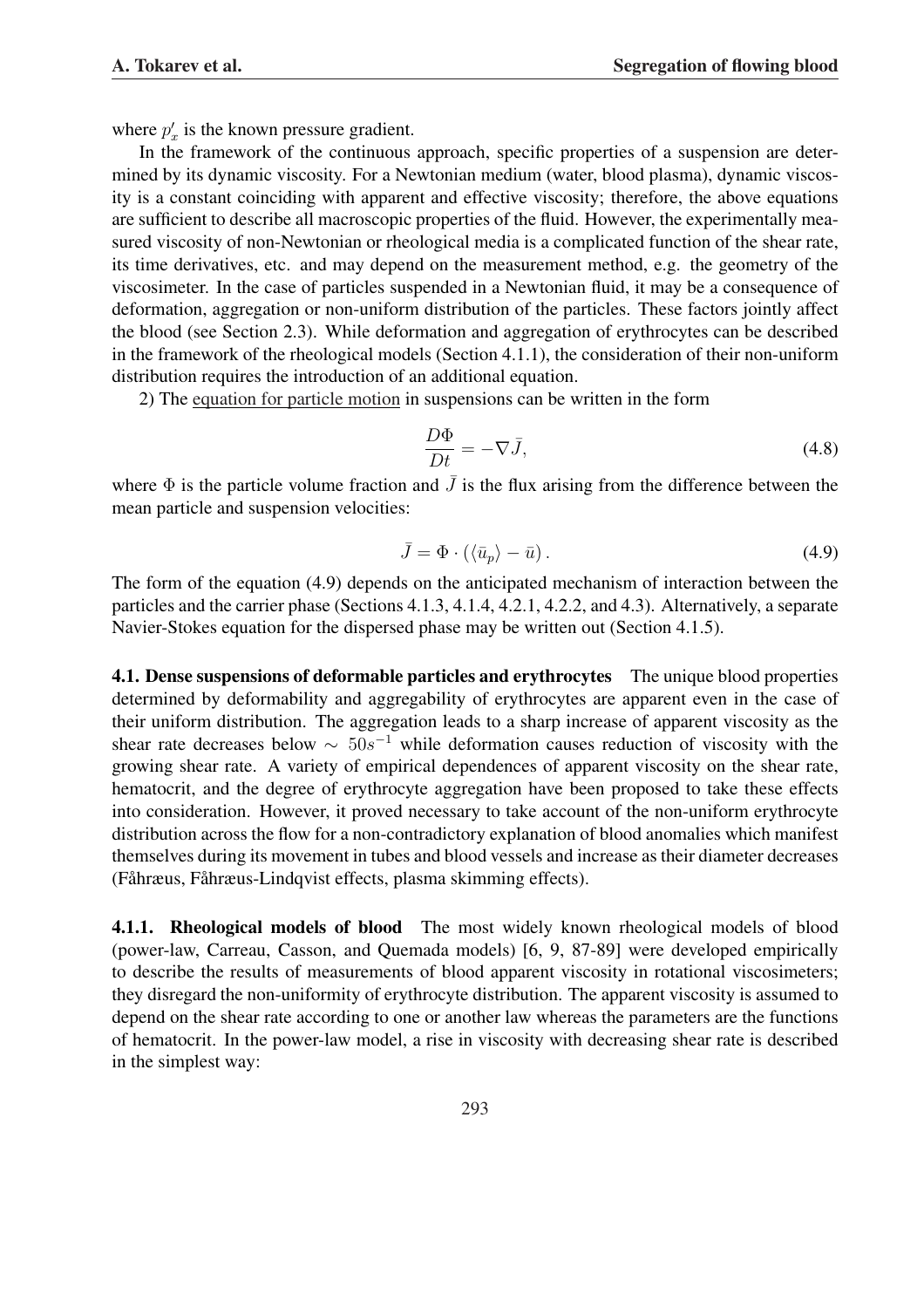.

,

$$
\eta_a = k \dot{\gamma}^{n-1},
$$

where  $k$  and  $n (n < 1)$  are the parameters.

In the Carreau model [9, 87, 88, 90-93], the range of viscosity variations is restricted by the limiting values of  $\eta_0$  (viscosity at rest) and  $\eta_\infty$  (asymptotic viscosity at  $\dot{\gamma} \to \infty$ ):

$$
\eta_a = \eta_\infty + (\eta_0 - \eta_\infty) \left(1 + (\lambda \dot{\gamma})^a\right)^{\frac{n-1}{a}}.
$$

Here, *a* and  $\lambda$  are the parameters.

The Ree-Eyring model is based on the notion of dense suspension movements as jumps of its particles between adjoining cells separated by the energy barrier. The shear rate is assumed to be proportional to the difference between jump frequencies along and counter flow and the height of the energy barrier in these directions to be dependent on the shear stress [94]. Two kinds of rearrangement processes are introduced for erythrocytes; namely, the slow aggregation with the characteristic time  $t_1$  and rapid deformation/reorientation with the characteristic time  $t_2$  [95]. These two processes determine blood viscosity at low and high shear rates, respectively. Apparent viscosity turns out to be a shear rate function:

$$
\eta_a = \eta_{\infty} + A_1 \frac{t_1 \dot{\gamma}}{\sinh^{-1}(t_1 \dot{\gamma})} + A_2 \frac{t_2 \dot{\gamma}}{\sinh^{-1}(t_2 \dot{\gamma})}
$$

Here  $A_1$  and  $A_2$  are the amplitudes of viscosity variation under the action of the two processes.

 $\epsilon$   $A_1$  and  $A_2$  are the amphitudes of viscosity variation under the action of the two processes.<br>The Casson model suggests the linear dependence of  $\sqrt{\tau}$  on  $\sqrt{\gamma}$  observable in experiment at  $\dot{\gamma} > 2s^{-1}$ :

$$
\sqrt{\eta_a} = \sqrt{\eta_{\infty}} + \sqrt{\frac{\tau_0}{\dot{\gamma}}},
$$

or

$$
\sqrt{\tau} = \sqrt{\eta_{\infty}\dot{\gamma}} + \sqrt{\tau_0} \quad (\tau \ge \tau_0)
$$

$$
\dot{\gamma} = 0 \qquad (\tau < \tau_0)
$$

where  $\tau_0$  is the yield stress. The physical meaning of  $\tau_0$  is that the force applied at  $\tau < \tau_0$  is insufficient to rearrange aggregated particles in a suspension. This model is inadequate at small misumcient to rearrange aggregated particles in a suspension. This model is madequate at small  $\dot{\gamma}$  because the experimental dependence of  $\sqrt{\tau}$  on  $\sqrt{\dot{\gamma}}$  deviates from the straight line and tends to zero at  $\dot{\gamma} \to 0$ . It is impossible to reliably measure the yield stress by the traditional methods (in a viscosimeter) due to the depletion of erythrocytes and their sedimentation in the near-wall layer; the very existence of yield stress is questioned by certain authors. A serious drawback of the Casson model from the mathematical point of view is the fact that  $\eta_a \to \infty$  at  $\dot{\gamma} \to 0$ . It is possible Casson model from the mathematical point of view is the fact that  $\eta_a \to \infty$  at  $\gamma \to 0$ . It is possible to correct by introducing the constant  $\sqrt{\Lambda}$  into the denominator of the viscosity equation [96, 97]:

$$
\sqrt{\eta_a} = \sqrt{\eta_{\infty}} + \frac{\sqrt{\tau_0}}{\sqrt{\Lambda} + \sqrt{\gamma}}.
$$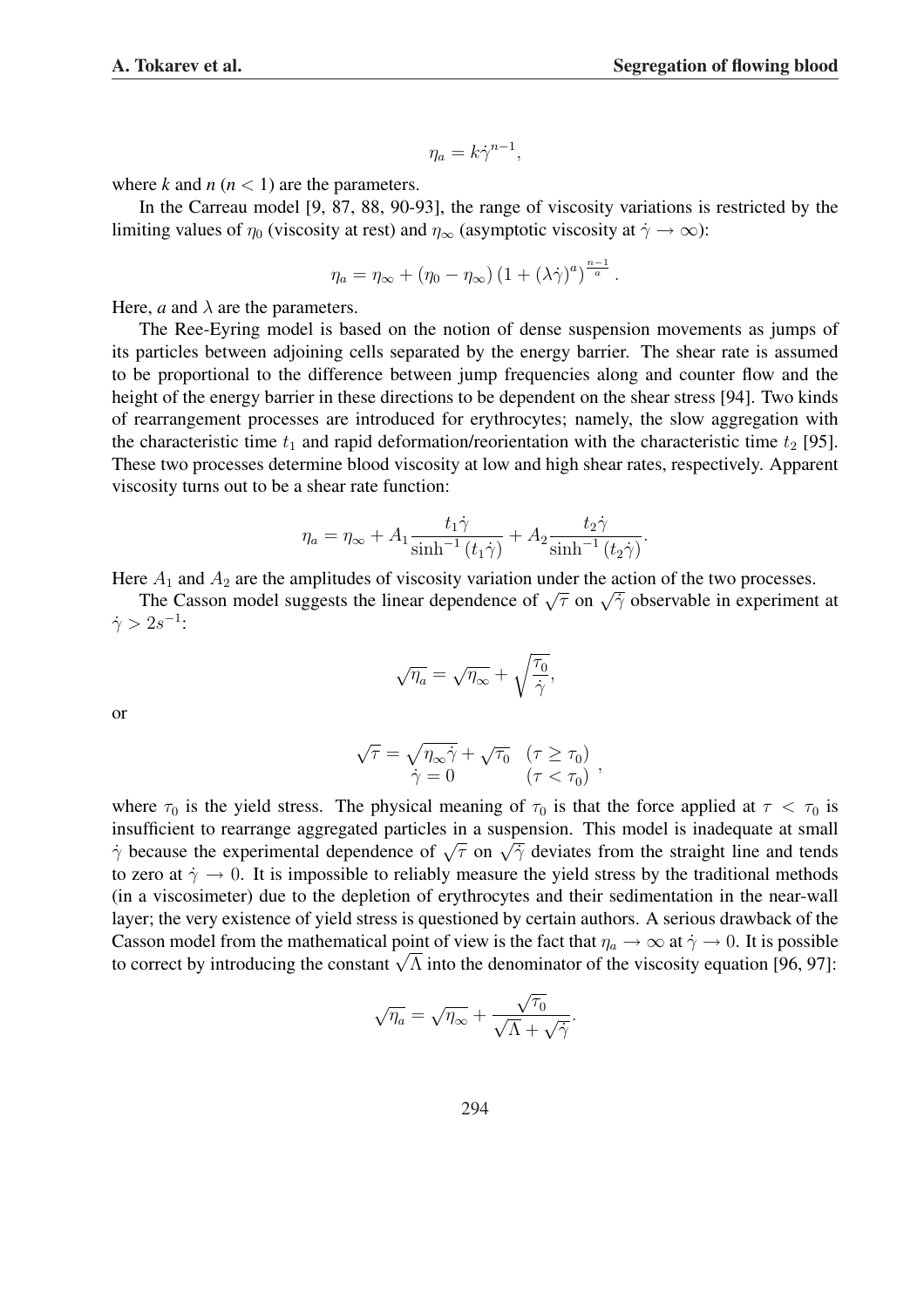The resulting model is equivalent to the Quemada model considered below at constant hematocrit and rapid aggregation [97-99].

Quemada's model is designed to take account of particle aggregation in concentrated suspensions of different nature [89, 100-102]. Its application to blood is based on assigning viscosity, by analogy with concentrated colloidal suspensions, in the form

$$
\frac{\eta_a}{\eta_P} = \left(1 - \frac{k\Phi}{2}\right)^{-2},
$$

where  $\Phi$  is the erythrocytes volume fraction (hematocrit/100%), *k* is the phenomenological structure factor regarded as the effective internal viscosity of the particles,  $k\Phi < 2$ . The kinetic equation for *k* has the form

$$
\frac{\partial k}{\partial t} + (\bar{V} \cdot \nabla) k = \frac{1}{\tau_A} \left[ k_0 - k - \sqrt{\dot{\gamma}/\dot{\gamma}_C} (k - k_\infty) \right].
$$

In the steady-state conditions it reduces to

$$
k = \frac{k_0 + k_{\infty} \sqrt{\gamma_{\gamma_{C}}}}{1 + \sqrt{\gamma_{\gamma_{C}}}}.
$$

Here,  $k_0$  and  $k_{\infty}$  are the limiting *k*-values,  $\dot{\gamma}_C$  is the critical shear rate,  $\tau_A$  – characteristic aggregation time. The hematocrit dependence of the parameters was evaluated in [89, 96, 98, 103-105]. This model is fairly well verified and, unlike the previous ones, has a good physical basis.

Rate-type viscoelastic Oldroyd models have the "history" terms [87, 167]:

$$
S + \lambda_1 \mathop{\stackrel{\nabla}{S}} = 2\eta_0 \left( d + \lambda_2 \mathop{\stackrel{\nabla}{d}} \right).
$$

Here,  $\eta_0$  is a zero shear rate viscosity,  $\lambda_1$  and  $\lambda_2$  are relaxation time constants  $(0 \leq \lambda_2 < \lambda_1)$ ,  $\overline{V}$  stands for the upper-convected derivative:  $\overline{S} = \frac{DS}{Dt} - S \cdot \nabla u - (\nabla u)^T \cdot S$ . In particular, the Oldroyd-B model is based on the decomposition of the total extra-stress tensor on non-Newtonian (polymeric, dispersed phase, ect.) and Newtonian (solvent) parts:  $S = S_1 + S_2$ ,

$$
S_1 + \lambda_1 \mathop{S_1}_{\mathop{}}^{\nabla} = 2\eta_1 d
$$

$$
S_2=2\eta_2d,
$$

where  $\eta_1 + \eta_2 = \eta_0$ ,  $\frac{\eta_2}{n_1 + \eta_1}$  $\frac{\eta_2}{\eta_1+\eta_2}\lambda_1 = \lambda_2$ . This relation under simplifying hypotheses (for instance, independence of the viscosity and of the strain rate  $d$ ) leads to the following system of equations:

$$
\frac{D\bar{u}}{Dt} = \frac{1}{\rho} \left( \eta_2 \Delta \bar{u} - \nabla p + \nabla \cdot S_1 \right) + \bar{F}
$$

$$
\nabla \cdot \bar{u} = 0
$$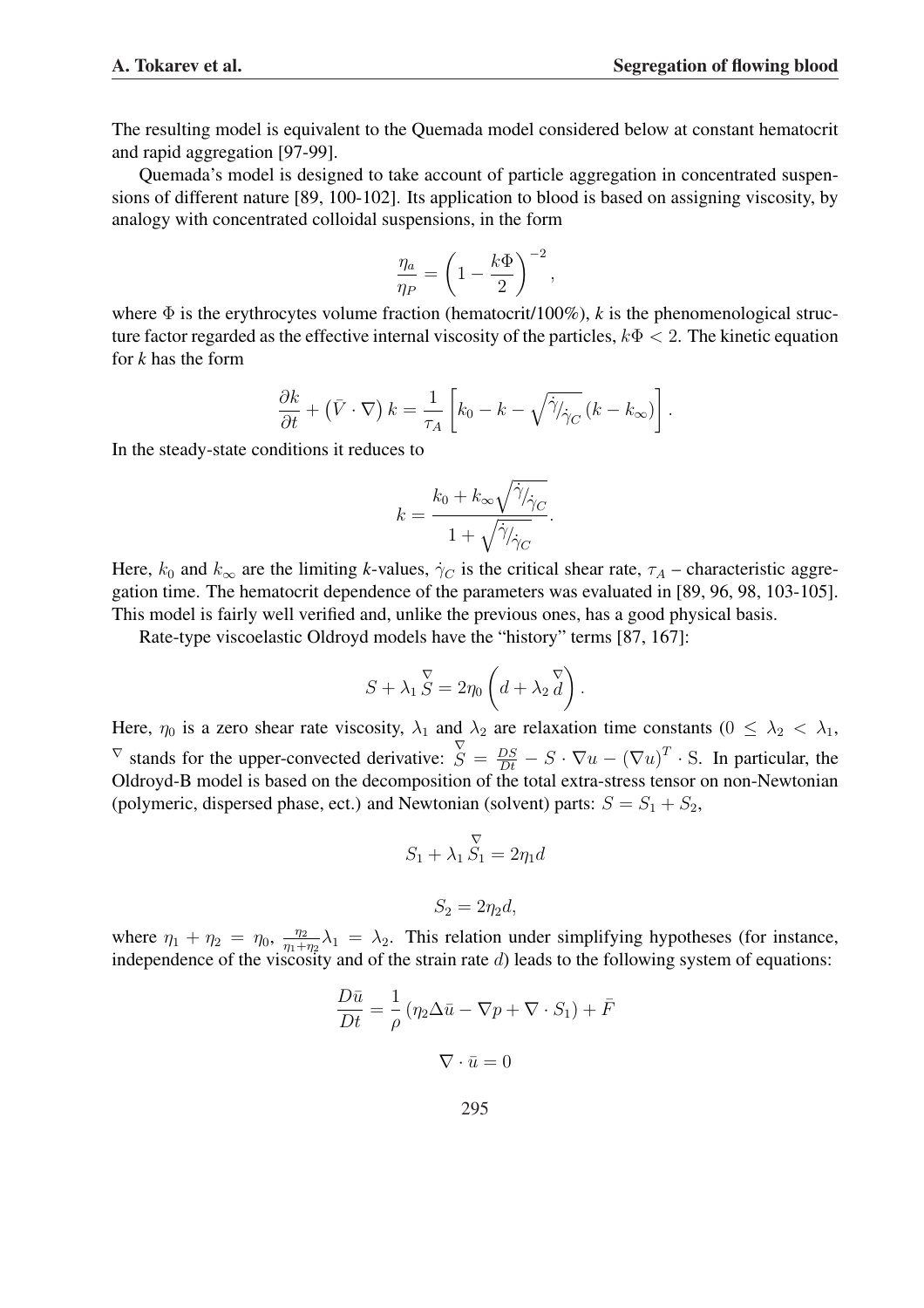$$
S_1 + \lambda_1 \left( \frac{DS_1}{Dt} - S_1 \cdot (\nabla \bar{u})^T - \nabla \bar{u} \cdot S_1 \right) = 2\eta_1 d
$$

This system of equations should be equipped with the initial condition for both  $\bar{u}$  and S. In the case of the boundary value problem, the Dirichlet type boundary condition is set for  $\bar{u}$  only. In [167] the theorems on existence of solution and its stability are formulated for a domain with  $C<sup>3</sup>$ smooth boundary. The advantage of the Oldroyd-B model is that it combines the properties of the parabolic Navier-Stokes equations with the hyperbolic transport-like vector-valued equation. And one more class of blood rheological models - micropolar fluids - will be referred to in Section 4.1.3 as it gave some progress in accounting for the effect of non-uniform erythrocyte distribution.

4.1.2. The prescribed distribution of erythrocytes When the blood flow is examined under the near-physiological conditions (in a tube), the effective viscosity being measured proves to depend on the tube radius (the Fåhræus-Lindqvist effect) [8, 89]. As the diameter diminishes to below 500  $\mu$ m, the viscosity begins to lower and reaches the minimal value (3 times smaller than the initial one) when the tube diameter becomes roughly equal to the erythrocyte diameter ( $\sim 7 \mu m$ ); as the tube diameter decreases further, the viscosity rises very steeply. These changes are a direct result of the non-uniform distribution of erythrocytes across the flow. Therefore, the next logical step in the description of such non-uniform distribution is the assumption of uniform distribution of erythrocytes in the flow core and their complete absence in the δ*-*thick near-wall layer. This layer is considered to be a Newtonian liquid and a number of rheological laws are assigned in the core, viz. Newton's [106, 107], Casson's [108], and Quemada's [104] laws. Alternatively, the core is regarded as quasi-solid (with constant velocity) [104]. The thickness of the near-wall layer in such models is a variable parameter that can be adjusted to describe the velocity profile and the Fåhræus-Lindqvist effect. Due to high sensitivity to  $\delta$ , such models are mostly used for the qualitative explanation of the above effects. An interesting extension of the idea of representing the core of the flow and its near-wall layer as two immiscible liquids is the dynamic definition of the boundary by the Level set function method [98, 109]. It allows for the simulation of the blood flow in a region with complicated geometry. Note, that the resulting thickness of the near-wall layer is 1-2 erythrocyte diameters, so the models in question are on the verge of applicability of the Euler approach and even go beyond it; hence, the necessity of the cautious interpretation of the results obtained with their help.

The real distribution of erythrocytes across the flow is far from stepwise; in contrast, their concentration grows monotonically from the vessel wall to the axis as shown both *in vitro* [13, 19] and *in vivo* [11- 15]. The direct assignment of this distribution by an analytical formula leads to the models with spatially distributed coefficients of the rheological equation. Different versions of such assignment in the analytical form were proposed. The simplest ones are parabolic [14], piecewise-linear and piecewise-parabolic [110]. A smoother profile is obtained when a high-degree  $(n = 20)$  polynomial is used [96, 111]:

$$
\Phi = \begin{cases} \Phi_{\min} & \lambda \le r_1 \le 1 \\ \Phi_c(r_1) & r_1 < \lambda \end{cases}
$$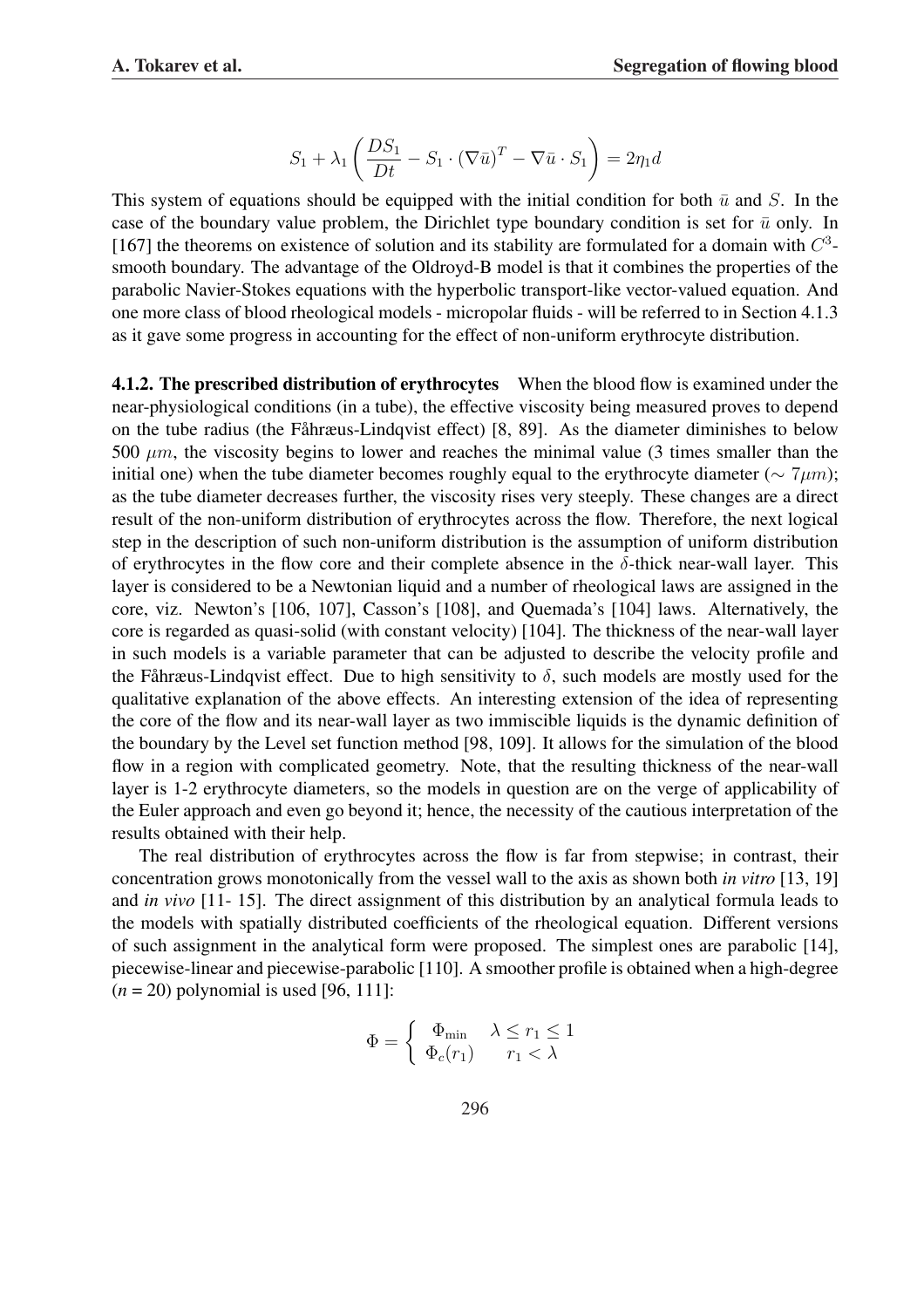$$
\Phi_c(r_1) = \Phi_{\text{max}} - (\Phi_{\text{max}} - \Phi_{\text{min}}) \times
$$
\n
$$
\left[ \frac{n(n-1)}{2} \left( \frac{r_1}{\lambda} \right)^{n-2} - n(n-2) \left( \frac{r_1}{\lambda} \right)^{n-1} + \frac{(n-1)(n-2)}{2} \left( \frac{r_1}{\lambda} \right)^n \right]
$$
\n
$$
\Phi_{\text{max}} = \Phi_{\text{min}} + (\Phi_0 - \Phi_{\text{min}}) \frac{(n+1)(n+2)}{(n-1)(n-2)\lambda^2}.
$$
\n(4.10)

Here,  $\lambda = 0.5 \div 1$  is the core radius and  $0 \le r_1 \le 1$  is the distance from its axis, both normalized to the tube radius;  $\Phi_{min}$  is the volume fraction of erythrocytes in the near-wall layer. Coefficients of the polynomial are chosen such as to maintain the given average volume fraction  $\Phi_0$  in the tube (the integral of  $\Phi \cdot r dr$ ). Because the coincidence between core and tube axes is not required in this method, it permits not only to calculate the velocity profile but also to study the effect of asymmetric erythrocyte distribution which is strongly pronounced and versatile *in vivo* [8, 14, 112]. The distributions of the erythrocyte volume fraction at different hematocrit levels observed in long tubes under *in vitro* experimental conditions [19] can be more exactly interpolated in the form

$$
\Phi_{RBC}(r) = \Phi_m \cdot \left[1 - \exp(a - b\Phi_m) + \exp(a - b\Phi_m \cdot (1 - r_1^2))\right]^{-1}
$$
(4.11)  

$$
\Phi_m(\Phi_D) = \frac{1.45\Phi_D}{0.5 + \Phi_D}.
$$

Here,  $\Phi_m$  is the erythrocyte volume fraction at the flow axis,  $\Phi_D$  – the inflow erythrocyte volume fraction (discharge hematocrit/100%),  $r_1$  is the radial coordinate normalized to the tube radius. The values of constants *a* and *b* are fitted as  $a = 3.5$  and  $b = 9$ . Direct assignment of the erythrocyte distribution leads to the mathematical models of the blood flow consistent with the results of different experiment. However, these are the non-closed models because the solution of the problem strongly depends on the given erythrocyte distribution. In what follows, we pass to the Eulerian models in which the erythrocyte distribution is a part of the solution of the complete problem.

4.1.3. Micropolar and micromorphic models The theory of micropolar fluids (MPF) [113-115] prescribes to each element of the medium a micro-rotational inertia, in addition to its mass. Therefore, the continuity and momentum balance equations (4.1), (4.2) are supplemented by the related equations for conservation of the amount of micro-rotation  $\overline{G}$ . In the steady state the resulting set of equations for an incompressible fluid with constant density and viscosity has the form

$$
\nabla \cdot \bar{u} = 0(\eta + k) \nabla^2 \bar{u} + k \nabla \otimes \bar{G} = \nabla p\gamma \nabla^2 \bar{G} + k \nabla \otimes \bar{u} - 2k \bar{G} = 0
$$
\n(4.12)

Here, *k* is the vortex viscosity coefficient,  $\gamma$  is the spin gradient viscosity coefficient. A more general class is represented by micromorphic fluid models (MMF) that take into account microdeformations of fluid particles, besides their microrotation [115, 116]. The resulting system of equations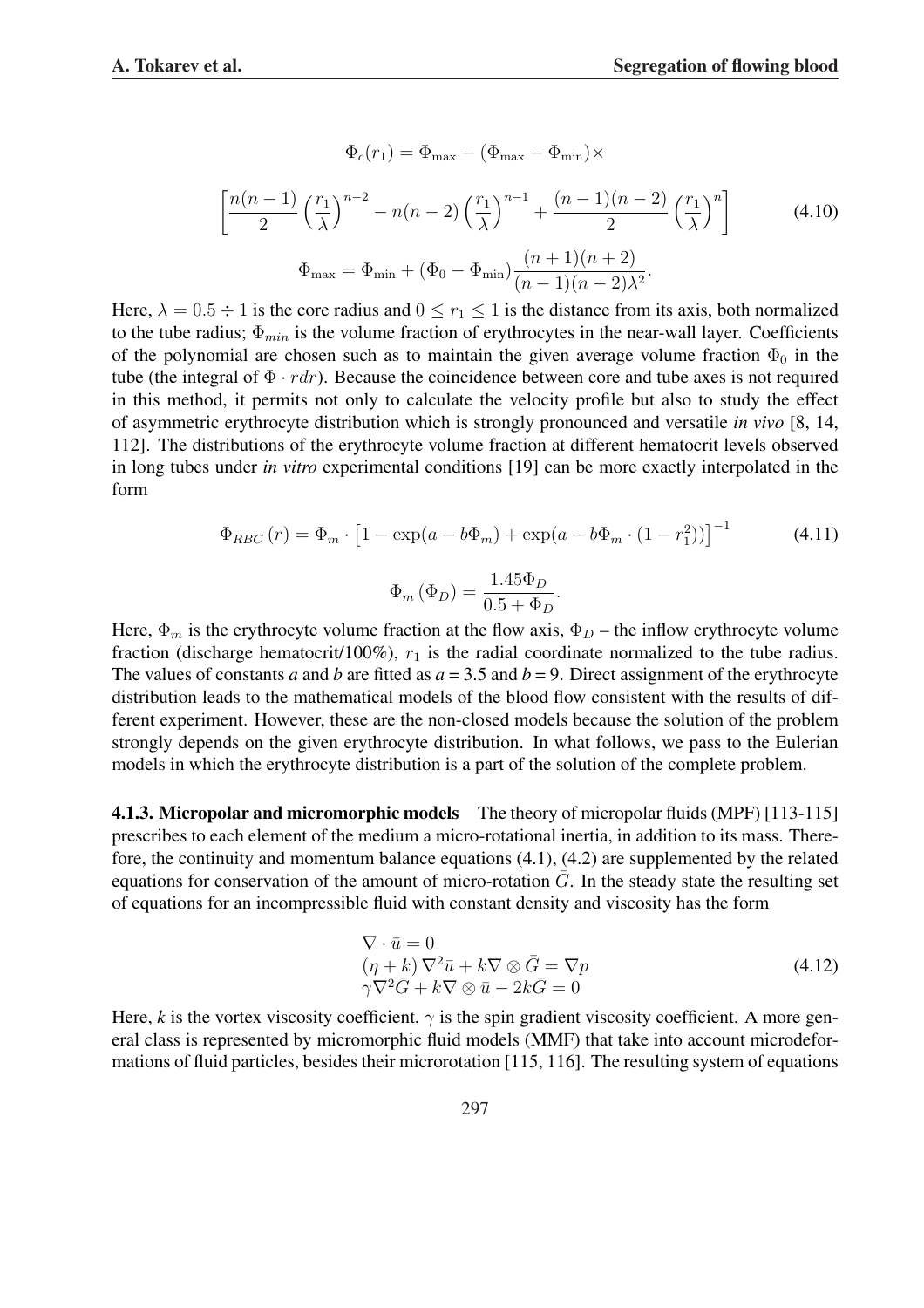for the velocity of movement and rotation constituted the basis of many blood flow models (see reviews [117, 118]. Because they disregarded the non-uniform distribution of erythrocytes, their predictions were in conflict with the known facts about the blood flow in the microvessels, such as the flattened velocity profile, the Fåhræus-Lindqvist effect, etc.  $[3, 119, 120]$ . Nevertheless, these models proved applicable to the study of macrocirculatory vessels [121, 122]. For this reason, in many subsequent investigations, as well as in most of the aforementioned rheological models, the blood was considered as two immiscible fluids: the core of the flow with a fixed width being a micropolar fluid and the near-wall layer being a Newtonian one [123, 124] (see the review in book  $[125]$ ).

There are at least two modifications of the micropolar theory predicting the profile of the erythrocyte concentration distribution. One of them is based on the assumption that particles are distributed over the space so that they exert the minimal mutual influence on the viscous energy dissipation rate in the microvolume surrounding each of them. It leads to the algebraic dependence of the local particle concentration  $c$  on the empirical scalar "measure of rotation" with respect to the medium  $R$  [126]:

$$
c = \alpha_1 - \alpha_2 R^2.
$$

The other modification of the micropolar theory postulates a linear dependence of the gradient of particles' chemical potential, Z, on their rotational velocity [127-129]:

$$
-\nabla Z = \bar{J}/\alpha_1 - \alpha_2 \bar{J} \times \bar{B} - \alpha_3 rot \bar{\omega} + \alpha_4 rot \bar{\omega} \times \bar{B},
$$

where the symmetric part of tensor  $\bar{\omega}$  is the average rate of strain within the particles contained in an elementary volume of suspension, the skew symmetric parts of tensors  $\bar{\omega}$  and  $\bar{B} = \bar{\omega} - \bar{\Omega}$  are the absolute and relative particle spin velocities, respectively,  $\overline{\Omega} = \frac{1}{2} rot\overline{v}$  is the tensor of medium spin velocities,  $\alpha_1$  and  $\alpha_2$  are the constants,  $\alpha_3$  and  $\alpha_4$  – the functions of  $\Phi$ . In the one-dimensional case, the system of equations was reduced to 2 coupled equations: for particles' rotational velocity and concentration. In both approaches, the choice of parameters permits to describe many specific features of the blood movement, such as the Segré-Silberberg effect at  $\Phi \rightarrow 0$  (which corresponds to the platelet behaviour in the absence of erythrocytes), the marked depletion of the near-wall layer in a concentrated suspension (corresponding to the behaviour of erythrocytes), the Fahræus and Fåhræus-Lindqvist effects, etc. Neither approach received any further development [130, 131], in the first place because of a large number of variables (components of particle and medium rotation tensors) and unknown constants and because of the difficulty to choose the boundary conditions for spin velocity [132, 133].

4.1.4. Blood fluctuation temperature One more serious disadvantage of the micropolar models is the overestimation of the degree of ordering of erythrocyte rotation in the flow. The thorough microscopic studies of rheological properties of concentrated erythrocyte ghost suspensions demonstrated that their rotation is hampered substantially by continuous collisions between the cells, their deformation and aggregation [5, 134]. These findings account for the shift of emphasis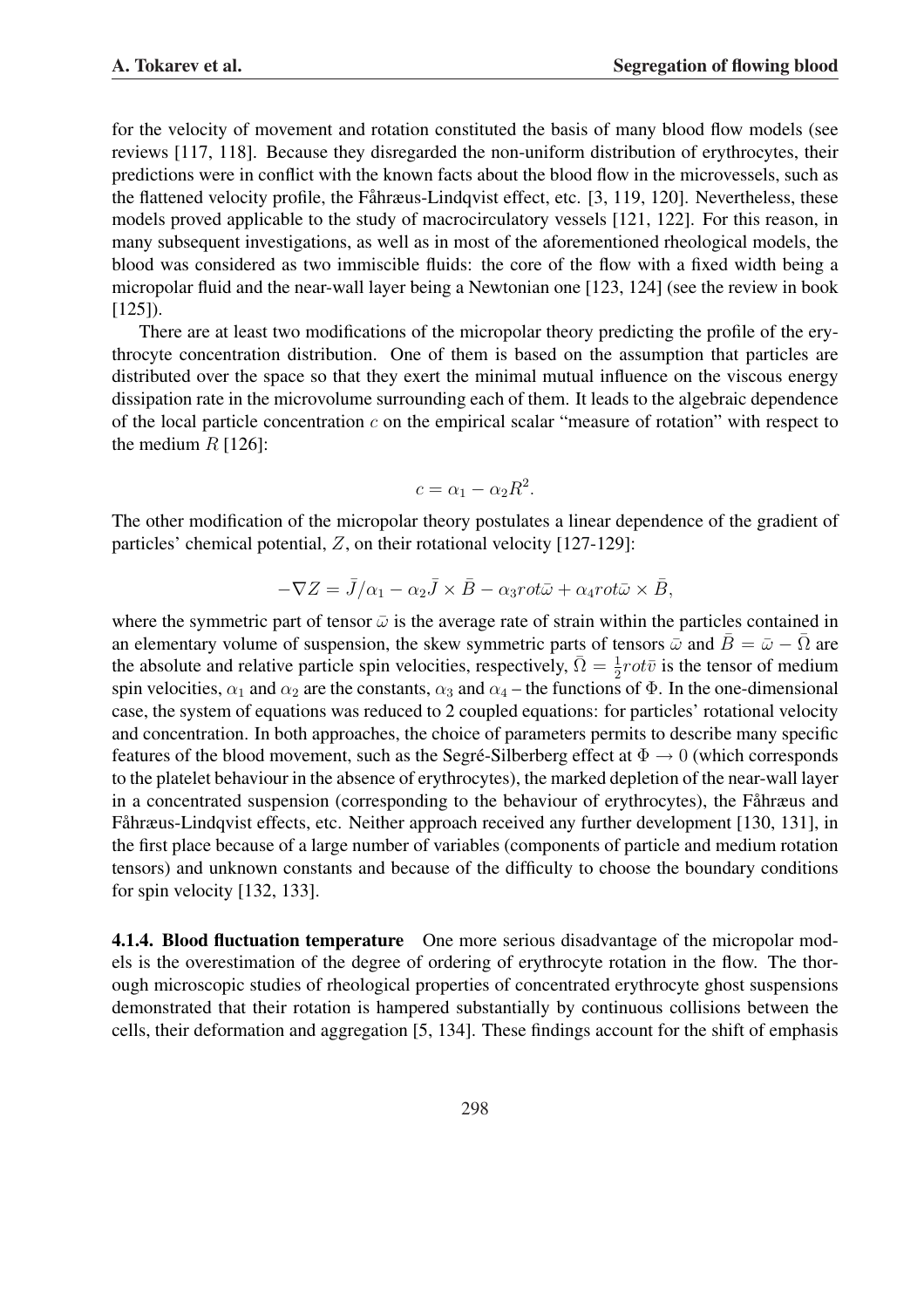in the concept of particles' micromovements from rotation to dispersive motion [106, 135] resulting from continuous collisions. This motion can be quantitatively characterized by the coefficient of dispersion calculated, by analogy with the coefficient of thermal diffusion of the molecules, as the ratio of mean square lateral motion of the particle to double time between observations [4]:

$$
D = (\Delta r)^2 / 2\Delta t.
$$

At normal for *in vivo* circulation shear rates, D is 2-3 orders of magnitude higher than the coefficients of erythrocyte thermal diffusion derived from the Stokes-Einstein equation

$$
D_{Br} = k_T T / 6\pi \eta a.
$$

where  $T_T$  is the absolute temperature and k is the Boltzmann constant. By analogy to this formula the hydrodynamic (fluctuation) temperature of suspension  $T_F$  can be defined by writing [135]

$$
D = kT_F/6\pi\eta a.
$$

The value of  $T_F$  thus computed proves to be on the order of  $10^4 - 10^5 K$ , i.e. much higher than  $T_T$ ( $\sim$  300K). Extending the analogy with molecular diffusion (thermal diffusion), it is possible to represent the erythrocyte diffusion flux as

$$
J = -D(\Phi, T_F)\nabla\Phi - \zeta\nabla T_F,\tag{4.13}
$$

where  $\zeta > 0$ . Because collisions between the particles moving in a tube are more frequent at the periphery of the flow than near its axis, it can be expected that  $T_F$  is non-uniformly distributed across the flow showing a maximum close to the walls. For this reason, the above equation can describe, in principle, erythrocyte depletion of the near-wall layer. Unfortunately, further development of this approach resulted in its complication; namely, the equation (4.13) was extended to include the terms corresponding to erythrocyte aggregation  $(-D^{(N)}\nabla N$ , where N is concentration of aggregates) and the lift forces acting in a diluted suspension [131]. In the end, the model became extremely complicated and contained a large number of unknown parameters; therefore, this work remains unfinished. However, the concept of fluctuation temperature was revived later in the simulation of dense suspensions of rigid particles (see Section 4.2.2).

4.1.5. Multiphase continuous approach Methods of this class are based on the solution of the Navier-Stokes equations written for each phase  $(k =$  plasma, erythrocytes) and coupled to each other via an exchange terms:

$$
\sum_{\substack{\partial(\rho_k \Phi_k) \\ \partial t \\ \partial t}} \Phi_k = 1
$$
\n
$$
\frac{\partial(\rho_k \Phi_k)}{\partial t} + \nabla \cdot (\rho_k \Phi_k \bar{u}_k) = 0
$$
\n
$$
\frac{\partial(\rho_k \Phi_k \bar{u}_k)}{\partial t} + \nabla \cdot (\rho_k \Phi_k \bar{u}_k \otimes \bar{u}_k) = -\Phi_k \nabla p + \nabla \Sigma_k + \sum_{l \neq k} \beta_{kl} (\bar{u}_k - \bar{u}_l) + \bar{F}_k
$$
\n(4.14)

Here,  $\Phi_k$ ,  $\rho_k$ ,  $\bar{u}_k$  and  $\Sigma_k$  denote the volume fraction, density, velocity, and the shear stress tensor of phase *k*, respectively,  $\beta_{kl}$  is the interphase exchange coefficient, and  $\bar{F}_k$  stands for other forces,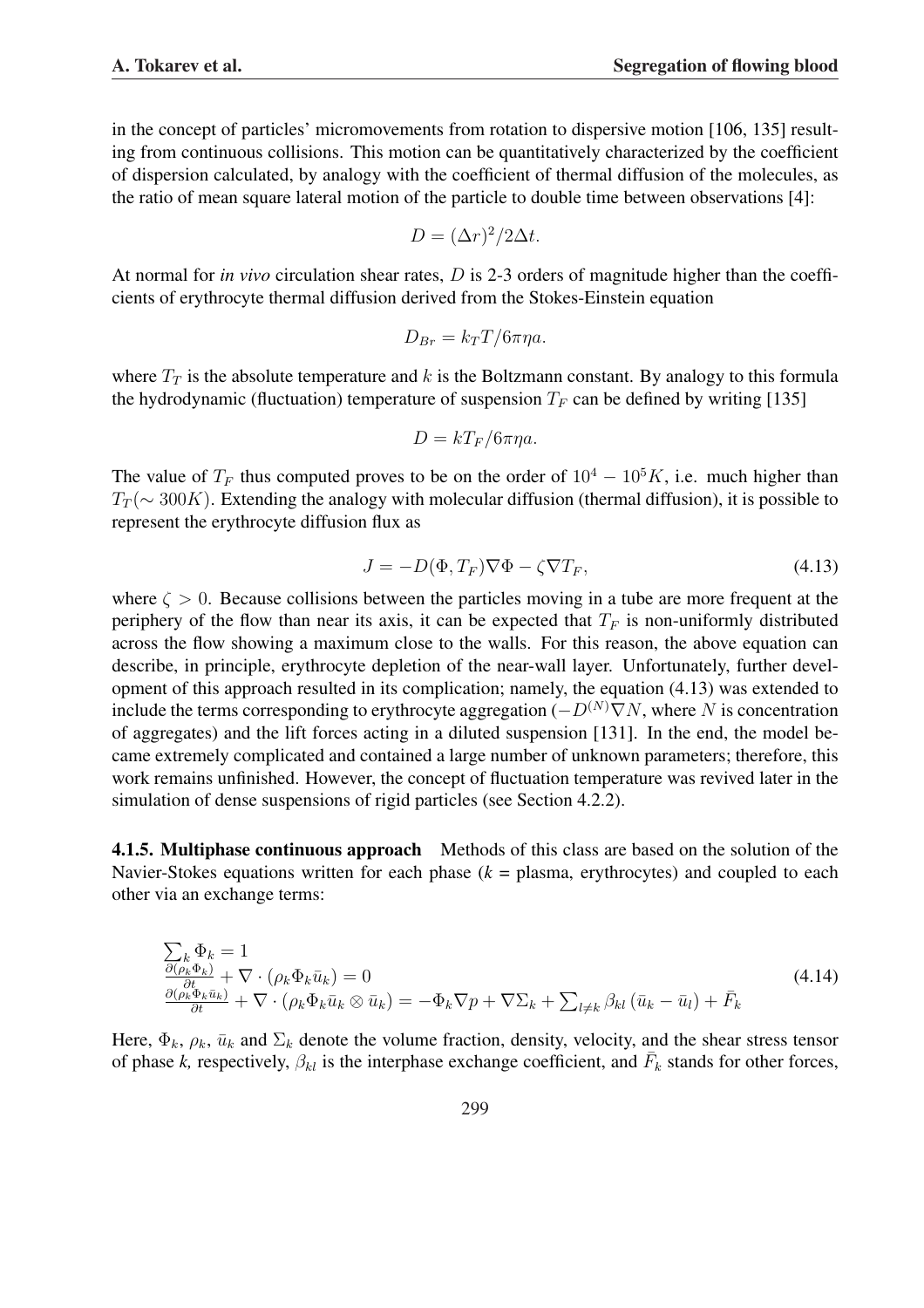such as virtual mass and lift forces. Such representation permits to directly consider the phase relative motion, segregation, etc. The multiphase approach, unlike the single-phase one, does not require to empirically assign particle dispersion coefficients, but it implies an adequate choice of the form of tensors  $\Sigma_k$  and the values of exchange coefficients. Such models applied to blood are used to calculate its flow in large vessels with the complicated geometry, such as aorta and coronary arteries [90-93]. Blood segregation in these vessels appears to be weak because the concentration profile has no time to develop. Accordingly, in [92, 93], the shear lift force was assumed to be close to zero, and its value in [91] was low, in agreement with weak segregation obtained. The inclusion of leukocytes as the third phase in multiphase models [93] makes it possible to describe the accumulation of these cells in some flow regions even though the validity of treating leukocytes as a continuous phase is doubtful. The two-phase micropolar model of blood was formulated in the general case in [136, 137]. The two-phase model of suspension was extended by the addition of hydrodynamic temperature in [138].

4.2. Dense suspensions of rigid particles Consideration of the behaviour of rigid particle suspensions in a shear flow permits to disregard problems related to deformation and aggregation of the particles and focus on the role of collisions between them. The collision of two large (non-Brownian) smooth particles in a flow of viscous fluid is reversible; it means that after the collision particles return into their respective streamlines retaining the initial lateral position [139, 140]. At the same time, this symmetry can be broken for several reasons, such as the roughness of the particles' surface, the action of interparticle repulsive forces, the influence of the third particle on the pair of colliding particles, and accumulation of genuine Brownian fluctuations in case of a sufficiently large number of collisions (the effect growing exponentially at  $Re > 0$ ) [27, 66, 141]. As to erythrocytes, the main cause of irreversibility of collisions between them is their deformability [134]. Thus, the collisions between the particles can by themselves contribute to their non-uniform distribution across the flow irrespective of the particle-flow interaction (see reviews in [66, 142, 143]). The discovery of this phenomenon [140] gave a powerful impetus to rheological studies of suspensions and provided a basis for models describing the non-uniformity of particle distribution in them.

4.2.1. Phenomenological Eulerian "diffuse flux" model This approach is based on the notion of irreversibility of rebounding collisions between rough-surfaced particles [140]. It is assumed that the particles of radius *a* moving with a carrier phase velocity along the parallel trajectories spaced less than the particle diameter undergo rebounding collisions and change lateral positions. Characteristics of this process are as follows: the displacement of each colliding particle scales as *a*, the frequency of pair collisions  $\nu$  scales as  $\dot{\gamma}\Phi$  (where  $\Phi = V_1 \cdot c$  is the volume fraction of the particles,  $V_1$  is the volume of a single particle), the difference between the number of collisions in a lateral distance of *a* scales as  $\Delta \nu = a\dot{\gamma} \cdot \nabla \Phi$  [140] or  $\Delta \nu = a \cdot \nabla (\dot{\gamma} \Phi)$  [144]. In the latter case, the lateral flux of particles was assessed as the sum of fluxes towards a lower collision frequency and smaller effective viscosity of the suspension: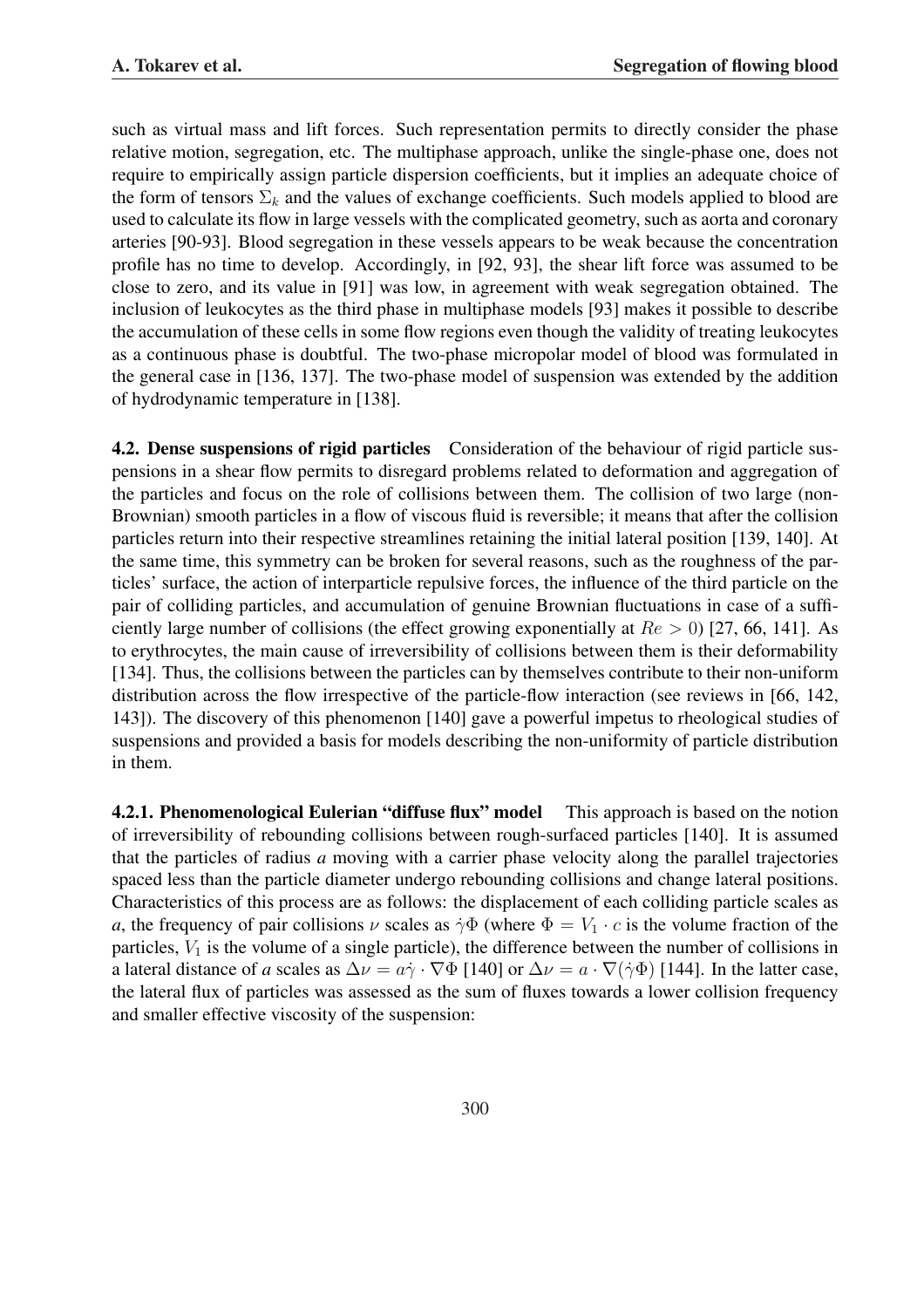$$
\bar{J} = -K_c a^2 \Phi \nabla (\dot{\gamma} \Phi) - K_\eta \frac{a^2}{\eta} \dot{\gamma} \Phi^2 \nabla \eta.
$$
 (4.15)

Here,  $K_c$  and  $K_{eta}$  are the constants of order 1,  $\eta$  – effective viscosity of the suspension assumed to monotonically grow to infinity as the particle concentration approaches maximum package of hard spheres:

$$
\eta\left(\Phi\right) = \eta_0 \cdot \frac{1}{\left(1 - \frac{\Phi}{\Phi_{\text{max}}}\right)^{1.82}},
$$

where  $\eta_0$  is a medium viscosity and  $\Phi_{max} = 0.68$ . The steady-state concentration distribution is found by solving the equation  $J = 0$ :

$$
\frac{\dot{\gamma}\Phi}{\dot{\gamma}_w\Phi_w} = \left(\frac{\eta\left(\Phi_w\right)}{\eta}\right)^{K_{\eta}/K_c}.\tag{4.16}
$$

This equation at  $1.82(1 - K_{eta}/K_c) \approx -1$  reduces to

$$
\Phi = \frac{\Phi_{\text{max}}}{1 + \alpha r},
$$

where  $\alpha = \Phi_{max}/\Phi_w - 1$ . This model adequately describes the experimental profile of particle concentration and the rate of its establishment in the Couette flow [144]. However, it predicts a sharp concentration peak with  $\Phi = \Phi_{max}$  at the flow axis in a tube and a concave shape of the concentration profile, in conflict with the experimental findings [142, 143, 145]. This theory was applied to the calculation of the suspension flux in a straight and a stenotic tube [146], with the particle flux given in the form equivalent to (4.15):

$$
J = -D_c \nabla \Phi - D_s \nabla \dot{\gamma}
$$
  
\n
$$
D_c = a^2 \dot{\gamma} \left( K_c \Phi + K_\eta \Phi^2 \frac{1}{\eta} \frac{d\eta}{d\Phi} \right)
$$
  
\n
$$
D_s = K_c a^2 \Phi^2
$$
\n(4.17)

The results show the migration of particles towards the tube axis with a sharp peak of  $\Phi$  on it, as in [144], and the flattened velocity profile. Thus, the "diffusive flux" model using the simplest, rough notions of collisions between particles correctly describes both the direction and the rate of their redistribution, but erroneously predicts the shape of the concentration profile.

**4.2.2. Particle pressure approach** Subsequent to the phenomenological "diffusive flux" model [144], a strict rheological "suspension balance" model was proposed [66, 67, 85]. In this model, the particle motion is caused by the shear stress gradient of the particle phase  $\Sigma_n$ . There are two main versions of this approach differing in the mode of taking account of the non-local dependence of this stress on the particle velocity and concentration in the suspension. In the first version, the particles are assumed to move by virtue of a gradient of positively defined particle pressure  $\Pi = -\frac{1}{3}$  $\frac{1}{3}Tr(\Sigma_p)$  or isotropic normal stress: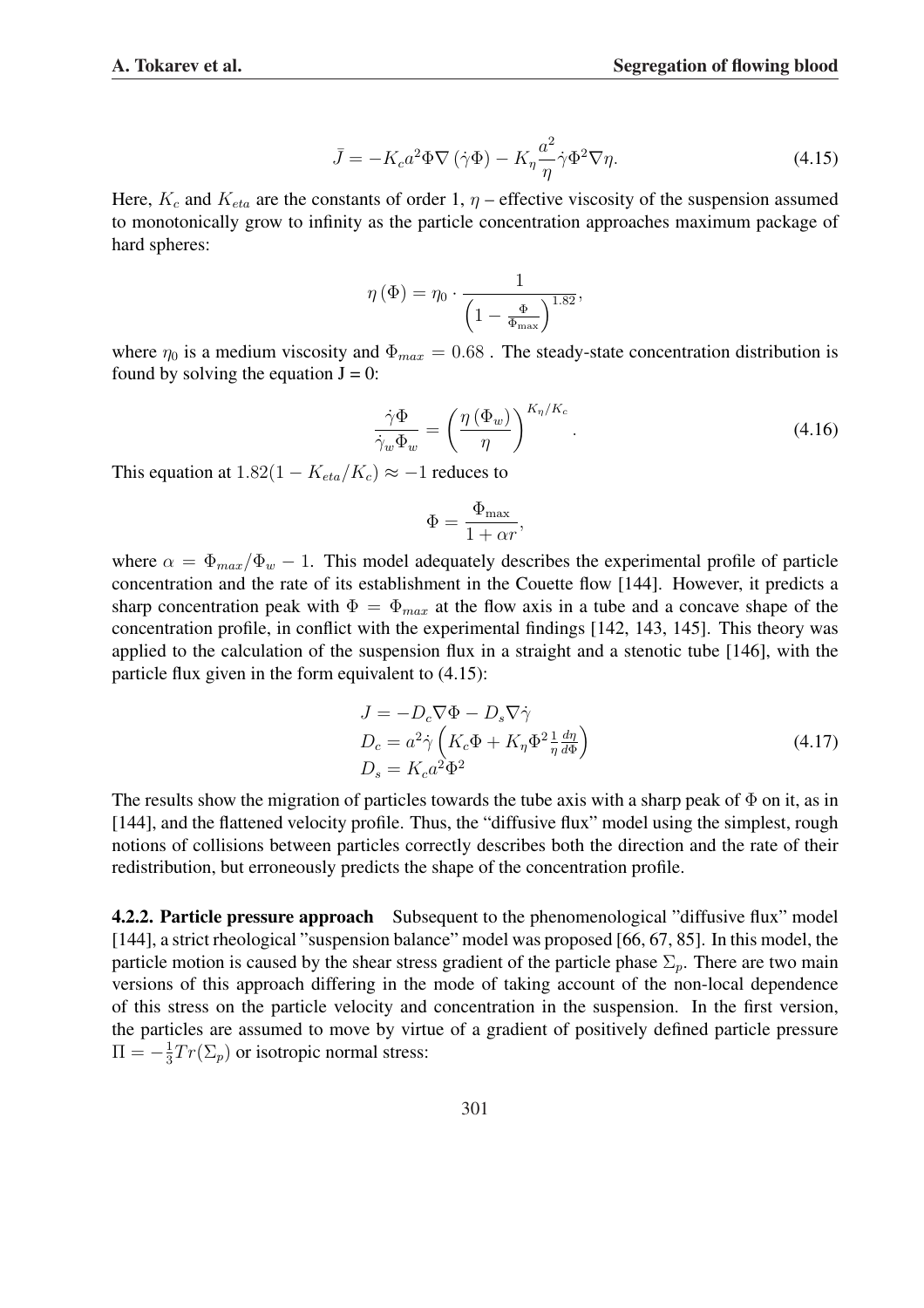$$
\bar{J} \sim \nabla \Pi
$$
  
\n
$$
\Pi \sim \Pi_0 + \eta_0 \hat{p}(\Phi) \dot{\gamma}
$$
\n(4.18)

where  $\Pi_0$  is constant,  $\hat{p}(\Phi)$  is the dimensionless monotonically growing function of the volume fraction. Evidently, the requirement of constant  $\Pi$  across the flow  $(\frac{d\Pi}{dy} = 0)$  leads to an equation analogous to (4.16). The non-locality of the dependence of  $\Pi$  on  $\Phi$  and  $\tilde{\gamma}$  is achieved by introducing a new variable, the hydrodynamic temperature  $T$ , which is a measure of the particles' fluctuating motion with respect to the suspension as a whole:

$$
T = \left\langle u'_p \cdot u'_p \right\rangle_p,\tag{4.19}
$$

where  $u'_p = u_p - u$ , u is the mean local suspension velocity, and  $\langle \cdot \rangle_p$  denotes the ensemble average over particles. The substitution of  $\dot{\gamma}$  by  $a^{-1}\sqrt{T}$  in (4.18) gives

$$
\Pi = \Pi_0 + \eta_0 a^{-1} p(\Phi) \sqrt{T},
$$
\n(4.20)

and the condition  $\frac{d\Pi}{dy} = 0$  leads to the equation for  $\Phi$ :

$$
\frac{d}{dy}\left(p(\Phi)T^{1/2}\right) = 0.\t(4.21)
$$

The dependence  $p(\Phi)$  is chosen in the form  $p(\Phi) = \Phi^{\frac{1}{2}}[(1-\frac{\Phi}{\Phi})]$  $(\frac{\Phi}{\Phi_m})^{-2}-1$ . For T, the balance equation of averaged fluctuation energy is written that takes into account the work of body forces, stress, dissipation of mechanical energy into heat, and fluctuation energy transfer. In the one-dimensional steady-state case, after normalization of T to  $(a\dot{\gamma})^2$ , this equation reduces to

$$
\mu_p(\Phi) \left(\frac{du}{dy}\right)^2 - \alpha(\Phi)T + \varepsilon^2 \frac{d}{dy} \left[k(\Phi)\frac{dT}{dy}\right] = 0,
$$
\n(4.22)

where  $\mu_p(\Phi) = \mu_a(\Phi) - 1$ ,  $\mu_a(\Phi)$  is the relative suspension viscosity,  $\varepsilon = a/H$ ,  $\alpha(\Phi)$  and  $k(\Phi)$  are the phenomenological coefficients. The balance of the moment of momentum in the steady-state has the form

$$
\frac{d}{dy}\left(\mu_a(\Phi)\frac{du}{dy}\right) = -1.\tag{4.23}
$$

The values of u, T, and  $\Phi$  are found by solving the equations (4.21) – (4.23) with the boundary conditions of symmetry u and T on the axis ( $y = 0$ ) and  $u = T = 0$  on the wall ( $y = \pm 1$ ). For Φ, the integral condition of conservation of the total number of particles is assumed. The solution of this system describes the accumulation of particles in the near-axis region with  $\Phi < \Phi_m$  on the axis. However, it gives an erroneous maximum of  $\Phi$  close to the wall eliminated by the substitution of the boundary condition for  $T$  by [67]

$$
T_{(y=\pm 1)} = \frac{\mu_p(\Phi_w)}{\alpha^*} \left(\frac{du}{dy}\right)_{(y=\pm 1)}^2,
$$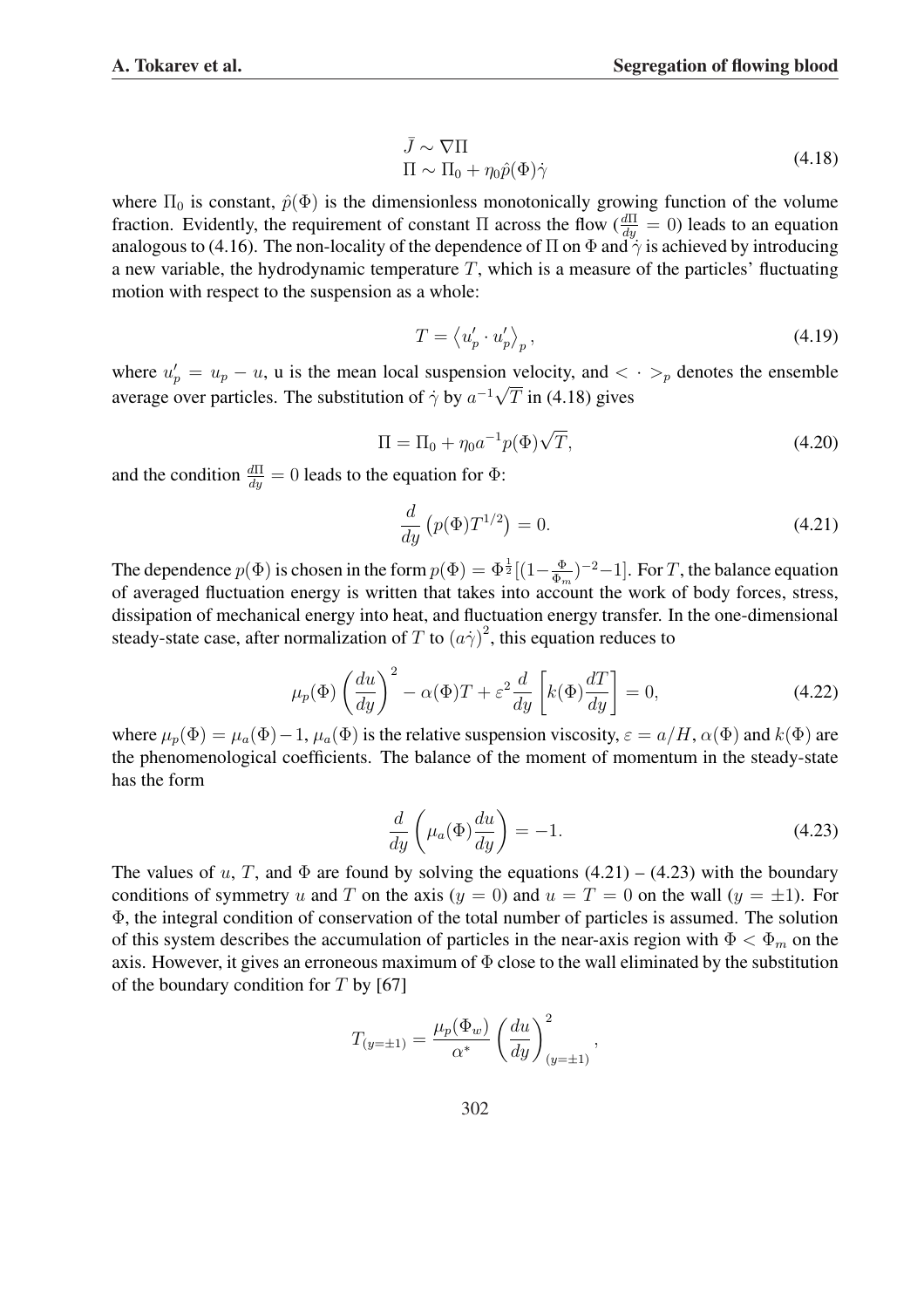where  $\alpha^* \sim 20\alpha(\Phi_w)$ . The thorough comparison of particle concentration and velocity profiles predicted by this model with experimental observations and simulations of Stokesian dynamics demonstrated a fairly good agreement between them [66, 67, 143, 147].

The second version of the "suspension balance" model is related to the discovery of anisotropy of  $\Sigma_p$  and T in curvilinear and tubular flows [85, 148]. The particle flux is assumed to be

$$
\bar{J} = \frac{2}{9}a^2 \frac{f(\Phi)}{\eta_0} \nabla \Sigma_p,\tag{4.24}
$$

where  $f(\Phi)$  is the mean particle mobility. The equation for the shear stress tensor of the disperse phase  $\Sigma_p$  is written out by analogy with that for the shear stress tensor of the carrier phase:

$$
\Sigma_p = \Sigma_p^{NS} + 2\eta_0 \cdot (\mu_a - 1) \cdot d
$$
  
\n
$$
\Sigma_f = -pI + 2\eta_0 \cdot d
$$
\n(4.25)

(here,  $\eta_0$  is a carrier phase viscosity,  $\mu_a$  – relative shear viscosity of suspension, p – pressure) so that the sum of them gives the shear stress tensor of the suspension:

$$
\Sigma = \Sigma_p + \Sigma_f = -pI + 2\eta_0\mu_a \cdot d + \Sigma_p^{NS}.
$$
\n(4.26)

Note that this expression is different from generalized Newton's law (4.3) in that its last item is the normal shear stress tensor of the disperse phase. In this version of the "suspension balance" model, the concept of hydrodynamic temperature is substituted by the non-local dependence  $\Sigma_p^{NS}(\dot{\gamma})$ introduced by averaging  $\dot{\gamma}$  over a certain vicinity of a given point. In the simplest case,  $\dot{\gamma}$  is supplemented by a small constant  $\dot{\gamma}_{NL}$  proportional to the wall shear rate. It influences the solution only on the axis, where  $\dot{\gamma} = 0$ :

$$
\Sigma_p^{NS} = -\eta_0 \mu_n \left(\Phi\right) \left[\dot{\gamma}(x) + \dot{\gamma}_{NL}\right] Q. \tag{4.27}
$$

Here,  $\mu_n$  is relative normal stress viscosity, Q is the tensor parameter of anisotropy the directions of which correspond to velocity, gradient, and vortex respectively:

$$
Q = \left(\begin{array}{ccc} 1 & 0 & 0 \\ 0 & \lambda_3 & 0 \\ 0 & 0 & \lambda_3 \end{array}\right)
$$

with  $\lambda_2 \approx 0.8$ ,  $\lambda_3 \approx 0.5$ . This approach also gave a good description of the migration of particles towards the flow axis with  $\Phi < \Phi_m$  on it. Again, the most pronounced deviations from the experimental concentration profiles occurred in the near-wall region; probably, modification of the boundary conditions is needed.

4.3. Non-uniform platelet distribution in blood In the overwhelming majority of the works where the platelet concentration is assumed to be a continuous coordinate function  $P(\bar{x})$  [149-160], it is found by solving the convection-diffusion equation of the form  $(4.8)$ , where P is substituted for  $\Phi$  and the flux  $\bar{J}$  is given according to Fick's law: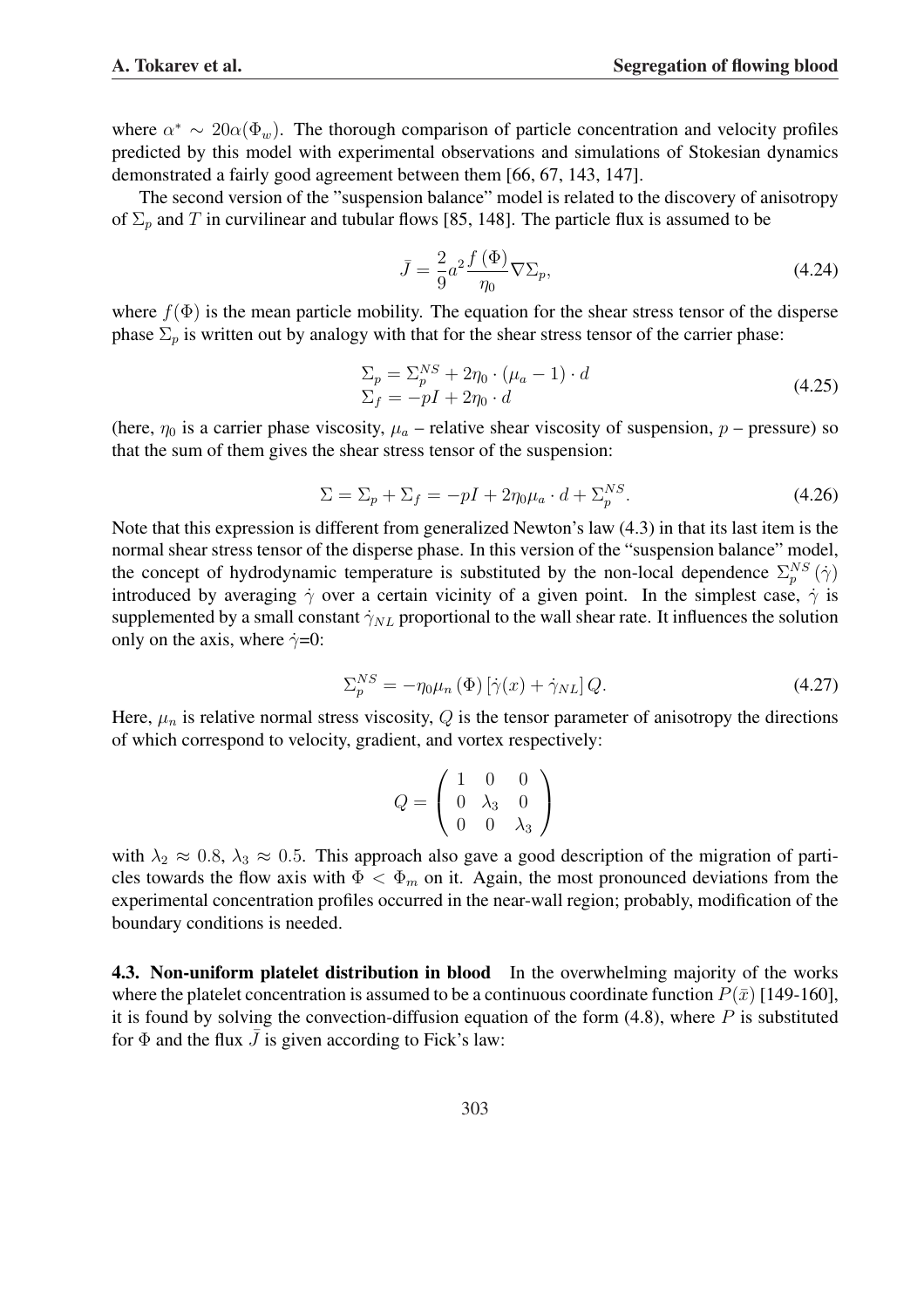$$
\bar{J} = -D\nabla P.
$$

Here,  $D$  is the effective diffusion coefficient. Evidently, the non-uniform platelet distribution across the flow cannot be described in this way. The phenomenological description of the nonuniform platelet concentration profile in the presence of erythrocytes was obtained only after the introduction of a potential term into this equation (drift-flux model) [161, 162]:

$$
\bar{J} = -D\nabla P - P\nabla \Psi. \tag{4.28}
$$

Here, the entire lateral platelet flux equals to the sum of random and directed motions. The "rheological potential" Ψ reflects the overall directional effect of erythrocytes on platelets in a shear flow: the velocity of their lateral motion ("drift shape function") equals to  $V_{drift} = -\nabla \Psi$ . In a stationary parallel flow, this function was determined by differentiation of the concentration profiles  $P_0(y)$  of platelet-sized latex spheres in blood [163]. At  $\bar{J}=0$  one has

$$
\frac{V_{drift}(y)}{D} = \frac{1}{P_0} \frac{dP_0}{dy}.
$$

In a flow with the non-parallel geometry, the lateral velocity was assumed to be augmented in a shear rate-dependent manner [105]

$$
V_{drift}(r) = \frac{D}{P_0} \frac{dP_0}{dy} + a_P \dot{\gamma},
$$

where  $a<sub>P</sub>$  is the platelet size. The necessity of experimental determination of the drift shape function is a serious drawback of the present method that precludes *a-priori* prediction of platelet distribution.

# 5. General view of equations of continuum models of blood flow: Summary

The above models can be generalized as follows. The equation of suspension motion as a whole (continuity and conservation of momentum) has the form

$$
\nabla \cdot \bar{u} = 0
$$
  
\n
$$
\frac{D\bar{u}}{Dt} = \frac{1}{\rho} \nabla \Sigma
$$
\n(5.1)

When blood is considered as a generalized Newtonian medium, the rheological equation has the form (4.3):

$$
\Sigma = -pI + 2\eta_0 \mu_a \cdot d. \tag{5.2}
$$

Here, the relative dynamic viscosity  $\mu_a$  is given by one of the models presented in Section 4.1.1 (the Carreau and Quemada models are preferred). The equations of motion for suspended particles (4.8)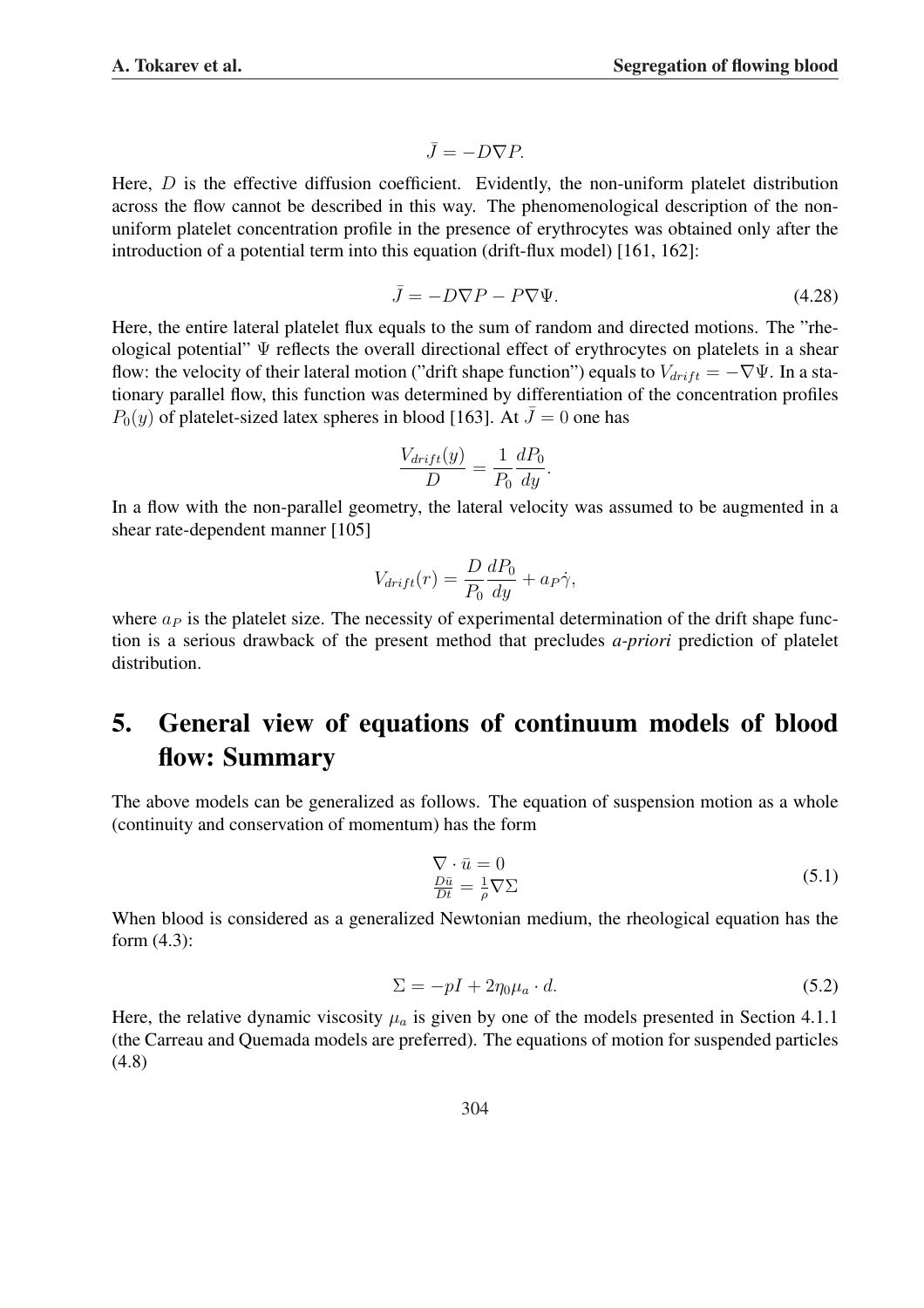$$
\frac{D\Phi}{Dt} = -\nabla \bar{J},\tag{5.3}
$$

which is necessary to obtain their non-uniform distribution, requires prescription of an expression for  $\overline{J}$ . Because no well-founded form of this expression has thus far been proposed, we shall use analogies with the known models. To begin with, a lateral flux of erythrocytes may be a consequence of balance between their lateral migration resulting from interactions of individual cells with the carrier phase (blood plasma) and collisional shear-induced diffusion leveling their concentration:

$$
\bar{J} = \Phi \cdot \bar{V}_{lat} - D \nabla \Phi. \tag{5.4}
$$

The expression for the diffusion coefficient may be an approximation of the experimental data [164] or calculated, for instance, by formula (4.17). As follows from the Section 2.2, the expression for  $\bar{V}_{lat}$  should resemble the formula for lateral velocity of particles undergoing deformation in a diluted suspension (2.8-2.10), probably with the correction for the local erythrocyte concentration.

Another possibility to obtain the expression for  $\bar{J}$  arises from the assumption of collisions between erythrocytes as the main source of their lateral migration. In this case, (see Section 4.2.2), the analog of the expression for the flux of particles in concentrated suspensions can be written in the form

$$
\bar{J} = \frac{2}{9}a^2 \frac{f(\Phi)}{\eta_0} \nabla \Sigma_p
$$
\n(5.5)

$$
\Sigma_p = \Sigma_p^{NS} + 2\eta_0 \cdot (\mu_a - 1) \cdot d. \tag{5.6}
$$

The simplest form of expression for the pressure of erythrocytes is

$$
\Sigma_p^{NS} = -\eta_0 \cdot \alpha \left(\Phi\right) \cdot \dot{\gamma} \cdot I. \tag{5.7}
$$

Here, the tensor Q is simplified to the unit tensor I and  $\alpha(\Phi)$  is the monotonically growing function of hematocrit. The right hand side of this expression is equal to  $-\Pi \cdot I$ , where  $\Pi = \eta_0 \cdot \alpha(\Phi) \cdot \dot{\gamma}$ . In this case,  $(5.2)$  is replaced by

$$
\Sigma = -pI + 2\eta_0 \mu_a \cdot d + \Sigma_p^{NS}.\tag{5.8}
$$

The non-local character of the erythrocyte-erythrocyte interaction should be taken into consideration by local (over a region measuring roughly several erythrocyte dimensions) averaging of  $\dot{\gamma}$  in (5.7) in accordance with (4.27). However, a more general approach is to write out the equation for suspension temperature T. Generalizing (4.22) and substituting  $\dot{\gamma}$  by  $a^{-1}\sqrt{T}$  in (5.7) yield

$$
\mu_p(\Phi)\dot{\gamma}^2 - \alpha(\Phi)T + \varepsilon^2 \nabla \cdot [k(\Phi)\nabla T] = 0 \tag{5.9}
$$

$$
\Sigma_p^{NS} = -\eta_0 \cdot \alpha \left(\Phi\right) \cdot a^{-1} \sqrt{T} \cdot I \tag{5.10}
$$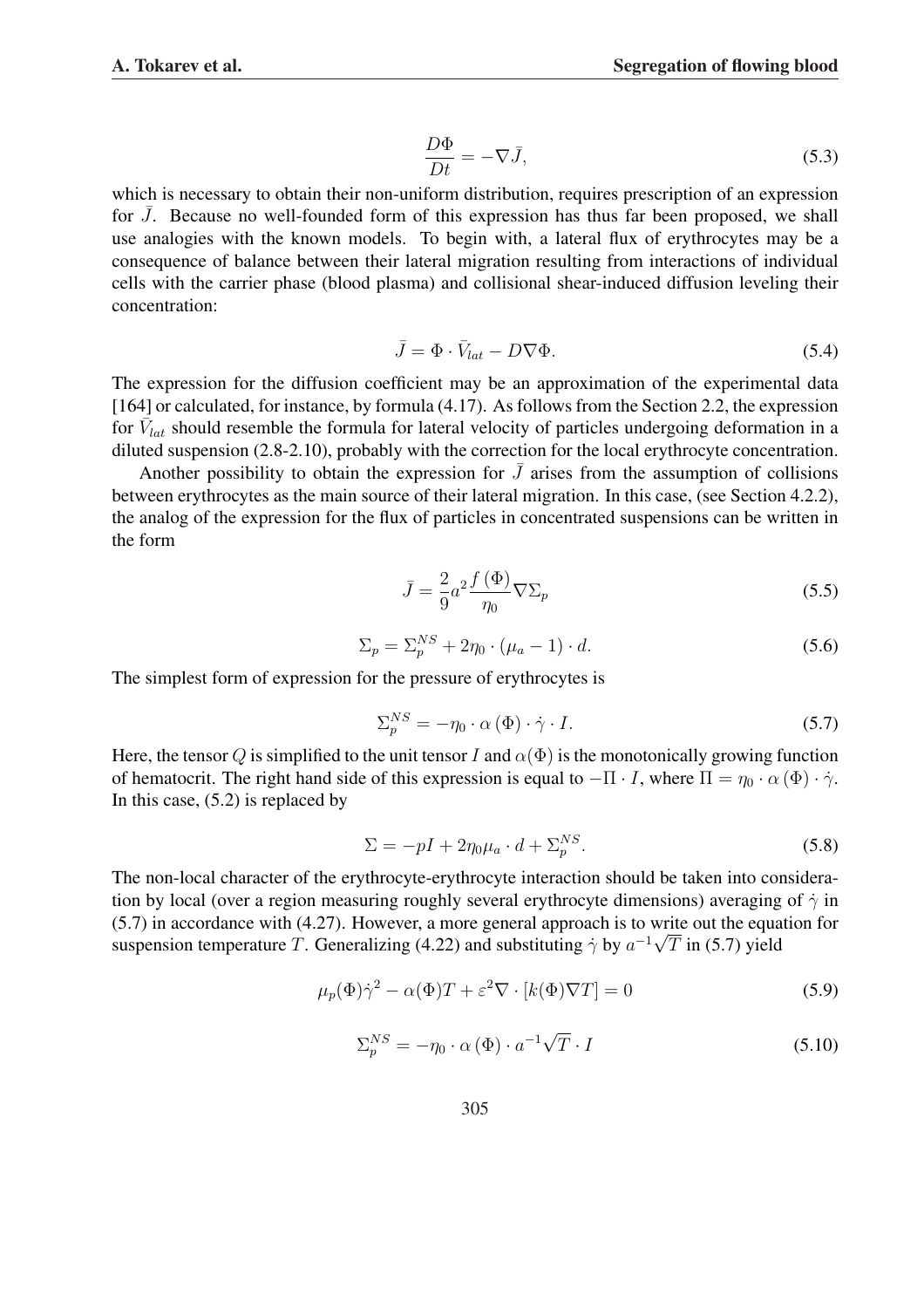It is still uncertain which of the above approaches matches the real situation in blood. Further studies must be designed to clarify this uncertainty.

#### 6. Well-posedness of flow models

Different models discussed in the present paper are given by a system of partial differential equations (PDEs) equipped with some boundary conditions and (in time-dependent models) with some initial conditions. These models may be expressed by the equations

$$
Lu = f,\tag{6.1}
$$

where the right hand side  $f$  stands for the set of given right hand sides for the PDE, boundary and initial conditions, u stands for the vector of unknown functions (for example, the velocity, the pressure, the concentrations), and  $L$  is an operator (often non-linear), relating the data  $f$  and the unknowns u in some appropriate spaces.

The rigorous mathematical approach considers the well-posedness of such models as a "trinity" of properties: existence and uniqueness of the solution of equation (6.1) and stability of this equation. Normally, L is defined as an operator  $L : B_1 \to B_2$ , where  $B_1$  and  $B_2$  are some Euclidean spaces equipped with the norms  $\|\cdot\|_1$  and  $\|\cdot\|_2$ , respectively. The stability of (6.1) means that for any couple of data  $f_1$  and  $f_2$  from  $B_2$  (from some ball in  $B_2$ ) the solutions  $u_1$  and  $u_2$  of problems  $Lu_1 = f_1$  and  $Lu_2 = f_2$  satisfy the estimate

$$
||u_1 - u_2||_1 \le C ||f_1 - f_2||_2, \tag{6.2}
$$

where *C* is a constant independent of  $f_1$  and  $f_2$ . This estimate is an important tool for the justification of approximate methods for solution of equation (6.1): assume that we constructed an approximate solution  $u_a$  of (6.1) satisfying it with some discrepancy  $r$ , i.e.

$$
Lu_a = f + r,\tag{6.3}
$$

where *r* has a small norm in  $B_2$ . Then from (6.1)-(6.3) we get an estimate for  $u_a$ :

$$
||u - u_a||_1 \le C ||r||_2.
$$
\n(6.4)

Unfortunately this well-posedness is not proved for a great number of models (mainly non-linear) important for applications. So normally, these problems are solved by approximate methods that are justified for some "model problems" that are often some linearized analogues of the real problems. As a classical example we could give the linear Stokes equations or the Ozeen equations that "imitate" essentially more complicated the Navier-Stokes equations (4.2)-(4.5). Of course, such "imitation" may be very far from the reality. Some results on the existence and uniqueness of solutions one can find in [165-167].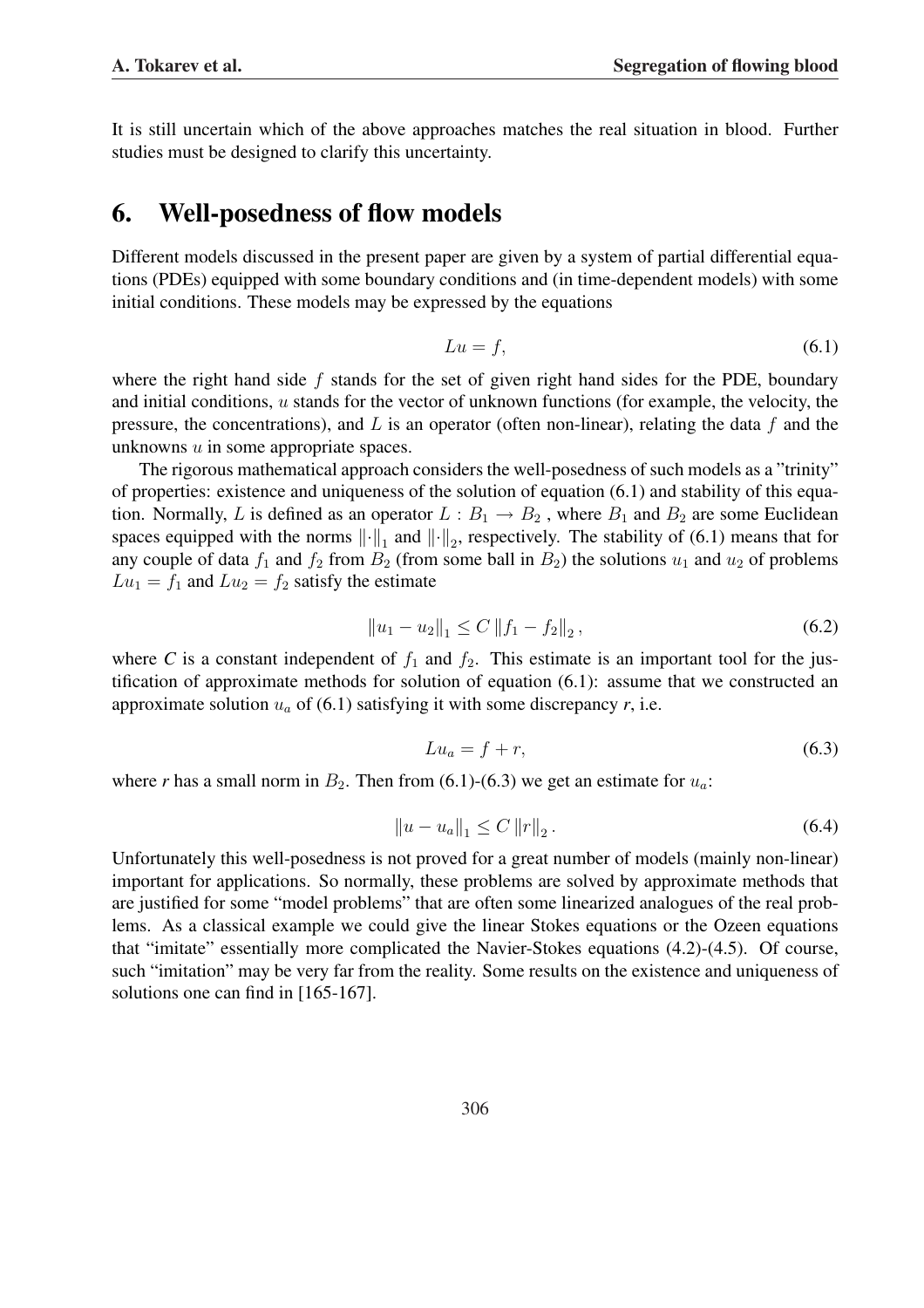### 7. Conclusion

Generally speaking, the Lagrangian methods especially LBM are currently preferred for the description of the main effects of erythrocyte and platelet segregation in diluted suspensions and blood flowing in microvessels. The quantitative agreement with the experimental observations is achieved at both micro- (non-uniform distribution of concentrations) and macro- (Fåhræus and Fåhræus-Lindqvist effects) levels. Parallelization of LBM and DEM is relatively easy to perform and the computational cost linearly depends on the number of particles, in contrast to PDE-based methods which are difficult to parallelize and have a quadratic dependence of computational cost on the mesh density. These properties of LBM and DEM make them the promising tools for the solution of blood dynamics problems. However, their drawbacks, such as the necessity of large amounts of computation, the stochastic nature of results, and the difficulty of analytical treatment, strongly require the development of efficient continuous methods.

Traditional rheological models of blood and the majority of Eulerian models derived from them to simulate bloodflow disregard the non-uniform lateral distribution of erythrocytes. Therefore, they are applicable only under conditions of weak blood segregation - uniform shear flow *in vitro* and macrocirculatory vessels. Blood segregation could be described in terms of the multiphase models, but their application for this purpose have up to now been confined to the cases of very weak segregation. The micropolar models provide a fairly good description of blood segregation, but their physical relevance to the blood flow conditions is questionable because of the highly chaotic motion and deformation of erythrocytes due to their continuous collisions with each other and because of weak influence of particle rotation on their lateral migration in a viscous flow.

In this review, we proposed two alternative continuous approaches to the description of lateral migration of erythrocytes based on two different assumptions about the ruling mechanism of this process. The first approach assumes that the migration of erythrocytes is similar to that of suspended droplets and vesicles, i.e. migration results from their interaction with the surrounding fluid and deformation. It leads to the equation (5.4) which describes the balance between the directed migration of individual erythrocytes and their shear-induced dispersion resulting from collisions. The second approach uses the analogy with the migration of suspended rigid particles and assumes that the erythrocyte-erythrocyte interactions in the shear flow drive their lateral migration. It leads to the equations  $(5.5)-(5.7)$  wich connect the erythrocyte flux and the shear stress tensor of the disperse phase; on accounting for the non-locality of interactions (using the suspension temperature), equation (5.7) substitutes for (5.9)-(5.10). At present, the choice between these two approaches is a challenging problem. The numerous data suggesting the central role of erythrocyte deformability in their lateral migration and augmentation of migration with increasing deformation argue in favour of the former approach. In contrast, deformability of erythrocytes must hamper their lateral migration by the mechanism assumed in the second approach because the fluctuation energy is spent to deform the cell membrane and contents. At the same time, erythrocytes exhibit certain properties of rigid particles; for this reason the second approach can not be altogether neglected either. Possibly, the two approaches either separately or in combination should be taken into consideration in the quantitative description of blood segregation.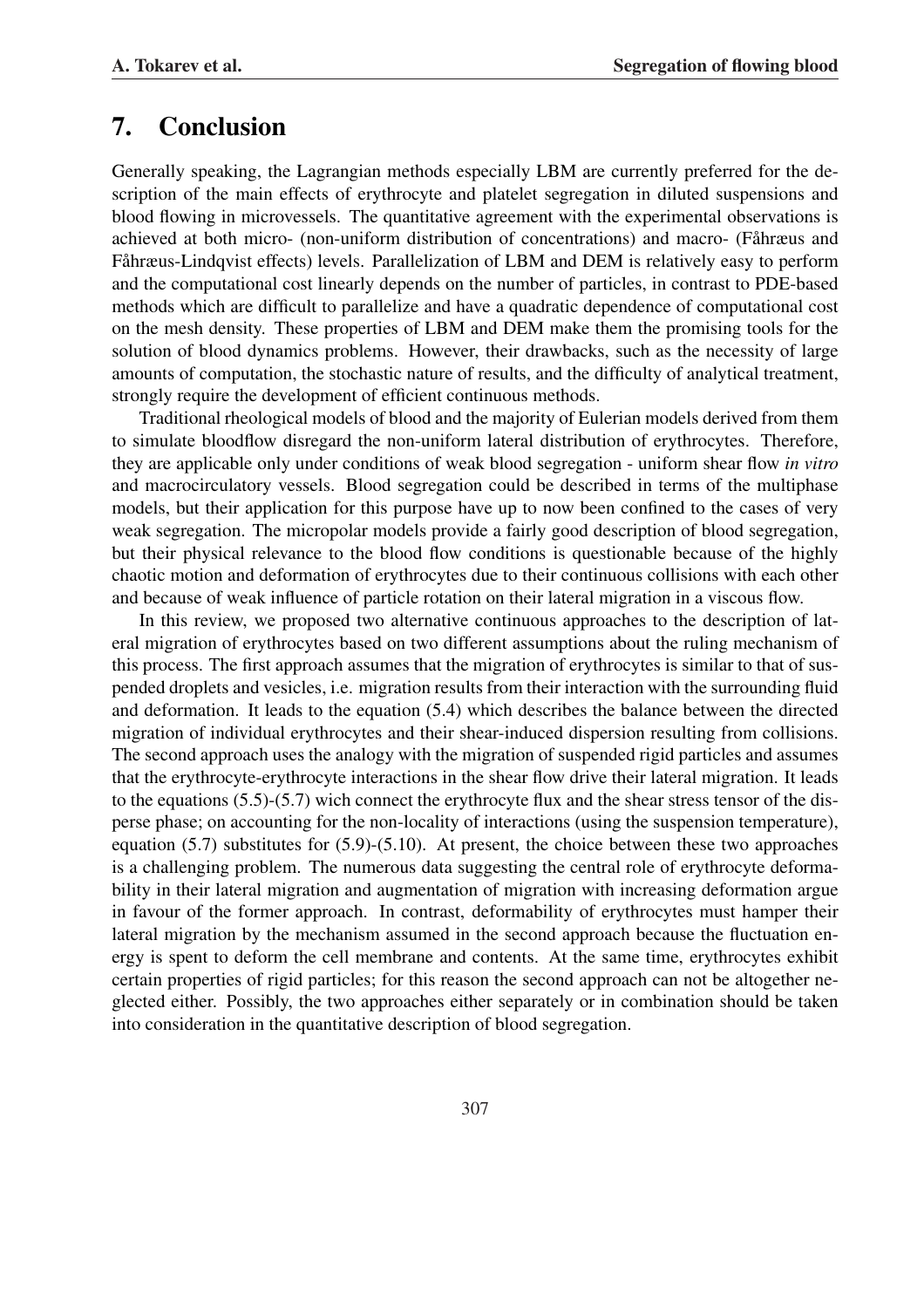### Acknowledgements

This work is a part of joint French-Russian Programme International de Cooperation Scientifique (PICS) "Mathematical modelling of blood diseases". It was supported in part by grants 09-04- 92427, 09-02-00018, 09-04-00232, 09-04-00357, 10-01-91055 and 10-04-00035 from the Russian Foundation for Basic Research.

# References

- [1] C. G. Caro, T. J. Pedley, R. C. Schroter, W. A. Seed. The mechanics of the circulation (russian edition). Mir, Moscow, 1981.
- [2] A. M. Chernukh, P. N. Aleksandrov, O. V. Alekseev. Microcirculation. Medicina, Moscow, 1984.
- [3] H. L. Goldsmith, R. Skalak. *Hemodynamics*. Annual Review of Fluid Mechanics, 7 (1975), 213-247.
- [4] H. L. Goldsmith, V. T. Turitto. *Rheological aspects of thrombosis and haemostasis: basic principles and applications. ICTH-Report–Subcommittee on Rheology of the International Committee on Thrombosis and Haemostasis*. Thromb. Haemost., 55 (1986), No. 3, 415-435.
- [5] H. L. Goldsmith. *The Microcirculatory Society Eugene M. Landis Award lecture. The microrheology of human blood*. Microvasc. Res., 31 (1986), No. 2, 121-142.
- [6] A. S. Popel, P. C. Johnson. *Microcirculation and hemorheology*. Annu. Rev. Fluid Mech., 37 (2005), 43-69.
- [7] H. H. Lipowsky. *Microvascular rheology and hemodynamics*. Microcirculation, 12 (2005), 5-15.
- [8] G. R. Cokelet. *Viscometric, in vitro and in vivo blood viscosity relationships: how are they related? (Poiseuille Award Lecture)*. Biorheology, 36 (1999), 343-358.
- [9] A. M. Quarteroni, M. Tuveri, A. Veneziani. *Computational vascular fluid dynamics: problems, models and methods*. Computing and Visualization in Science, 2 (2000), 163-197.
- [10] S. Kim, P. K. Ong, O. Yalcin, M. Intaglietta, P. C. Johnson. *The cell-free layer in microvascular blood flow*. Biorheology, 46 (2009), 181-189.
- [11] M. Manjunatha, M. Singh. *Digital blood flow analysis from microscopic images of mesenteric microvessel with multiple branching*. Clin. Hemorheol. Microcirc., 27 (2002), 91-106.
- [12] M. Manjunatha, S. S. Singh, M. Singh. *Blood flow analysis in mesenteric microvascular network by image velocimetry and axial tomography*. Microvascular Research, 65 (2003), 49-55.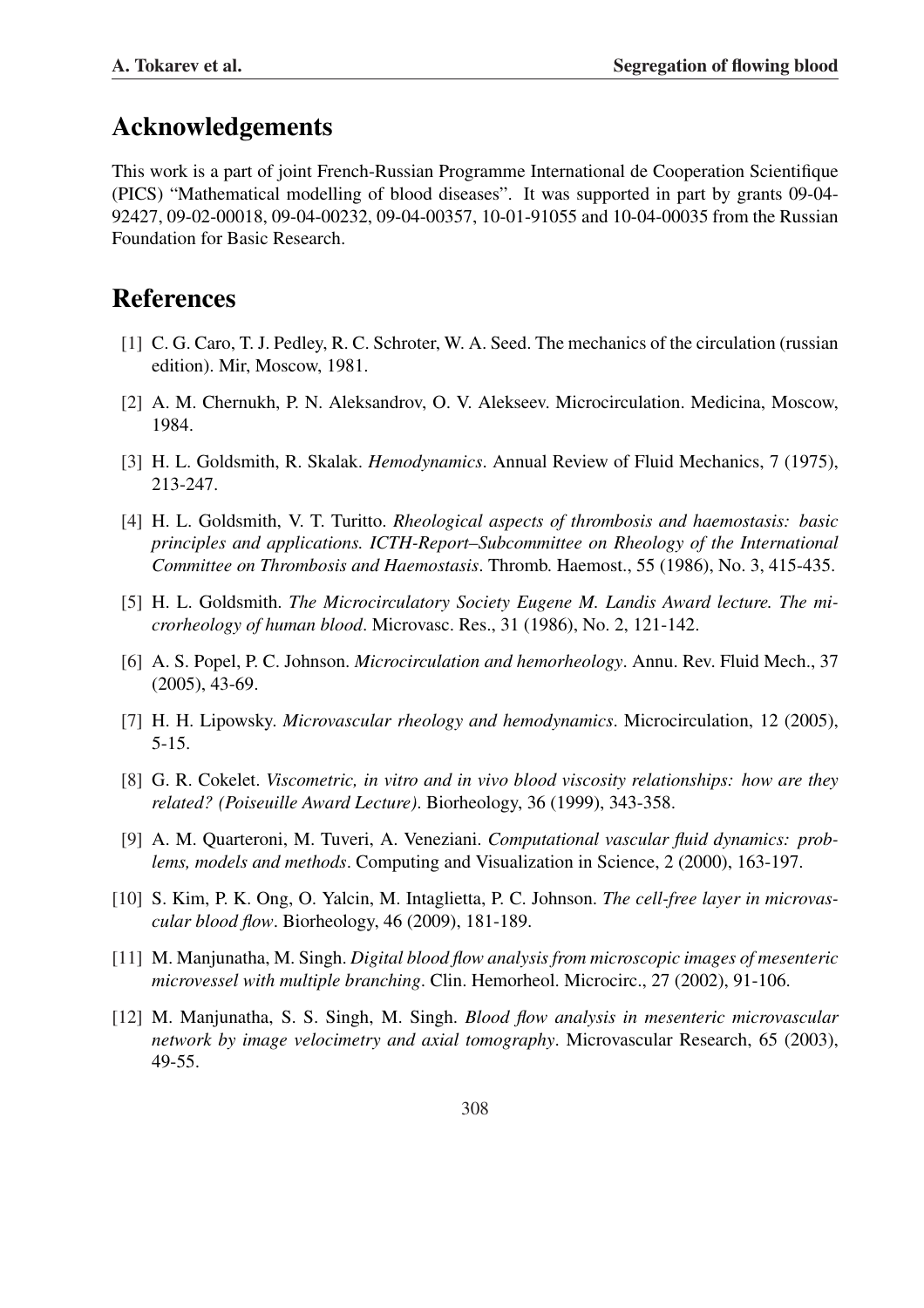- [13] A. A. Palmer, W. H. Betts. *The axial drift of fresh and acetaldehyde-hardened erythrocytes in 25 mum capillary slits of various lengths*. Biorheology, 12 (1975), No. 5, 283-293.
- [14] M. L. Ellsworth, R. N. Pittman. *Evaluation of photometric methods for quantifying convective mass transport in microvessels*. Am. J. Physiol., 251 (1986), H869-H879.
- [15] A. R. Pries, K. Ley, M. Claassen, P. Gaehtgens. *Red Cell Distribution at Microvascular Bifurcations*. Microvasc. Res., 38 (1989), 81-101.
- [16] R. H. Phibbs. *Distribution of leukocytes in blood flowing through arteries*. Am. J. Physiol., 210 (1966), No. 5, 919-925.
- [17] G. J. Tangelder, H. C. Teirlinck, D. W. Slaaf, R. S. Reneman. *Distribution of blood platelets flowing in arterioles*. Am. J. Physiol., 248 (1985), H318-H323.
- [18] B. Woldhuis, G. J. Tangelder, D. W. Slaaf, R. S. Reneman. *Concentration profile of blood platelets differs in arterioles and venules*. Am. J. Physiol., 262 (1992), H1217-H1223.
- [19] P. A. Aarts, S. A. van den Broek, G. W. Prins, G. D. Kuiken, J. J. Sixma, R. M. Heethaar. *Blood platelets are concentrated near the wall and red blood cells, in the center in flowing blood*. Arteriosclerosis, 8 (1988), No. 6, 819-824.
- [20] H. L. Goldsmith. *Red cell motions and wall interactions in tube flow*. Fed. Proc., 30 (1971), No. 5, 1578-1590.
- [21] G. Segré, A. Silberberg. Radial particle displacements in poiseuille flow of suspensions. Nature, 189 (1961), 209-210.
- [22] G. Segré, A. Silberberg. *Behaviour of macroscopic rigid spheres in Poiseuille flow Part 1. Determination of local concentration by statistical analysis of particle passages through crossed light beams*. Journal of Fluid Mechanics, 14 (1962), 115-135.
- [23] G. Segré, A. Silberberg. *Behaviour of macroscopic rigid spheres in Poiseuille flow Part 2. Experimental results and interpretation*. Journal of Fluid Mechanics, 14 (1962), 136-157.
- [24] D. R. Oliver. *Influence of particle rotation on radial migration in the Poiseuille flow of suspensions*. Nature, 194 (1962), 1269-1271.
- [25] M. Takano, H. L. Goldsmith, S. G. Mason. *The flow of suspensions through tubes VIII. Radial Migration of Particles in Pulsatile Flow*. Journal of Colloid and lnterface Science, 27 (1968), No. 2, 253-267.
- [26] L. G. Leal. *Particle motions in a viscous fluid*. Annu. Rev. Fluid Mech., 12 (1980), 435-476.
- [27] S. K. Wang, N. H. C. Hwang. *On transport of suspended particulates in tube flow*. Biorheology, 29 (1992), 353-377.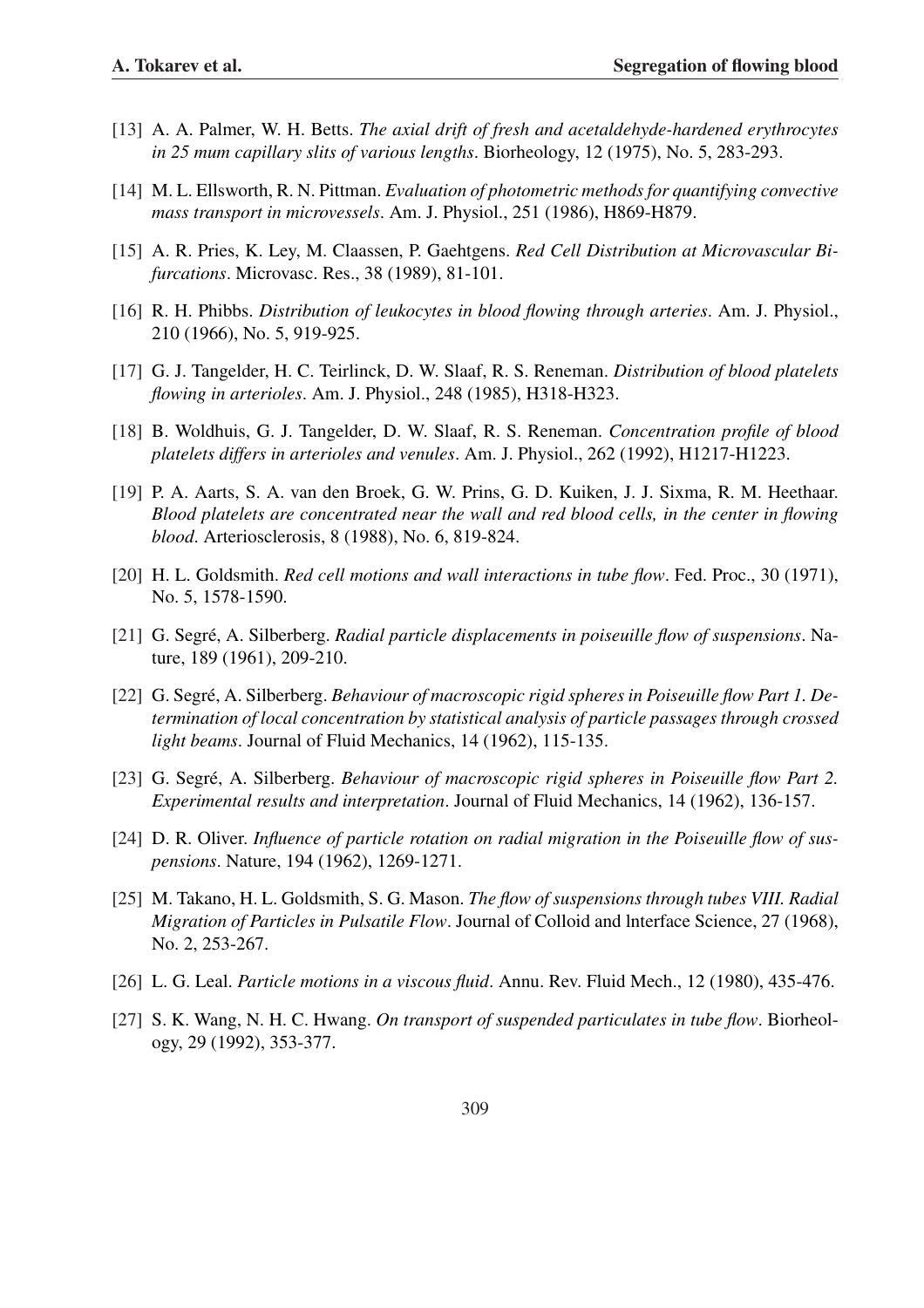- [28] H. Brenner, P. M. Bungay. *Rigid-particle and liquid-droplet models of red cell motion in capillary tubes*. Fed. Proc., 30 (1971), No. 5, 1565-1577.
- [29] H. L. Goldsmith, S. G. Mason. *The flow of suspensions through tubes I. Single spheres, rods and discs*. Journal of Colloid Science, 17 (1962), 448-476.
- [30] C. K. W. Tam, W. A. Hyman. *Transverse motion of an elastic sphere in a shear field*. Journal of Fluid Mechanics, 59 (1973), No. part 1, 177-185.
- [31] C. Crowe, M. Sommerfield, Y. Tsuji. Multiphase flows with drops and particles. CRC Press, 1998.
- [32] P. Cherukat, J. B. McLaughlin, D. S. Dandy. *A computational study of the inertial lift on a sphere in a linear shear fow field*. International Journal of Multiphase Flow, 25 (1999), 15-33.
- [33] J.-P. Matas, J. F. Morris, E. Guazzelli. *Inertial migration of rigid spherical particles in Poiseuille flow*. Journal of Fluid Mechanics, 515 (2004), 171-195.
- [34] L. L. Munn, M. M. Dupin. *Blood cell interactions and segregation in flow*. Ann. Biomed. Eng, 36 (2008), No. 4, 534-544.
- [35] E. E. Michaelides. *Hydrodynamic Force and Heat-Mass Transfer From Particles*. Journal of Fluids Engineering, 125 (2003), 209-238.
- [36] S. I. Rubinow, J. B. Keller. *The transverse force on a spinning sphere moving in a viscous fluid*. Journal of Fluid Mechanics, 11 (1961), 447-459.
- [37] R. G. Cox, H. Brenner. *The lateral migration of solid particles in Poiseuille flow I theory*. Chemical Engineering Science, 23 (1968), 147-173.
- [38] P. G. Saffman. *The lift on a small sphere in a slow shear flow*. Journal of Fluid Mechanics, 22 (1965), No. part 2, 385-400.
- [39] J. B. McLaughlin. *Inertial migration of a small sphere in linear shear flows*. Journal of Fluid Mechanics, 224 (1991), 261-274.
- [40] P. Cherukat, J. B. McLaughlin, A. L. Graham. *The inertial lift on a rigid sphere translating in a linear shear flow field*. International Journal of Multiphase Flow, 20 (1994), No. 2, 339-353.
- [41] P. V. Vasseur, R. G. Cox. *The lateral migration of a spherical particle in two-dimensional shear flows* . Journal of Fluid Mechanics, 78 (1976), 385-413.
- [42] R. G. Cox, S. K. Hsu. *The lateral migration of solid particles in a laminar flow near a plane*. International Journal of Multiphase Flow, 3 (1977), 201-222.
- [43] P. Cherukat, D. R. Oliver. *The inertial lift on a rigid sphere in a linear shear flow field near a flat wall*. Journal of Fluid Mechanics, 263 (1994), 1-18.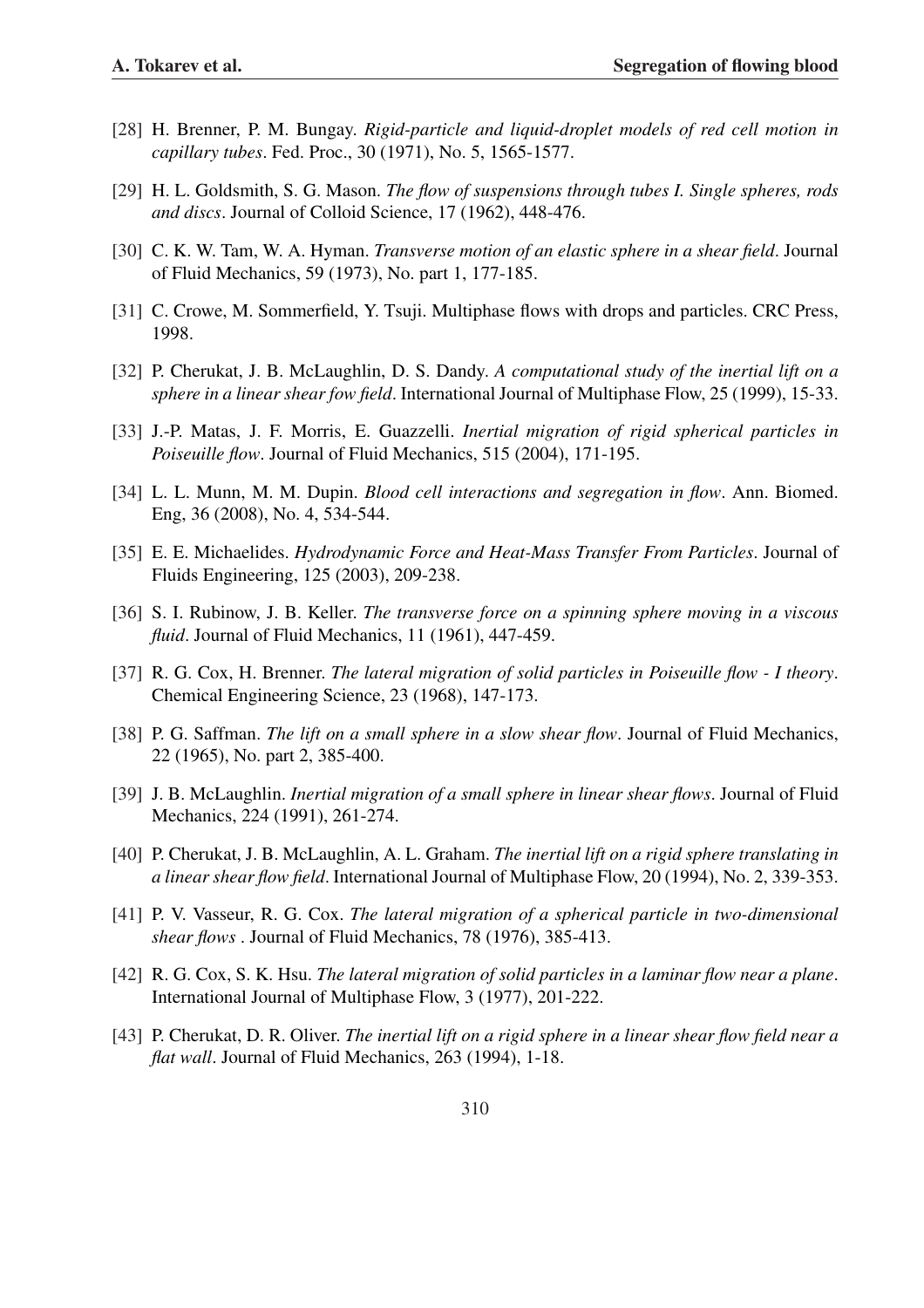- [44] P. W. Longest, C. Kleinstreuer. *Comparison of blood particle deposition models for nonparallel fow domains*. Journal of Biomechanics, 36 (2003), 421-430.
- [45] P. W. Longest, C. Kleinstreuer. *Numerical Simulation of Wall Shear Stress Conditions and Platelet Localization in Realistic End-to-Side Arterial Anastomoses*. Journal of Biomechanical Engineering, 125 (2003), 671-681.
- [46] P. W. Longest, C. Kleinstreuer, J. R. Buchanan. *Efficient computation of micro-particle dynamics including wall effects*. Computers & Fluids, 33 (2004), 577-601.
- [47] H. L. Goldsmith, S. G. Mason. *Axial migration of particles in Poiseuille Flow*. Nature, 190 (1961), 1095-1096.
- [48] M. Abkarian, A. Viallat. *Vesicles and red blood cells in shear flow*. Soft Matter, 4 (2008), 653-657.
- [49] C. Coulliette, C. Pozrikidis. *Motion of an array of drops through a cylindrical tube*. Journal of Fluid Mechanics, 358 (1998), 1-28.
- [50] S. Mortazavi, G. Tryggvason. *A numerical study of the motion of drops in Poiseuille flow. Part 1.Lateral migration of one drop*. Journal of Fluid Mechanics, 411 (2000), 325-350.
- [51] C. Pozrikidis. *Numerical Simulation of Cell Motion in Tube Flow*. Ann. Biomed. Eng, 33 (2005), No. 2, 165-178.
- [52] B. Kaoui, G. Biros, C. Masbah. *Why Do Red Blood Cells Have Asymmetric Shapes Even in a Symmetric Flow?* Physical Review Letters, 103 (2009), No. 18, 188101(1)-188101(4).
- [53] C. E. Chaffey, H. Brenner, S. G. Mason. *Particle motions in sheared suspensions XVIII. Wall Migration (Theoretical)*. Rheologica Acta, 4 (1965), No. 1, 64-72.
- [54] C. E. Chaffey, H. Brenner, S. G. Mason. *Correction of the paper Particle motions in sheared suspensions XVIII. Wall Migration (Theoretical)*. Rheologica Acta, 6 (1967), No. 1, 100.
- [55] P. R. Wohl, S. I. Rubinow. *The transverse force on a drop in an unbounded parabolic flow*. Journal of Fluid Mechanics, 62 (1974), No. part 1, 185-207.
- [56] P. C. H. Chan, L. G. Leal. *The motion of a deformable drop in a second-order fluid*. Journal of Fluid Mechanics, 92 (1979), No. part 1, 131-170.
- [57] W. S. J. Uijttewaal, E.-J. Nijhof, R. M. Heethaar. *Droplet migration, deformation, and orientation in the presence of a plane wall: A numerical study compared with analytical theories*. Phys. Fluids A, 5 (1993), No. 4, 819-825.
- [58] S. D. Hudson. *Wall migration and shear-induced diffusion of fluid droplets in emulsions*. Physics of Fluids, 15 (2003), No. 5, 1106-1113.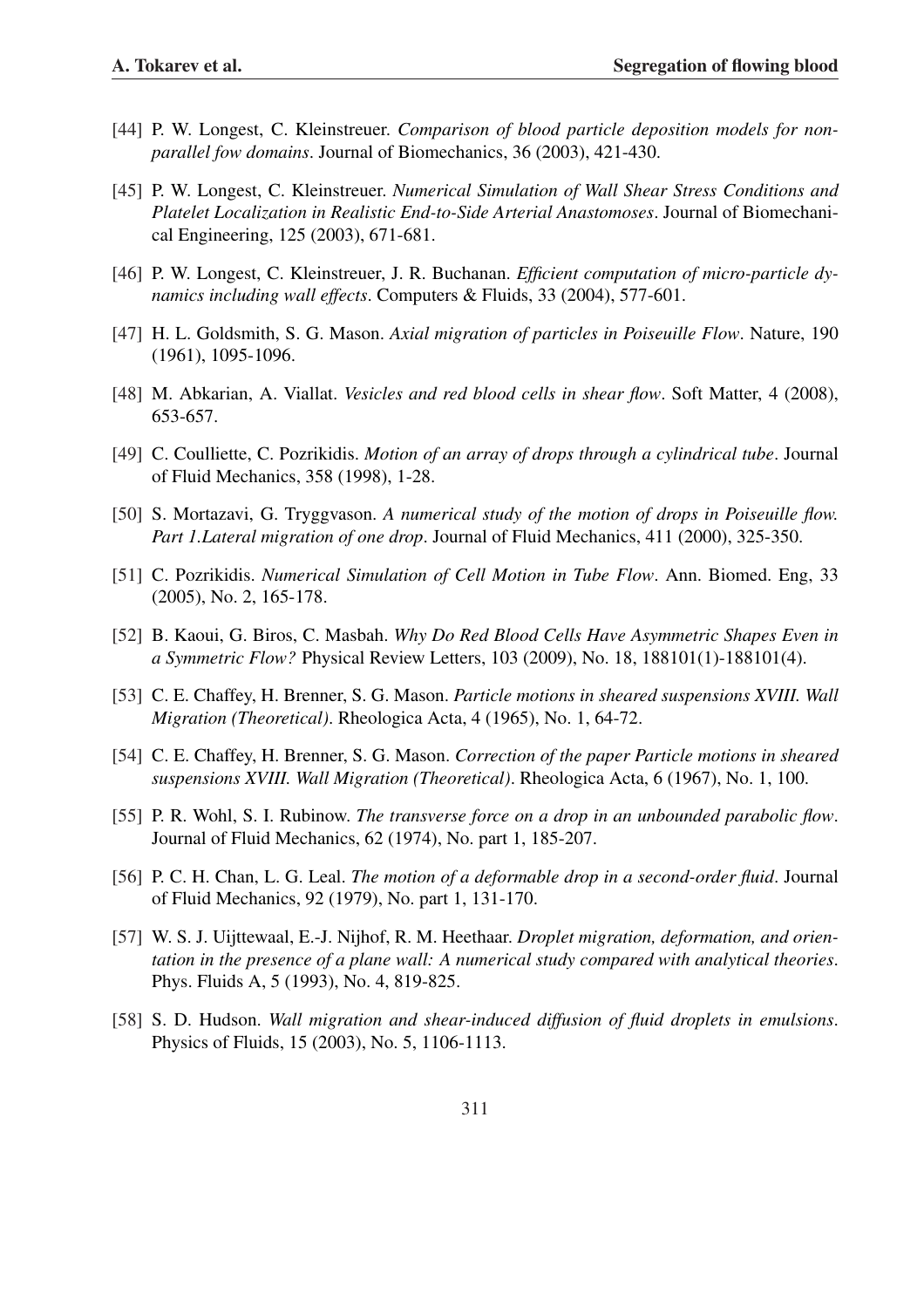- [59] M. R. King, D. T. Leighton, Jr. *Measurement of shear-induced dispersion in a dilute emulsion*. Physics of Fluids, 13 (2001), No. 2, 397-406.
- [60] M. Scott. 2005. *The modeling of Blood Rheology in small vessels*. University of Waterloo, Waterloo, Ontario, Canada.
- [61] P. Olla. *The lift on a tank-treading ellipsoidal cell in a shear flow*. Journal de Physique II, 7 (1997), No. 10, 1533-1540.
- [62] M. Faivre, M. Abkarian, K. Bickraj, H. A. Stone. *Geometrical focusing of cells in a microfluidic device: An approach to separate blood plasma*. Biorheology, 43 (2006), 147-159.
- [63] P. L. Blackshear, Jr., R. J. Forstrom, F. D. Dorman, G. O. Voss. *Effect of flow on cells near walls*. Fed. Proc., 30 (1971), No. 5, 1600-1609.
- [64] C. D. Eggleton, A. S. Popel. *Large deformation of red blood cell ghosts in a simple shear flow*. Physics of Fluids, 10 (1998), No. 8, 1834-1845.
- [65] N. Korin, A. Bransky, U. Dinnar. *Theoretical model and experimental study of red blood cell (RBC) deformation in microchannels*. Journal of Biomechanics, 40 (2007), 2088-2095.
- [66] P. R. Nott, J. F. Brady. *Pressure-driven flow of suspensions: simulation and theory*. Journal of Fluid Mechanics, 275 (1994), 157-199.
- [67] J. F. Morris, J. F. Brady. *Pressure-driven flow in a suspension: buoyancy effects*. International Journal of Multiphase Flow, 24 (1998), No. 1, 105-130.
- [68] K. Tsubota, S. Wada, H. Kamada, Y. Kitagawa, R. Lima, T. Yamaguchi. *A Particle Method for Blood Flow Simulation -Application to Flowing Red Blood Cells and Platelets*. Journal of the Earth Simulator, 5 (2006), 2-7.
- [69] S. Chen, G. D. Doolen. *Lattice Boltzmann Method for Fluid Flows*. Annu. Rev. Fluid Mech., 30 (1998), 329-364.
- [70] M. M. Dupin, I. Halliday, C. M. Care, L. Alboul, L. L. Munn. *Modeling the flow of dense suspensions of deformable particles in three dimensions*. Physical Review E., 066707 (2007), 1-17.
- [71] L. M. Crowl, A. L. Fogelson. *Computational model of whole blood exhibiting lateral platelet motion induced by red blood cells*. Commun. Numer. Meth. Engng, (2009).
- [72] C. Sun, C. Migliorini, L. L. Munn. *Red Blood Cells Initiate Leukocyte Rolling in Postcapillary Expansions: A Lattice Boltzmann Analysis*. Biophysical Journal, 85 (2003), 208-222.
- [73] P. Bagchi. *Mesoscale Simulation of Blood Flow in Small Vessels*. Biophysical Journal, 92 (2007), 1858-1877.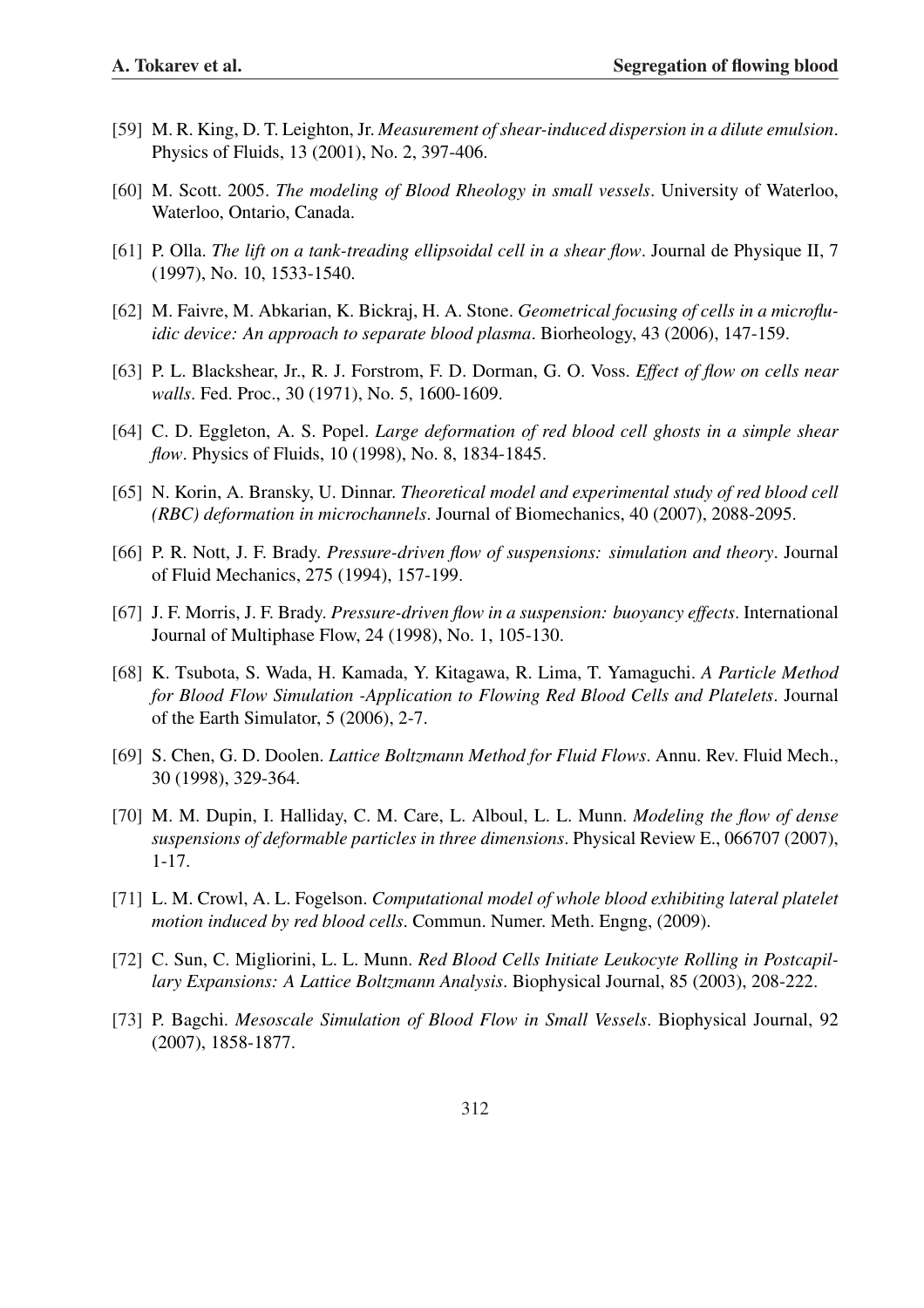- [74] P. Bagchi, P. C. Johnson, A. S. Popel. *Computational Fluid Dynamic Simulation of Aggregation of Deformable Cells in a Shear Flow*. Transactions of the ASME, 127 (2005), 1070-1080.
- [75] J. Zhang, P. C. Johnson, A. S. Popel. *Red blood cell aggregation and dissociation in shear flows simulated by lattice Boltzmann method*. Journal of Biomechanics, 41 (2008), 47-55.
- [76] J. Zhang, P. C. Johnson, A. S. Popel. *Effects of erythrocyte deformability and aggregation on the cell free layer and apparent viscosity of microscopic blood flows*. Microvasc. Res., 77 (2009), 265-272.
- [77] S. Svetina, P. Ziherl. *Morphology of small aggregates of red blood cells*. Bioelectrochemistry, 73 (2008), No. 2, 84-91.
- [78] A. L. Fogelson. *A Mathematical Model and Numerical Method for Studying Platelet Adhesion and Aggregation during Blood Clotting*. Journal of Computational Physics, 56 (1984), 111-134.
- [79] I. V. Pivkin, P. D. Richardson, G. Karniadakis. *Blood flow velocity effects and role of activation delay time on growth and form of platelet thrombi*. PNAS, 103 (2006), No. 46, 17164- 17169.
- [80] H. Miyazaki, T. Yamaguchi. *Formation and destruction of primary thrombi under the influence of blood flow and von Willebrand factor analyzed by a discrete element method*. Biorheology, 40 (2003), 265-272.
- [81] K. Yano, K. Tsubota, S. Wada, T. Yamaguchi. 2003. *Computational mechanical simulation of the aggregation and adhesion of platelets in the blood flow*. In Summer Bioengineering Conference. Sonesta Beach Resort in Key Biscayne, Florida. 0613-0614.
- [82] N. Filipovic, D. Ravnic, M. Kojic, S. J. Mentzer, S. Haber, A. Tsuda. *Interactions of blood cell constituents: Experimental investigation and computational modeling by discrete particle dynamics algorithm*. Microvasc. Res., 75 (2008), 279-284.
- [83] D. Mori, K. Yano, K. Tsubota, T. Ishikawa, S. Wada, T. Yamaguchi. *Simulation of platelet adhesion and aggregation regulated by fibrinogen and von Willebrand factor*. Thromb. Haemost., 99 (2008), No. 1, 108-115.
- [84] T. Almomani, H. S. Udaykumar, J. S. Marshall, K. B. Chandran. *Micro-scale dynamic simulation of erythrocyte-platelet interaction in blood flow*. Ann. Biomed. Eng, 36 (2008), No. 6, 905-920.
- [85] R. M. Miller, J. F. Morris. *Normal stress-driven migration and axial development in pressuredriven flow of concentrated suspensions*. Journal of Non-Newtonian Fluid Mechanics, 135 (2006), 149-165.
- [86] L. G. Loitzanskii. Mechanics of Fluid and Gas. Nauka, Moscow, 1978.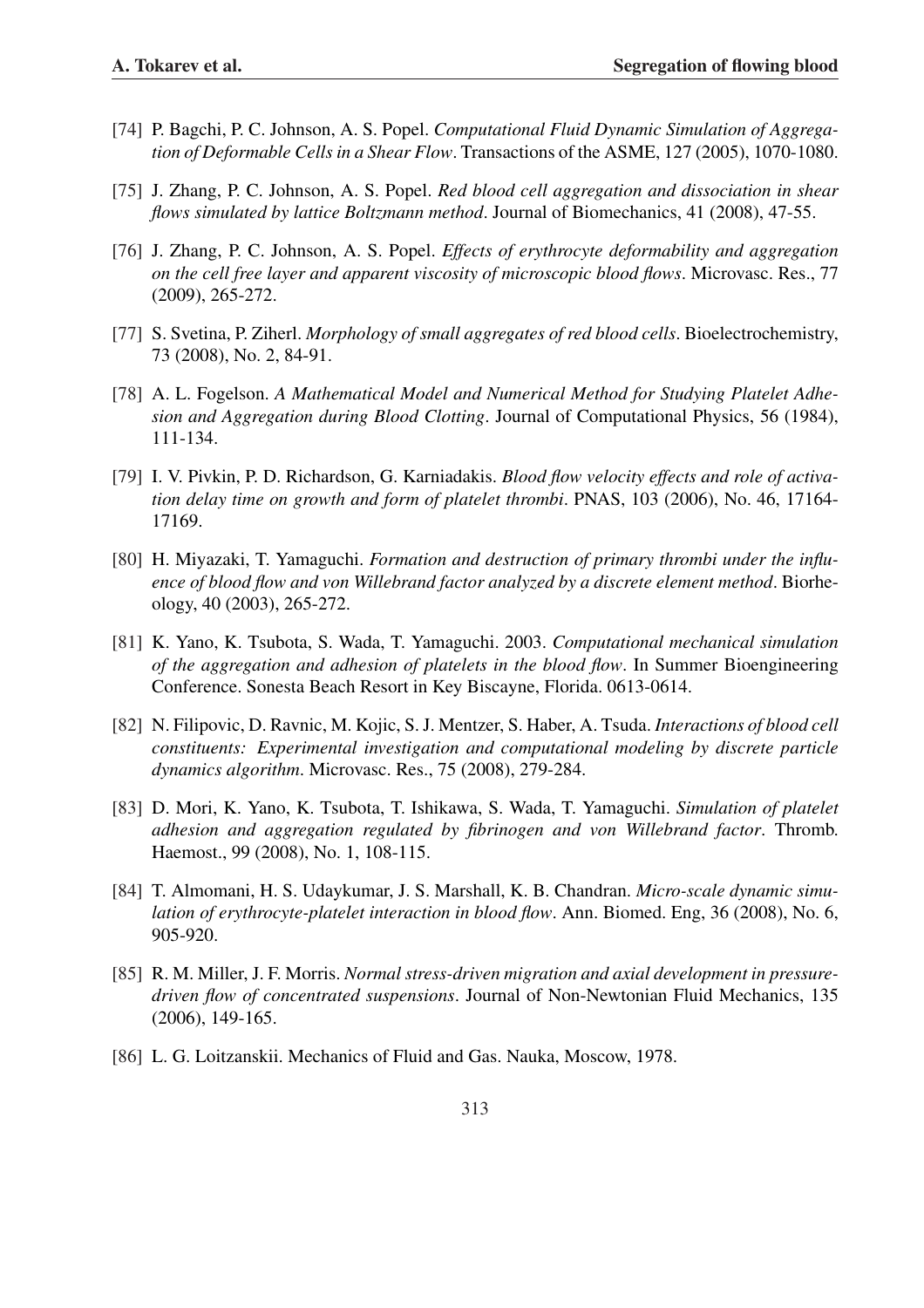- [87] A. Sequeira, J. Janela. An overview of some mathematical models of blood rheology. In A Portrait of State-of-the-Art Research at the Technical University of Lisbon. M. S. Pereira, editor. Springer, 2007. pp. 65-87.
- [88] A. M. Robertson, A. Sequeira, M. V. Kameneva. Hemorheology. In Hemodynamical Flows: Modeling, Analysis and Simulation (Oberwolfach Seminars). Birkhauser Basel, 2008. pp. 63-120.
- [89] G. R. Cokelet. The Rheology and Tube Flow of Blood. In Handbook of Bioengineering. R. Skalak, S. Chen, editors. McGraw-Hill, New York, 1987.
- [90] B. J. B. M. Wolters, M. C. M. Rutten, G. W. H. Schurink, U. Kose, J. d. Hart, F. N. v. d. Vosse. *A patient-specific computational model of fluid-structure interaction in abdominal aortic aneurysms*. Medical Engineering & Physics, 27 (2005), 871-883.
- [91] J. Jung, A. Hassenein, R. W. Lyczkowski. *Hemodynamic Computation Using Multiphase Flow Dynamics in a Right Coronary Artery*. Ann. Biomed. Eng, 34 (2006), No. 3, 393-407.
- [92] J. Jung, R. W. Lyczkowski, C. B. Panchal, A. Hassenein. *Multiphase hemodynamic simulation of pulsatile flow in a coronary artery*. Journal of Biomechanics, 39 (2006), 2064-2073.
- [93] J. Jung, A. Hassenein. *Three-phase CFD analytical modeling of blood flow*. Medical Engineering & Physics, 30 (2008), 91-103.
- [94] D. Quemada, C. Berli. *Energy of interaction in colloids and its implications in rheological modeling*. Advances in Colloid and Interface Science, 98 (2002), 51-85.
- [95] A. Marcinkowska-Gapinska, J. Gapinski, W. Elikowski, F. Jaroszyk, L. Kubisz. *Comparison of three rheological models of shear flow behavior studied on blood samples from postinfarction patients*. Medical and Biological Engineering and Computing, 45 (2007), No. 9, 837-844.
- [96] B. Das, P. C. Johnson, A. S. Popel. *Effect of nonaxisimmetric hematoctit distribution on nonnewtonian blood flow in small tubes*. Biorheology, 35 (1998), No. 1, 69-87.
- [97] J. R. Buchanan, Jr., C. Kleinstreuer, J. K. Comer. *Rheological effects on pulsatile hemodynamics in a stenosed tube*. Computers & Fluids, 29 (2000), 695-724.
- [98] B. Das, G. Enden, A. S. Popel. *Stratified multiphase model for blood flow in a venular bifurcation*. Annals of Biomedical Engineering, 25 (1997), 135-153.
- [99] A. S. Popel, G. Enden. *An analytical solution for steady flow of a Quemada fluid in a circular tube*. Rheologica Acta, 32 (1993), 422-426.
- [100] C. L. Berli, D. Quemada. *Aggregation behavior of red blood cells in shear flow. A theoretical interpretation of simultaneous rheo-optical and viscometric measurements*. Biorheology, 38 (2001), No. 1, 27-38.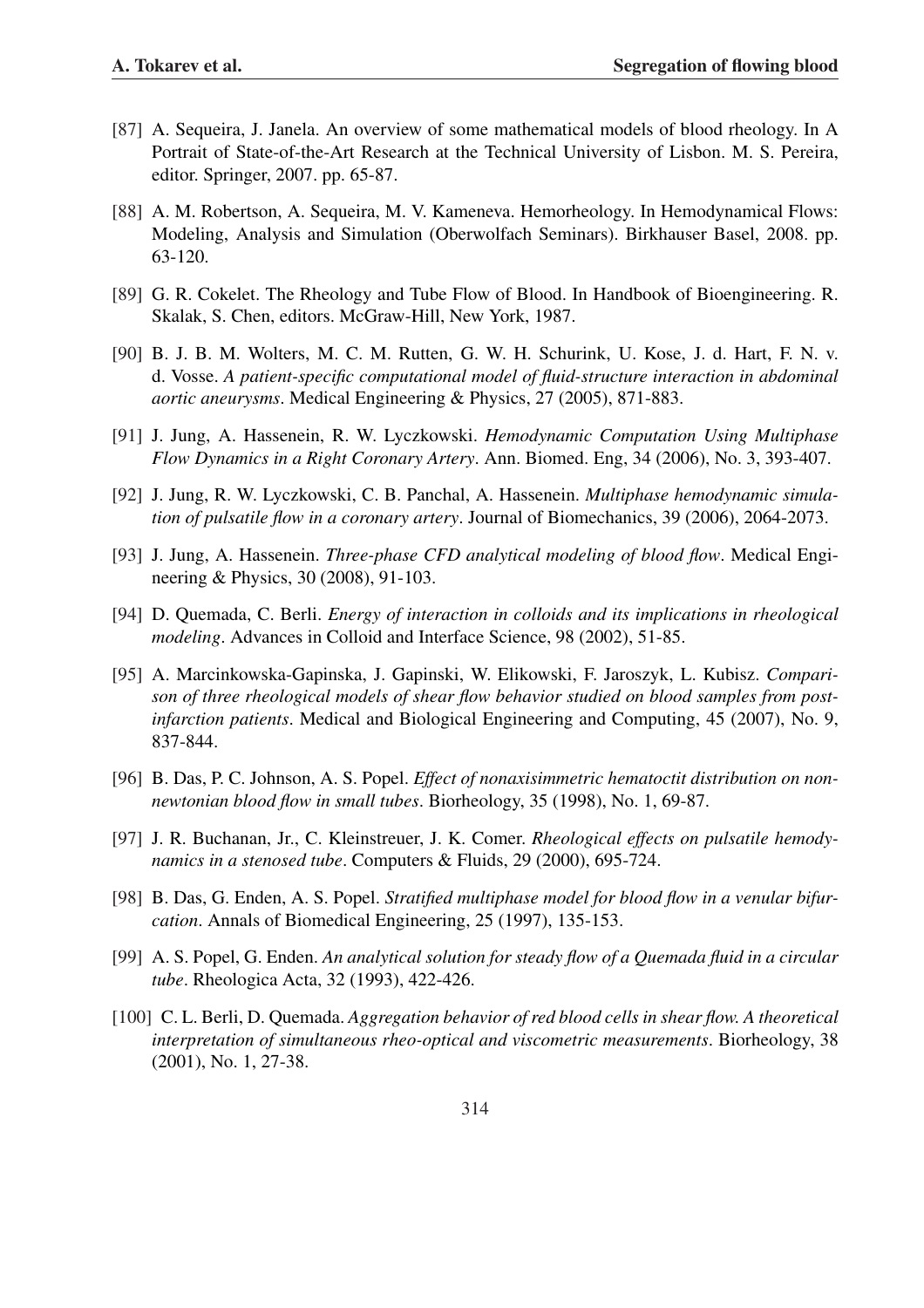- [101] D. Quemada. *Rheological modelling of complex fluids. I. The concept of effective volume fraction revisited*. The European Physical J. AP, 1 (1998), 119-127.
- [102] D. Quemada, C. Berli. *Energy of interaction in colloids and its implications in rheological modeling*. Adv. Colloid Interface Sci., 98 (2002), No. 1, 51-85.
- [103] P. Neofytou. *Comparison of blood rheological models for physiological flow simulation*. Biorheology, 41 (2004), No. 6, 693-714.
- [104] G. R. Cokelet, H. L. Goldsmith. *Decreased hydrodynamic resistance in the two-phase flow of blood through small vertical tubes at low flow rates*. Circ. Res., 68 (1991), No. 1, 1-17.
- [105] J. R. Buchanan, Jr., C. Kleinstreuer. *Simulation of particle-hemodynamics in a partially occluded artery segment with implications to the initiation of microemboli and secondary stenoses*. J. Biomech. Eng, 120 (1998), No. 4, 446-454.
- [106] S. A. Regirer. Lections on Biological Mechanics [in russian]. Izdatelstvo MGU, Moscow, 1980.
- [107] M. Sharan, A. S. Popel. *A two-phase model for flow of blood in narrow tubes with increased effective viscosity near the wall*. Biorheology, 38 (2001), 415-428.
- [108] J. H. Ware, F. Y. Sorrell, R. M. Felder. *A model of steady blood flow*. Biorheology, 11 (1974), 97-109.
- [109] B. Das, P. C. Johnson, A. S. Popel. *Computational fluid dynamic studies of leukocyte adhesion effects*. Biorheology, 37 (2000), 239-258.
- [110] J. Perkkio, R. Keskinen. *On the effect of the concentration profile of red cells on blood flow in the artery with stenosis*. Bull. Math. Biol., 45 (1983), No. 2, 259-267.
- [111] D. Lerche. Modelling hemodynamics in small tubes (hollow fibers) considering . In Biomechanical Transport Processes. F. e. al. Mosora, editor. Plenum, New York, 1990. pp. 243-250.
- [112] R. T. Carr, M. Lacoin. *Nonlinear Dynamics of Microvascular Blood Flow*. Annals of Biomedical Engineering, 28 (2000), 641-652.
- [113] P. Brunn. *The general solution to the equations of creeping motion of a micropolar fluid and its application*. International Journal of Engineering Science, 20 (1982), 575-585.
- [114] V. K. Stokes. *Couple stress in fluids*. The Physics of Fluids, 9 (1966), No. 9, 1709-1715.
- [115] A. C. Eringen. *Theory of Micropolar Fluids*. Journal of Mathematics and Mechanics, 16 (1966), No. 1, 1-18.
- [116] A. Askar, A. S. Cakmak. *A structural model of a micropolar continuum*. International Journal of Engineering Science, 6 (1968), 583-589.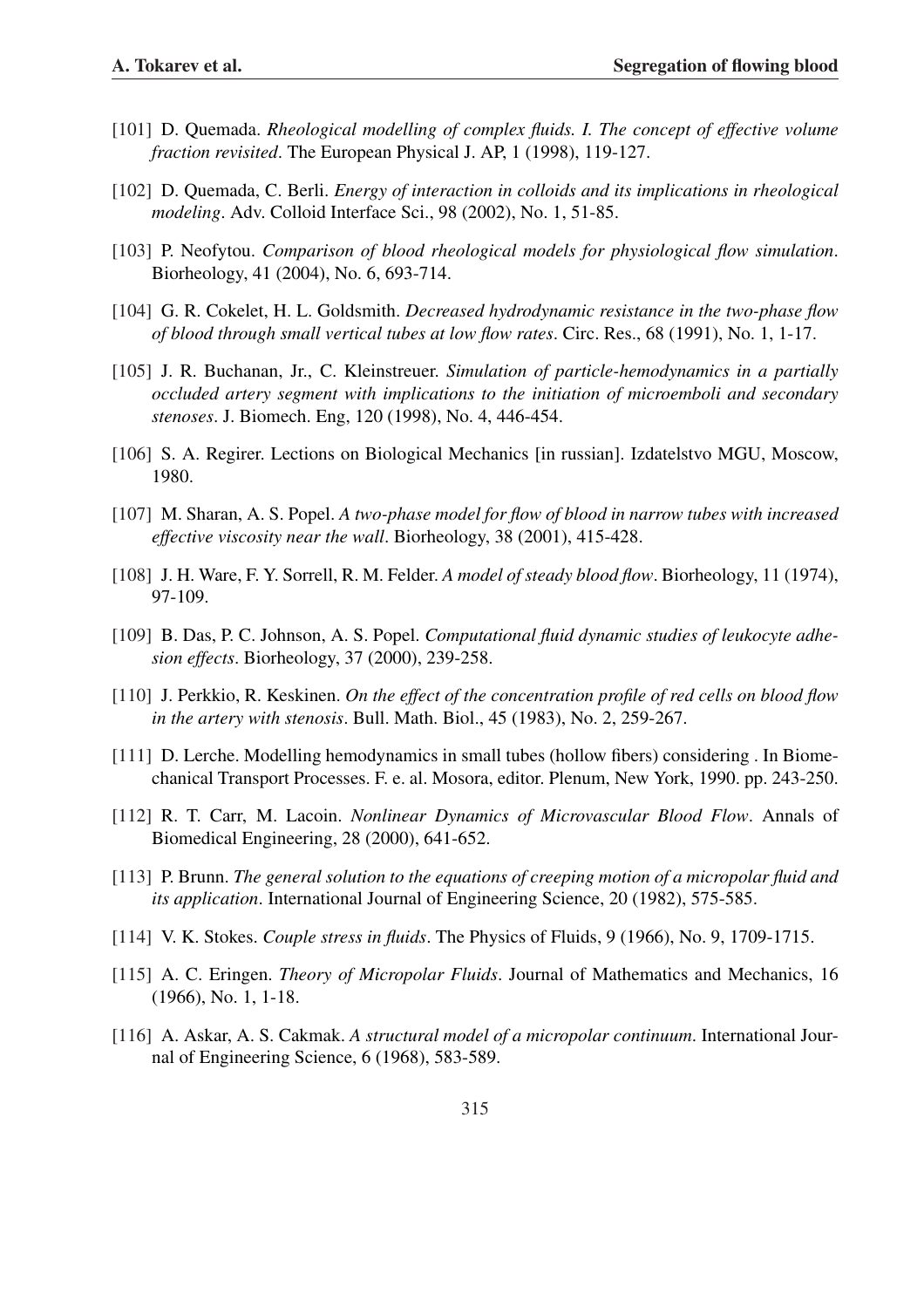- [117] T. Ariman. *Microcontinuum fluid mechanics a review*. International Journal of Engineering Science, 11 (1973), 905-930.
- [118] T. Ariman, M. A. Turk, N. D. Sylvester. *Application of microcontinuum fluid mechanics*. International Journal of Engineering Science, 12 (1974), 273-293.
- [119] K. A. Kline. *Predictions from Polar Fluid Theory Which Are Independent of Spin Boundary Condition*. Transactions of the society of rheology, 19 (1975), No. 1, 139-145.
- [120] S. C. Cowin. *A Note on the Predictions from Polar Fluid Theory Which Are Independent of the Spin Boundary Condition*. Transactions of the society of rheology, 20 (1976), No. 2, 195-202.
- [121] H. A. Hogan, M. Henriksen. *An evaluation of a micropolar model for blood flow through an idealized stenosis*. Journal of Biomechanics, 22 (1989), No. 3, 211-218.
- [122] R. N. Pralhad, D. H. Schultz. *Modeling of arterial stenosis and its applications to blood diseases*. Mathematical Biosciences, 190 (2004), 203-220.
- [123] G. Akay, A. Kaye. *Numerical solution of time dependent stratified two-phase flow of micropolar fluids and its application to flow of blood through fine capillaries*. International Journal of Engineering Science, 23 (1985), No. 3, 265-276.
- [124] Md. A. Ikbal, S. Chakravarty, P. K. Mandal. *Two-layered micropolar fluid flow through stenosed artery: Effect of peripheral layer thickness*. Computers and Mathematics with Applications, 58 (2009), 1328-1339.
- [125] D. Biswas. Blood Flow Models: A Comparative Study. Mittal Publications, 2002.
- [126] C. K. Kang, A. C. Eringen. *The effect of microstructure on the rheological properties of blood*. Bull. Math. Biol., 38 (1976), 135-159.
- [127] A. S. Popel, S. A. Regirer. *Ob osnovnih uravneniyah hydrodinamiki krovi*. Nauchnie trudi instituta mechaniki MGU, 1 (1970), 3-20.
- [128] A. S. Popel, S. A. Regirer, P. I. Usick. *A Continuum Model of Blood Flow*. Biorheology, 11 (1974), 427-437.
- [129] A. S. Popel. *O hydrodynamike suspensii*. Mechanika zjidkosti i gaza, 4 (1969), 24.
- [130] A. C. Eringen. Microcontinuum Field Theories II: Fluent media. Springer-Verlag, 2001.
- [131] V. A. Levtov, S. A. Regirer, N. Kh. Shadrina. *Aggregation and diffusion of Erythrocites*. Sovremennie problemi biomekhaniki, 9 (1994), 5-41.
- [132] V. L. Kolpashchikov, N. P. Migun, P. P. Prokhorenko. *Experimental determination of material micropolar fluid constants*. International Journal of Engineering Science, 21 (1983), No. 4, 405-411.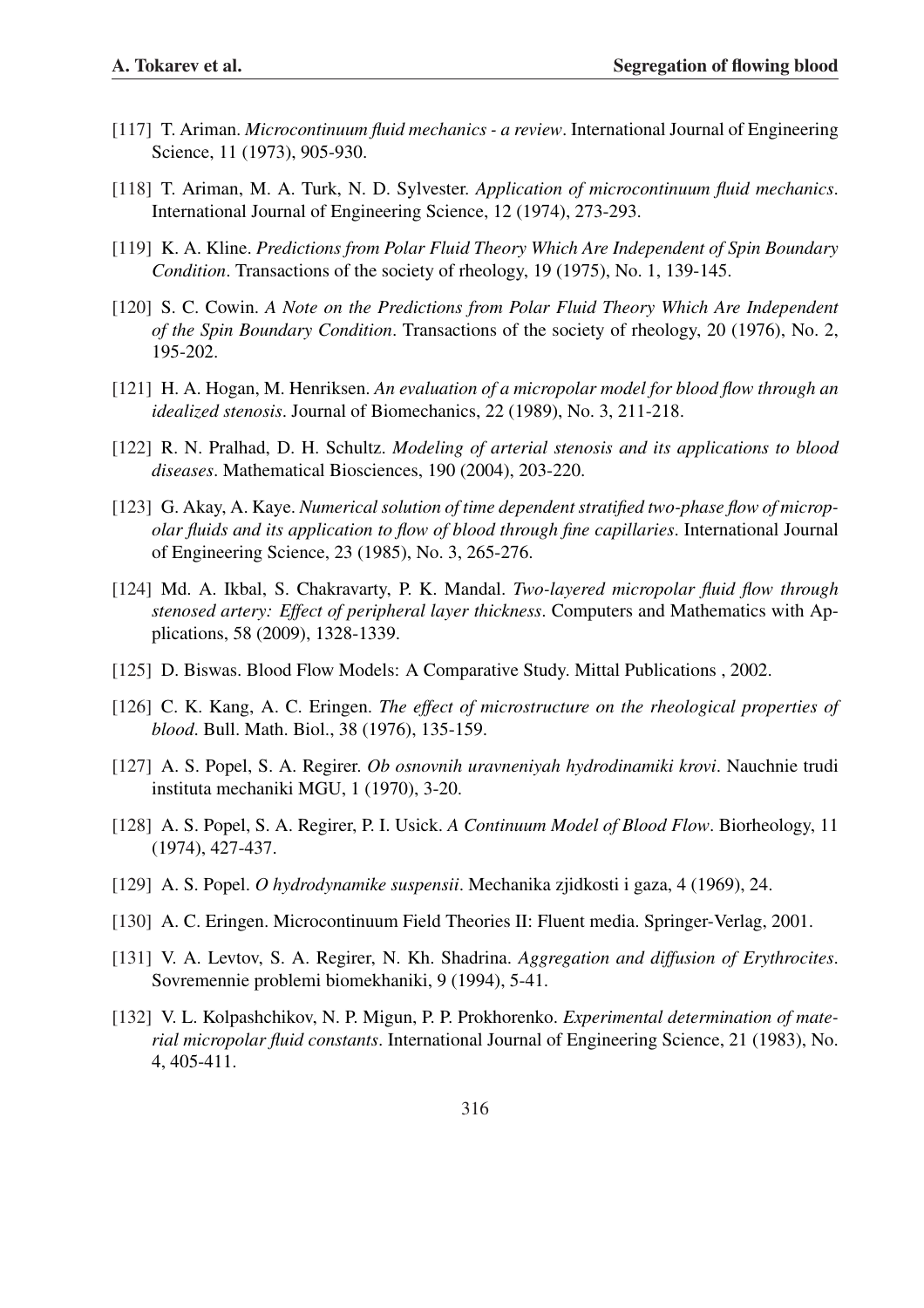- [133] A. D. J. Kirwan. *Boundary conditions for micropolar fluids*. International Journal of Engineering Science, 24 (1986), No. 7, 1237-1242.
- [134] H. L. Goldsmith, J. C. Marlow. *Flow Behavior of Erythrocytes II. Particle Motions in Concentrated Suspensions of Ghost Cells*. Journal of Colloid and lnterface Science, 71 (1979), No. 2, 383-407.
- [135] V. A. Levtov, S. A. Regirer, N. Kh. Shadrina. Rheology of Blood. Medicina, Moscow, 1982.
- [136] G. Ahmadi. *A continuum theory of blood flow*. Scientia Sinica, 24 (1981), No. 10, 1465- 1473.
- [137] G. Ahmadi. *A Continuum Theory for Two Phase Media*. Acta Mechanica, 44 (1982), 299- 317.
- [138] J. Jung, D. Gidaspow, I. K. Gamwo. *Bubble Computation, Granular Temperatures, and Reynolds Stresses*. Chem. Eng. Comm., 193 (2006), 946-975.
- [139] E. C. Eckstein, D. G. Bailey, A. H. Shapiro. *Self-diffusion of particles in shear flow of a suspension*. Journal of Fluid Mechanics, 79 (1977), No. part 1, 191-208.
- [140] D. Leighton, A. Acrivos. *The shear-induced migration of particles in concentrated suspensions*. Journal of Fluid Mechanics, 181 (1987), 415-439.
- [141] H. Aref, S. W. Jones. *Enhanced separation of diffusing particles by chaotic advection*. Phys. Fluids A, 1 (1989), No. 3, 470-474.
- [142] C. J. Koh, P. Hookham, L. G. Leal. *An experimental investigation of concentrated suspension flows in a rectangular channel*. Journal of Fluid Mechanics, 266 (1994), 1-32.
- [143] M. K. Lyon, L. G. Leal. *An experimental study of the motion of concentrated suspensions in two-dimensional channel flow. Part 1. Monodisperse systems*. Journal of Fluid Mechanics, 363 (1998), 25-56.
- [144] R. J. Phillips, R. C. Armstrong, R. A. Brown. *A constitutive equation for concentrated suspensions that accounts for shear-induced particle migration*. Phys. Fluids A, 4 (1992), No. 1, 30-40.
- [145] J. E. Butler, R. T. Bonnecaze. *Imaging of particle shear migration with electrical impedance tomography*. Physics of Fluids, 11 (1999), No. 8, 1982-1994.
- [146] M. Hofer, K. Perctold. *Computer simulation of concentrated fluid-perticle suspension flows in axisimmetric geometries*. Biorheology, 54 (1997), No. 4/5, 261-279.
- [147] M. K. Lyon, L. G. Leal. *An experimental study of the motion of concentrated suspensions in two-dimensional channel flow. Part 2. Bidisperse systems*. Journal of Fluid Mechanics, 363 (1998), 57-77.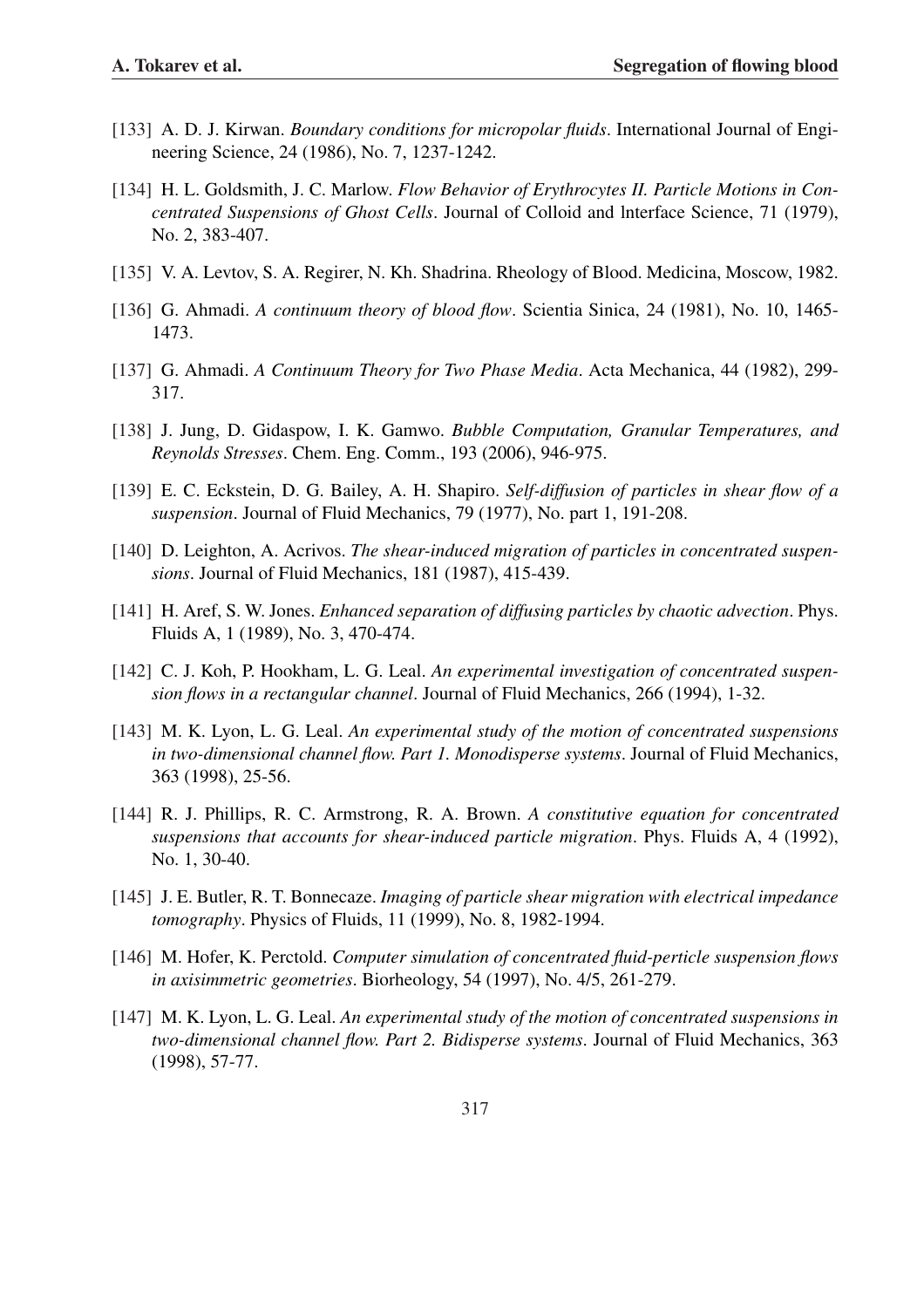- [148] J. F. Morris, F. Boulay. *Curvilinear flows of noncolloidal suspensions: The role of normal stresses*. Journal of Rheology, 43 (1999), No. 5, 1213-1236.
- [149] E. F. Grabowski, Friedman L.I., E. F. Leonard. *Effects of Shear Rate on the Diffusion and Adhesion of Blood Platelets to a Foreign Surface*. Ind. Eng. Chem. Fundamen., 11 (1972), No. 2, 224-232.
- [150] A. B. Strong, G. D. Stubley, G. Chang, D. R. Absolom. *Theoretical and experimental analysis of cellular adhesion to polymer surfaces*. J. Biomed. Mater. Res., 21 (1987), No. 8, 1039-1055.
- [151] G. D. Stubley, A. B. Strong, W. E. Hale, D. R. Absolom. *A review of mathematical models for the prediction of blood cell adhesion*. PCH PhysicoChem. Hydrodynics, 8 (1987), No. 2, 221-235.
- [152] D. M. Wootton, C. P. Markou, S. R. Hanson, D. N. Ku. *A mechanistic model of acute platelet accumulation in thrombogenic stenoses*. Ann. Biomed. Eng, 29 (2001), No. 4, 321-329.
- [153] E. N. Sorensen, G. W. Burgreen, W. R. Wagner, J. F. Antaki. *Computational simulation of platelet deposition and activation: II. Results for Poiseuille flow over collagen*. Ann. Biomed. Eng, 27 (1999), No. 4, 449-458.
- [154] E. N. Sorensen, G. W. Burgreen, W. R. Wagner, J. F. Antaki. *Computational simulation of platelet deposition and activation: I. Model development and properties*. Ann. Biomed. Eng, 27 (1999), No. 4, 436-448.
- [155] T. David, P. G. Walker. *Activation and extinction models for platelet adhesion*. Biorheology, 39 (2002), 293-298.
- [156] M. Anand, K. Rajagopal, K. R. Rajagopal. *A Model Incorporating some of the Mechanical and Biochemical Factors Underlying Clot Formation and Dissolution in Flowing Blood*. Computational and Mathematical Methods in Medicine, 5 (2003), No. 3&4, 183-218.
- [157] A. L. Fogelson, R. D. Guy. *Platelet-wall interactions in continuum models of platelet thrombosis: formulation and numerical solution*. Math. Med. Biol., 21 (2004), No. 4, 293-334.
- [158] N.-T. Wang, A. L. Fogelson. *Computational methods for continuum models of platelet aggregation*. Journal of Computational Physics, 151 (1999), 649-675.
- [159] A. L. Fogelson. *Continuum models of platelet aggregation: formulation and mechanical properties*. SIAM J. Appl. Math., 52 (1992), No. 4, 1089-1110.
- [160] A. Jordan, T. David, S. Homer-Vanniasinkam, A. Graham, P. Walker. *The effects of margination and red cell augmented platelet diffusivity on platelet adhesion in complex flow*. Biorheology, 41 (2004), 641-653.